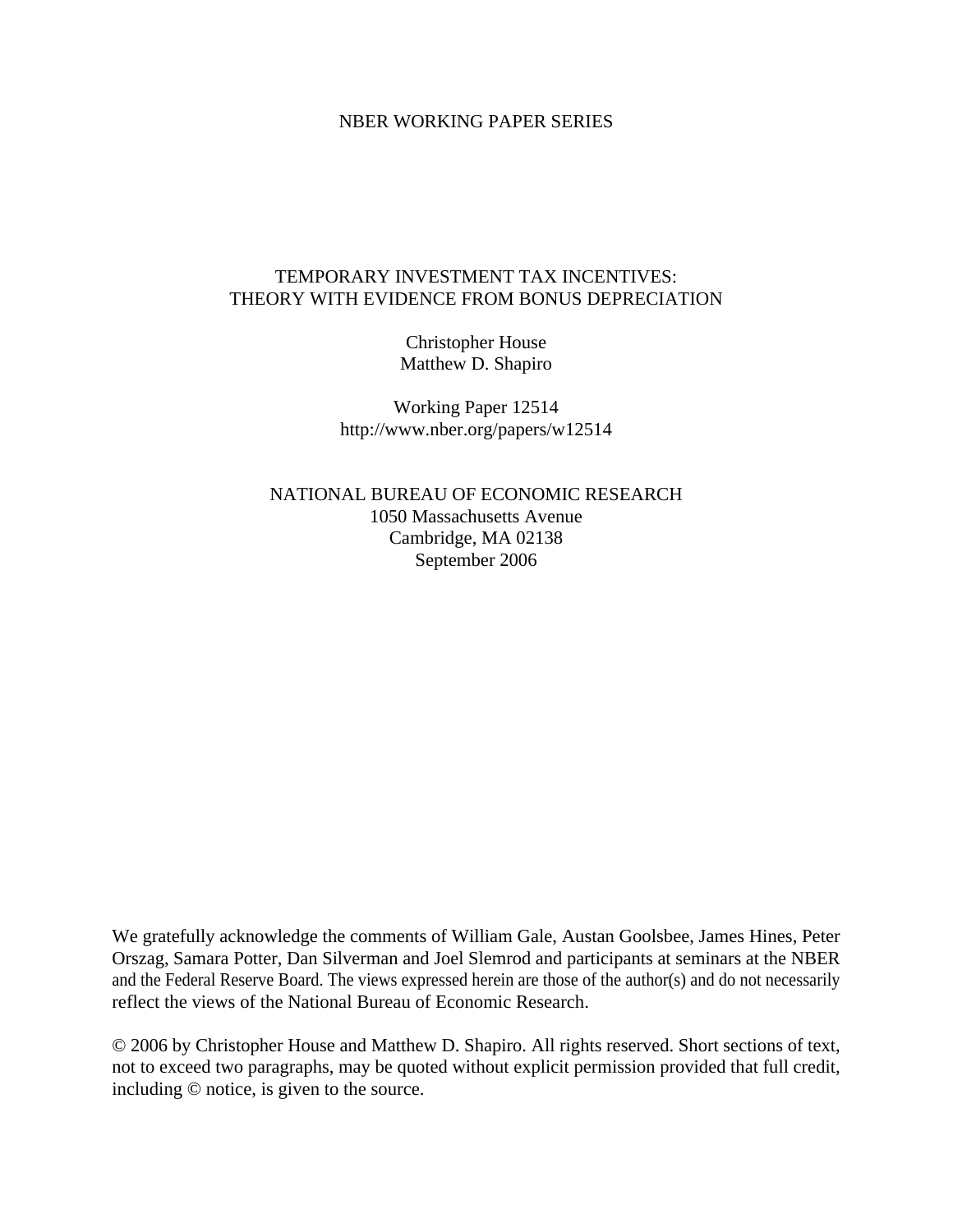Temporary Investment Tax Incentives: Theory with Evidence from Bonus Depreciation Christopher House and Matthew D. Shapiro NBER Working Paper No. 12514 September 2006 JEL No. E22,E62,E66

## **ABSTRACT**

Investment decisions are inherently forward-looking. The payoff of acquiring capital goods, particularly long-lived capital goods, is governed almost exclusively by events in the far future. Because the timing of the investment itself does not affect future payoffs, there are strong incentives to delay or accelerate investment to take advantage of predictable intertemporal variations in cost. For sufficiently long-lived capital goods, these incentives are so strong that the intertemporal elasticity of investment demand is nearly infinite. As a consequence, for a temporary tax change, the shadow price of long-lived capital goods must reflect the full tax subsidy regardless of the elasticity of investment supply. While price data provide no information on the elasticity of supply, they can reveal the extent to which adjustment costs are internal or external to the firm. In contrast, the elasticity of investment supply can be inferred from quantity data alone. The bonus depreciation allowance passed in 2002 and increased in 2003 presents an opportunity to test the sharp predictions of neoclassical investment theory. In the law, certain types of long-lived capital goods qualify for substantial tax subsides while others do not. The data show that investment in qualified properties was substantially higher than for unqualified property. The estimated elasticity of investment supply is high--between 10 and 20. Market prices do not react to the subsidy as the theory dictates. This suggests either that internal (unmeasured) adjustment costs play a significant role or that measurement problems in the price data effectively conceal the price changes. While the policy noticeably increased investment in types of capital that benefited substantially from bonus depreciation, the aggregate effects of the policy were modest. The analysis suggests that the policy may have increased output by roughly 0.1 percent to 0.2 percent and increased employment by roughly 100,000 to 200,000 jobs.

Christopher House University of Michigan Department of Economics 238 Lorch Hall Ann Arbor, MI 48109-1220 and NBER chouse@umich.edu

Matthew D. Shapiro Professor and Chair Department of Economics Department of Economics University of Michigan Ann Arbor, MI 48109-1220 and NBER shapiro@umich.edu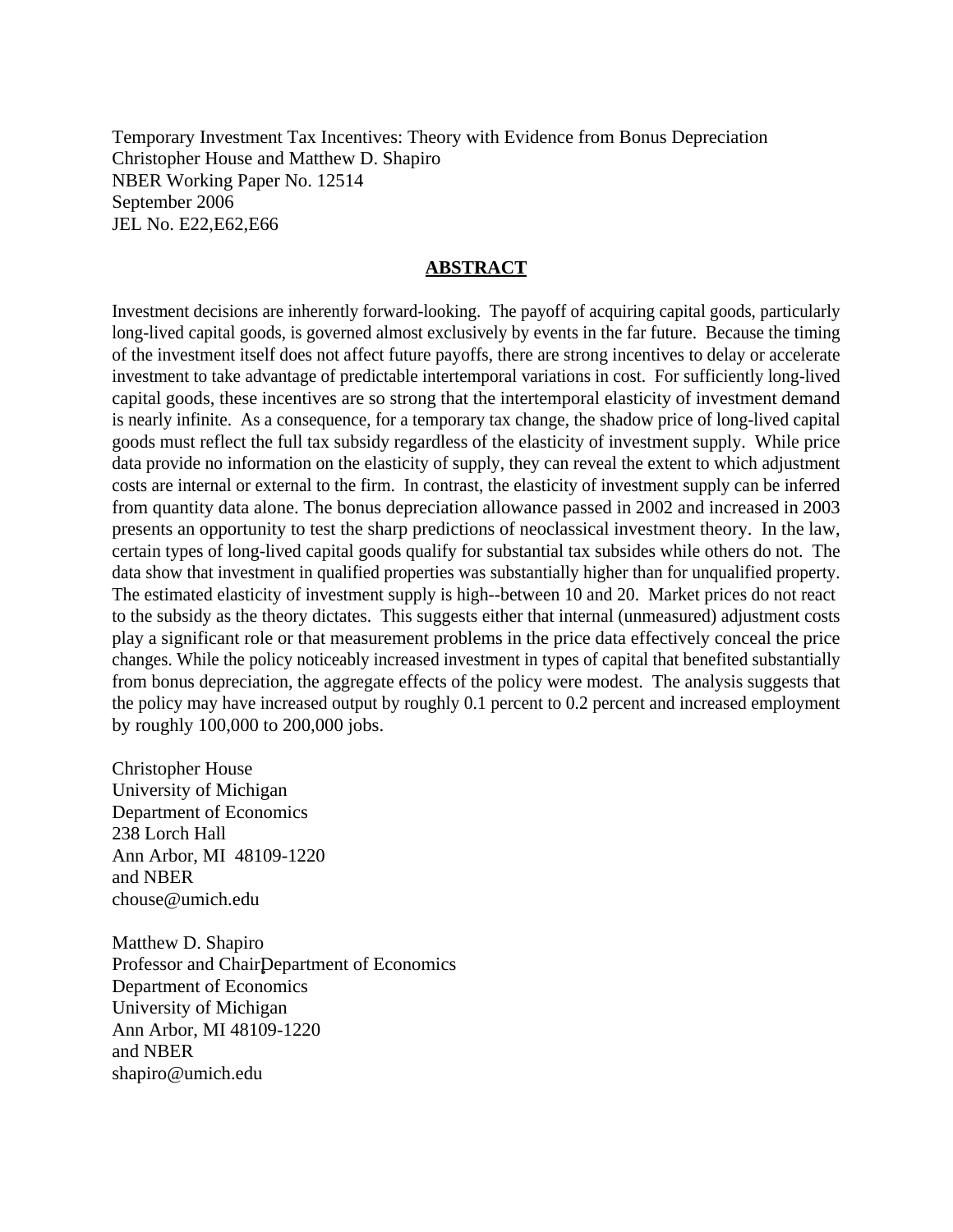# I. INTRODUCTION

Even modest reductions in the after-tax cost of capital purchases provide strong incentives for increased investment. Indeed, for temporary investment tax subsidies that apply to long-lived capital goods the incentive to invest is essentially infinite. This paper presents a general equilibrium analysis of temporary changes in taxes that affect the incentive to invest. Though the paper is motivated by recent changes in tax law, the analysis has general implications for the equilibrium effects of temporary tax incentives.

Many results flow from a basic property of investment decisions: If firms are sufficiently forward-looking and investment goods are sufficiently long-lived, the elasticity of investment demand is nearly infinite with respect to temporary changes in cost. This property rests directly on the forward-looking nature of investment. Since the value of such an investment is anchored by long-run factors, variations in the timing of these investments have only minor consequences for their eventual payoffs. As a result, the decision of when to invest is highly sensitive to temporary changes in costs.

This insight leads to several results concerning temporary investment tax incentives. First, if the supply of investment goods is highly elastic in the short run, the quantity of investment will react dramatically to such policies. Second, temporary tax changes are necessarily accompanied by offsetting changes in the pre-tax shadow price of investment goods. In equilibrium the pre-tax shadow price of investment goods must move one-for-one with the tax subsidy regardless of the elasticity of investment supply.

Observing price increases following a temporary tax incentive is therefore not evidence that the supply of investment is relatively inelastic. Of course, the elasticity of investment supply does matter for the equilibrium determination of quantity. Because economic theory dictates that the underlying shadow price of investment moves one-forone with a temporary tax subsidy, the elasticity of supply can be inferred from quantity data alone.

We test the theory by examining disaggregate investment data following the 2002 and 2003 tax bills. These bills provided temporarily accelerated depreciation, called *bonus depreciation* that allowed firms to immediately deduct an increased fraction of their investment. Under the 2002 bill firms could immediately deduct 30 percent of investment and then depreciate the remaining 70 percent under the standard depreciation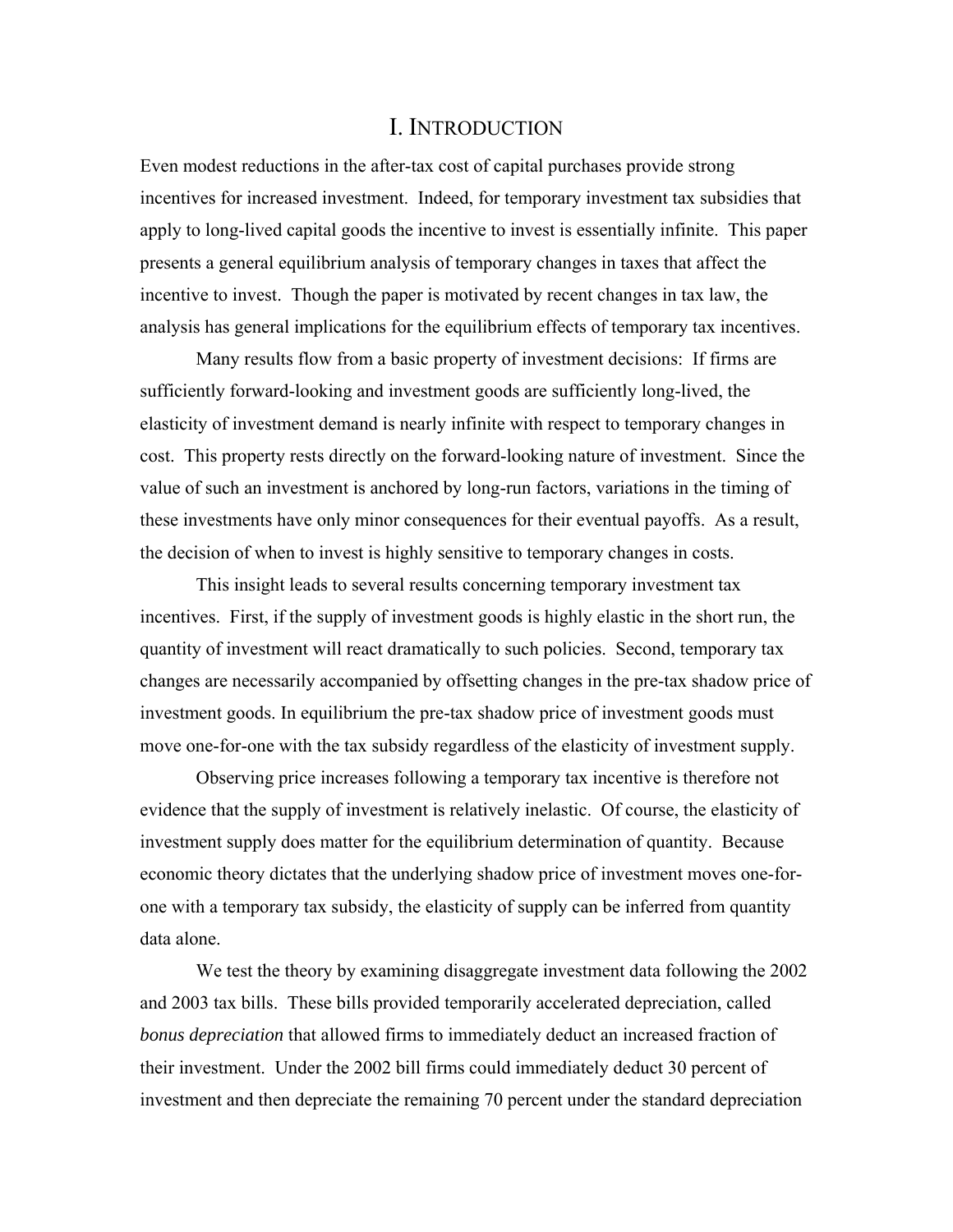schedule. Under the 2003 bill, the immediate deduction increased to 50 percent. This investment subsidy was explicitly temporary. Only investments made through 2004 qualified for this tax treatment.

Using cross-section data on investment expenditures, we estimate the elasticity of supply for investment. The data clearly show that the policy had a stimulative impact on investment in capital that benefited most from the bonus depreciation. Our estimates of the elasticity of supply are between 10 and 20. Market prices, on the other hand, show little if any tendency to increase in the short run.

We use our estimates of the supply elasticity together with the general equilibrium model to infer the likely aggregate effects of the policy. Our calculations suggest that, while their aggregate effects were probably modest, the 2002 and 2003 bonus depreciation policies had noticeable effects on the economy. For the U.S. economy as a whole, these policies may have increased GDP by \$10 to \$20 billion and may have been responsible for the creation of 100,000 to 200,000 jobs.

Section II presents the general equilibrium model used in our analysis. Section III presents some general results for temporary investment tax incentives and discusses their econometric implications. Section IV describes the tax changes called for by the 2002 and 2003 laws. Section V estimates the parameters of our model using the variation in the data from the policy changes. Section VI uses the model and our estimates to quantify the aggregate effects of the policy. Section VII offers our conclusions.

# II. MODEL

In this section we present the general equilibrium model which we use to analyze temporary investment tax subsidies. The model allows for a general type of investment tax subsidy. Later we modify the model to consider bonus depreciation allowances like those included in the 2002 and 2003 tax bills. We use the model to present some basic properties of temporary investment tax subsidies and also to motivate our empirical research design. Later we use the model to quantify the aggregate effects of the policy. The model has a basic neoclassical structure. We begin with the household sector.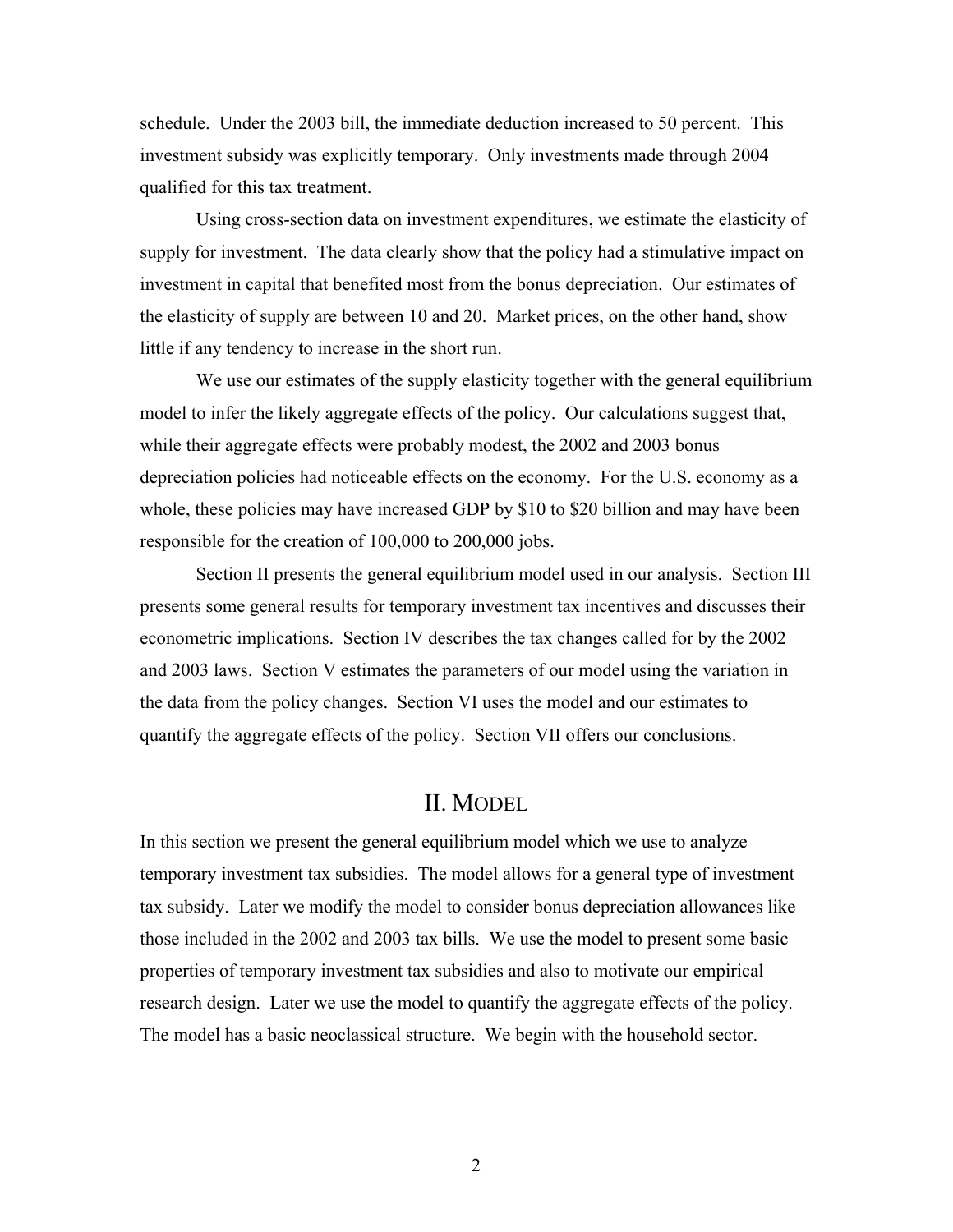#### *2.1 Households*

Households behave competitively and maximize utility subject to their budget constraints. Households derive utility from consumption  $(C<sub>t</sub>)$  and disutility from labor  $(N_t)$ . Their utility functions take the form

$$
\sum_{t=0}^{\infty} \beta^t \left\{ \frac{C_t^{1-\frac{1}{\sigma}}}{1-\frac{1}{\sigma}} - \phi \frac{N_t^{1+\frac{1}{\eta}}}{1+\frac{1}{\eta}} \right\},\tag{1}
$$

where  $\eta$  is the Frisch labor supply elasticity,  $\sigma$  is the intertemporal elasticity of substitution for consumption, and  $\phi$  is a scaling parameter.

The households own the entire capital stock. Because the tax policies we analyze provide different incentives for different types of capital, we include several different types of capital in the model. Let  $m = 1, ..., M$  be an index of capital types. For each type *m*, let  $\delta^m$  be the economic rate of depreciation, and let  $K^m$  be the stock of capital. New capital goods are produced with units of the consumption good (the numeraire) as inputs. Let the total cost of producing  $I_t^m$  units of type *m* capital be  $\Phi_t^m = \Phi^m(I_t^m)$ . The real marginal cost of such capital is  $\varphi_t^m = \varphi^m(I_t^m) = \partial (\Phi^m(I_t^m))/\partial I_t^m$ . We assume that  $\varphi^{m}(I_{t}^{m})$  is increasing. For the numerical simulations and for our empirical analysis we assume that the functions  $\varphi^m(I_i^m)$  are given by

$$
\varphi^{m}\left(\boldsymbol{I}_{t}^{m}\right) = \left(\boldsymbol{I}_{t}^{m} / \overline{\boldsymbol{I}}^{m}\right)^{\left(1/\xi\right)},\tag{2}
$$

where  $\overline{I}^m$  is the steady state level of investment for type *m* capital. Thus, the elasticity of supply is  $\xi$  and the steady state real relative price is one.<sup>1</sup> These costs can be interpreted as external costs which are reflected in the market price of the good or as adjustment costs which are internal to the firm and thus not reflected in the market price (Mussa [1977]).

Abstracting from many issues of corporate finance, we assume that all taxes are paid by the household. The household's labor and capital income are both subject to

 1 Our functional form differs from Hayashi's [1982] assumptions that require zero-degree homogeneity in the investment/capital ratio. Holding the capital stock fixed one can show that, if  $\gamma$  is the adjustment cost parameter in the Hayashi form (i.e.,  $\gamma = dQ / d(I/K)$ ), then our elasticity is  $\xi = (\gamma \delta)^{-1}$ .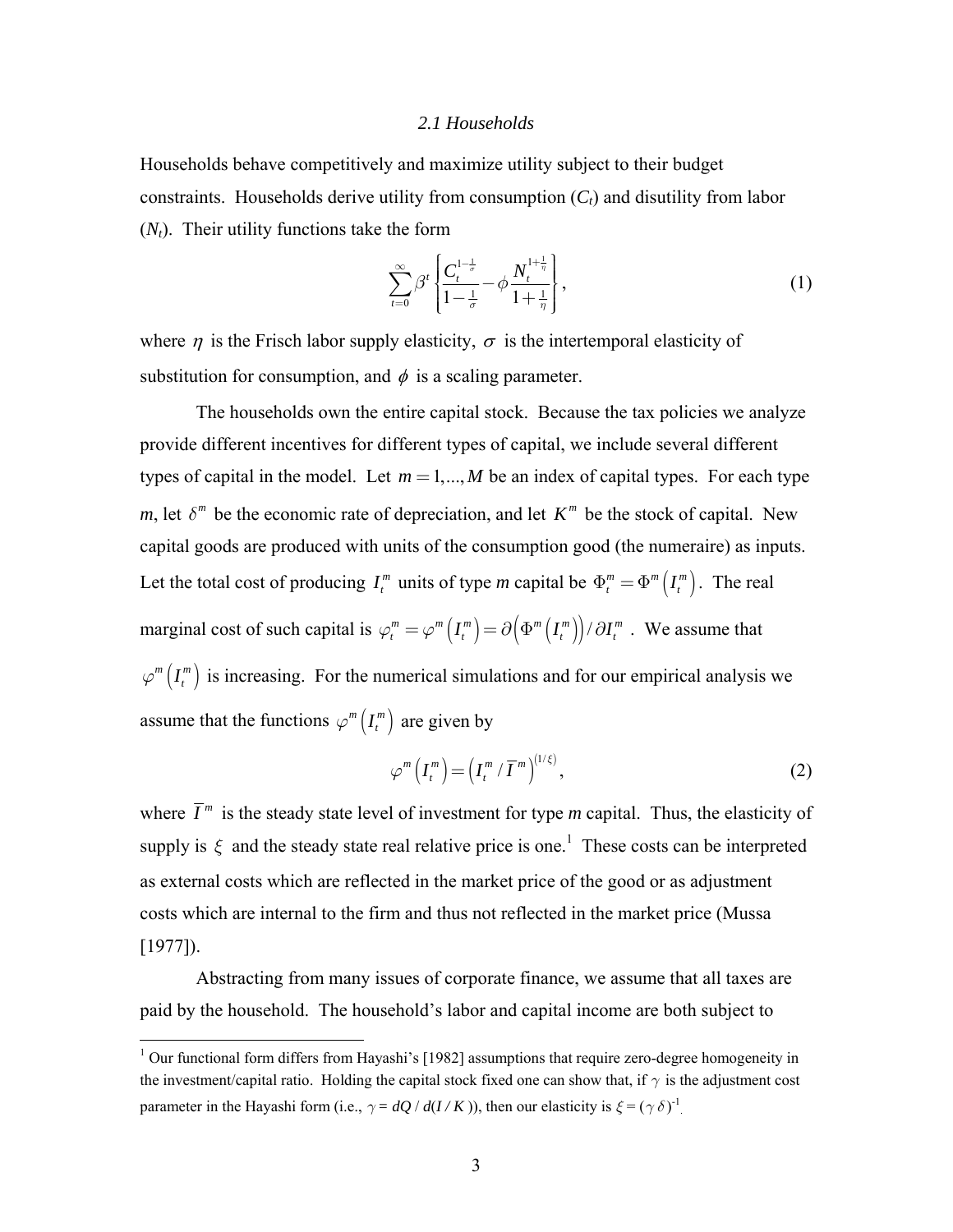distortionary taxation.  $\tau^N$  is the tax rate on labor income. Capital income is taxed twice —once as business profit and again when capital income is distributed to the households.  $\tau^{\pi}$  is the tax rate on profit, and  $\tau^d$  is the tax rate on the distribution of capital income (dividends and capital gains taxes).

The household chooses  $N_t$ ,  $C_t$ ,  $K_{t+1}^m$ , and  $I_t^m$  to maximize (1) subject to the constraints

$$
(1 - \tau_t^N)W_t N_t + (1 - \tau_t^d)(1 - \tau_t^{\pi}) \sum_{m=1}^M R_t^m K_t^m + T_t + S_{t-1} (1 + r_{t-1})
$$
  
= 
$$
C_t + S_t + \sum_{m=1}^M \Phi^m \left( I_t^m \right) [1 - \zeta_t^m]
$$
 (3)

and

$$
K_{t+1}^{m} = K_{t}^{m} (1 - \delta^{m}) + I_{t}^{m}, \text{ for all } m.
$$
 (4)

Here  $\zeta_i^m$  is the total effective subsidy on new purchases of type *m* capital, and includes the value of depreciation deductions and any investment tax credits.<sup>2</sup>  $W_t$  is the real wage.  $R_t^m$  is the real rental price of type *m* capital.  $I_t^m$  denotes investment in new type *m* capital.  $T_t$  is a lump-sum transfer.  $S_t$  is the household's holding of government debt in one-period real bonds and  $r_t$  is the real interest rate.

The household's optimization requires the first-order conditions

$$
\phi N_t^{\frac{1}{\eta}} = W_t \left( 1 - \tau_t^N \right) C_t^{-\frac{1}{\sigma}}, \tag{5}
$$

$$
C_t^{-\frac{1}{\sigma}} = \beta \left( 1 + r_t \right) C_{t+1}^{-\frac{1}{\sigma}}, \tag{6}
$$

$$
q_t^m = \beta C_{t+1}^{-\frac{1}{\sigma}} \left[ (1 - \tau_{t+1}^{\pi}) (1 - \tau_{t+1}^d) R_{t+1}^m \right] + \beta \left( 1 - \delta^m \right) q_{t+1}^m, \tag{7}
$$

and

1

$$
q_t^m = C_t^{-\frac{1}{\sigma}} \varphi_t^m \left[ 1 - \zeta_t^m \right], \tag{8}
$$

where (7) and (8) hold for all *m*. The variable  $q_t^m$ , the Lagrange multiplier on constraint (4), is the shadow value of an additional unit of type *m* capital. Equation (7) is the first-

 $2^2$  The full cost of investment is subject to the tax subsidy. Depreciation deductions are allowed for internal adjustment costs that are paid out of pocket by the firm. By law, such payments are to be depreciated along with the purchase price.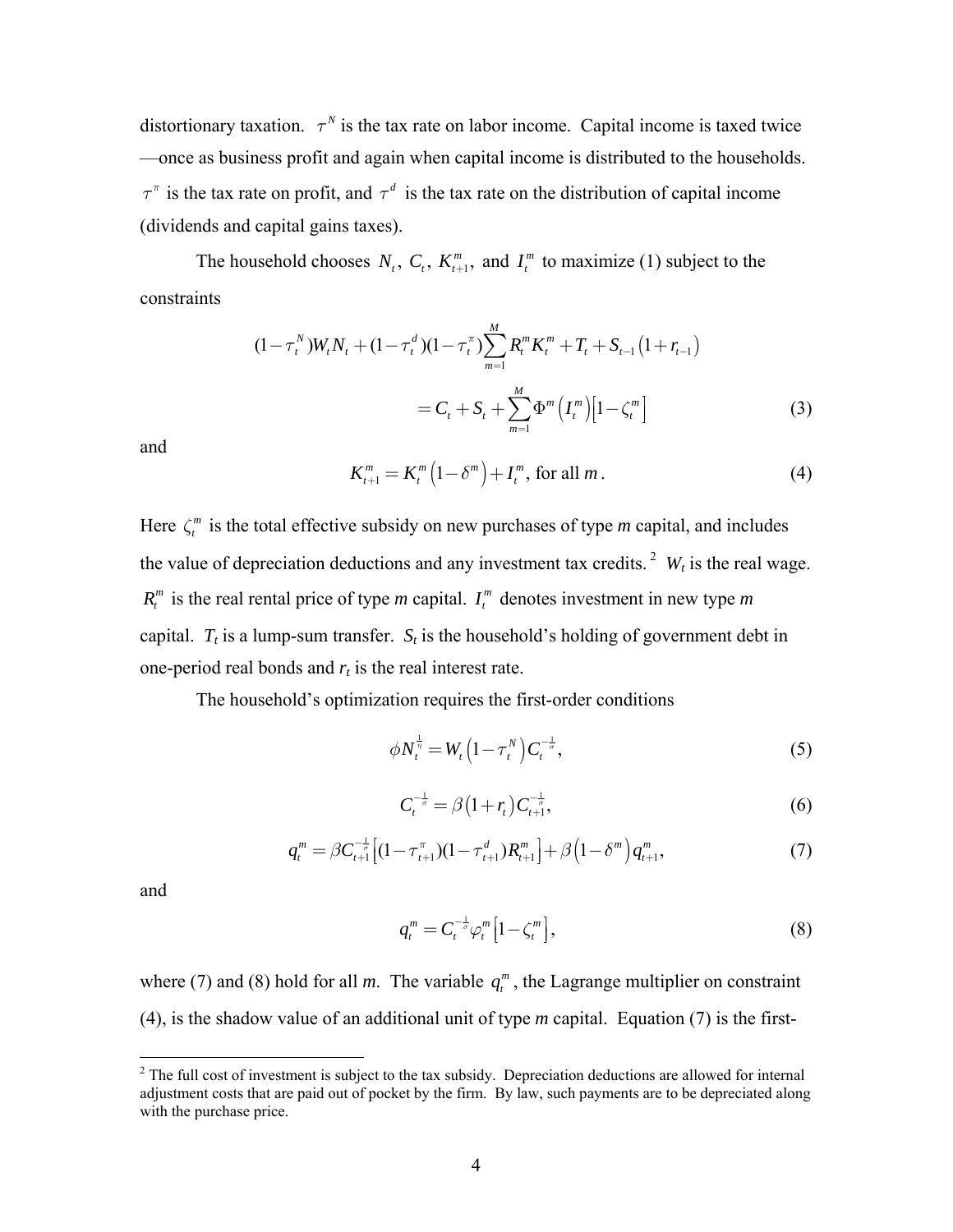order condition for the choice of  $K_{t+1}^m$  and equation (8) is the first-order condition for the choice of  $I_t^m$ . Equation (8) relates the shadow value of capital  $q_t^m$  to the pre-tax shadow price of capital  $\varphi_t^m$ .<sup>3</sup>

## *2.2 Firms*

Firms produce the numeraire good with a constant returns to scale production function. For simplicity we take the production function to be a generalized Cobb-Douglas form

$$
Y_t = A \cdot \left[ \prod_{m=1}^M \left( K_t^m \right)^{\gamma_m} \right]^{\alpha} \cdot \left( N_t \right)^{1-\alpha} . \tag{9}
$$

Firms rent capital from the household. Each period, the firms choose  $K_t^m$  and  $N_t$  taking the rental prices  $R_t^m$  and the real wage  $W_t$  as given. Profit maximization implies that the marginal product of each input equals its marginal cost.

$$
R_t^m = \alpha \gamma_m \frac{Y_t}{K_t^m}, \text{ for all } m,
$$
\n(10)

$$
W_t = \left(1 - \alpha\right) \frac{Y_t}{N_t} \,. \tag{11}
$$

### *2.3 Government Spending and Market Clearing*

The government levies taxes and consumes units of the numeraire good. In our analysis, government spending  $G_t$  is constant each period. The government's intertemporal budget constraint must hold in equilibrium. This constraint is

$$
\sum_{t=0}^{\infty} \frac{\tau_t^N N_t W_t - T_t - G + \sum_{m=1}^M \left[ R_t^m K_t^m \left( \tau_t^{\pi} + \left( 1 - \tau_t^{\pi} \right) \tau_t^{\{d\}} - \tau_t^{\pi} \left( 1 - \tau_t^{\{d\}} \right) \Phi^m \left( I_t^m \right) \zeta_t^m \right]}{\prod_{s=0}^{t-1} (1 + r_s)} = 0 \tag{12}
$$

<sup>&</sup>lt;sup>3</sup> Note that  $q^m$  is not Brainard-Tobin's *Q*. If adjustment costs were external, *Q* for type *m* capital would be 1.1 and 1.1 and 1.1 and 1.1 and 1.1 and 1.1 and 1.1 and 1.1 and 1.1 and 1.1 and 1.1 and 1.1 and 1.1 and  $q_i^m/(C_i^{-\frac{1}{\sigma}}\varphi_i^m)$ . Below, we argue that in response to temporary tax policies, movements in  $q^m$  are negligible. Because prices and marginal utility change in response to such policies, *Qm* will change even though *q<sup>m</sup>* will not.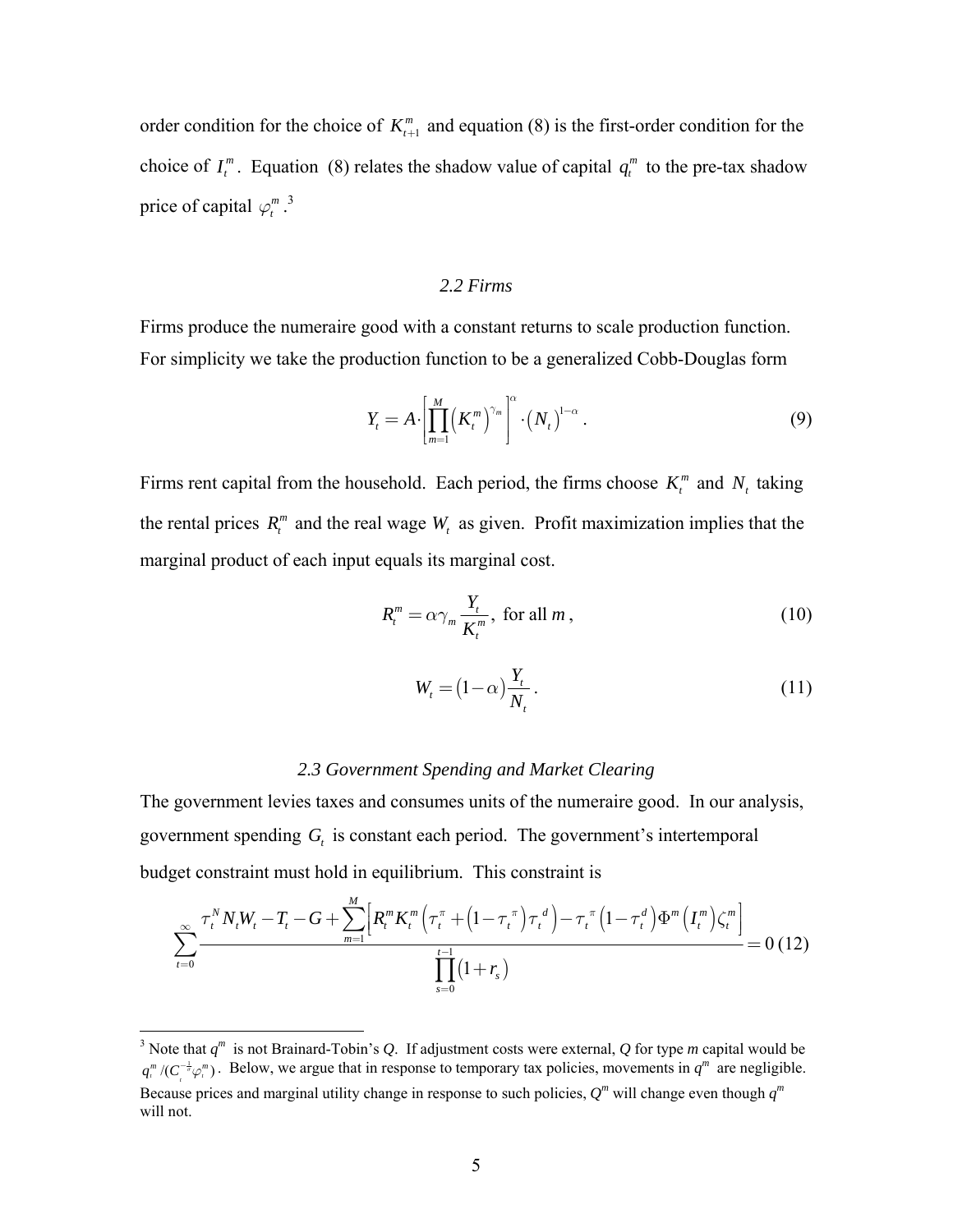where it is understood that  $\prod_{s=0}^{t-1} (1+r_s) = 1$  for  $t = 0$ . Like most tax changes, the policies we consider have revenue consequences. We assume that the budget is balanced with offsetting variations in the lump-sum transfers  $T<sub>t</sub>$ . Because these transfers are lumpsum, their precise timing is irrelevant.

We require all markets to clear in equilibrium. In particular, the goods market clearing condition requires

$$
Y_{t} = C_{t} + \sum_{m=1}^{M} \Phi^{m} (I_{t}^{m}) + G_{t}.
$$
 (13)

# III. TEMPORARY INVESTMENT TAX INCENTIVES

We now present some fundamental properties of temporary investment tax incentives. This analysis sheds light on the basic economic incentives involved in such policies and motivates for our empirical analysis of the 2002 and 2003 investment policies.

Let the economy begin in the steady state. Suppose the government then credibly announces a temporary investment tax subsidy financed with variations in the lump-sum transfer *T*. The tax subsidy temporarily increases  $\zeta_i^m$  for certain (or perhaps all) investment goods. The precise form of the subsidy is not important at this point; it could be an investment tax credit, a bonus depreciation allowance, etc.

#### *3.1 Short-Run Approximations for Long-Lived Investment Goods*

Although the model is complicated, two short-run approximations yield sharp, analytical results about the effects of temporary investment subsidies. The accuracy of these approximations rests on two conditions: First the policy must be temporary. Second, the approximations are most accurate for long-lived investment goods, that is, goods with low economic rates of depreciation. The approximations are less accurate and potentially quite misleading for long lasting changes in policy or for capital that depreciates rapidly.

The exact solution to the model is complicated because it has both backward- and forward-looking variables. For sufficiently temporary tax changes, it is a good approximation to replace the forward-looking variables  $q_i^m$ , and the backward-looking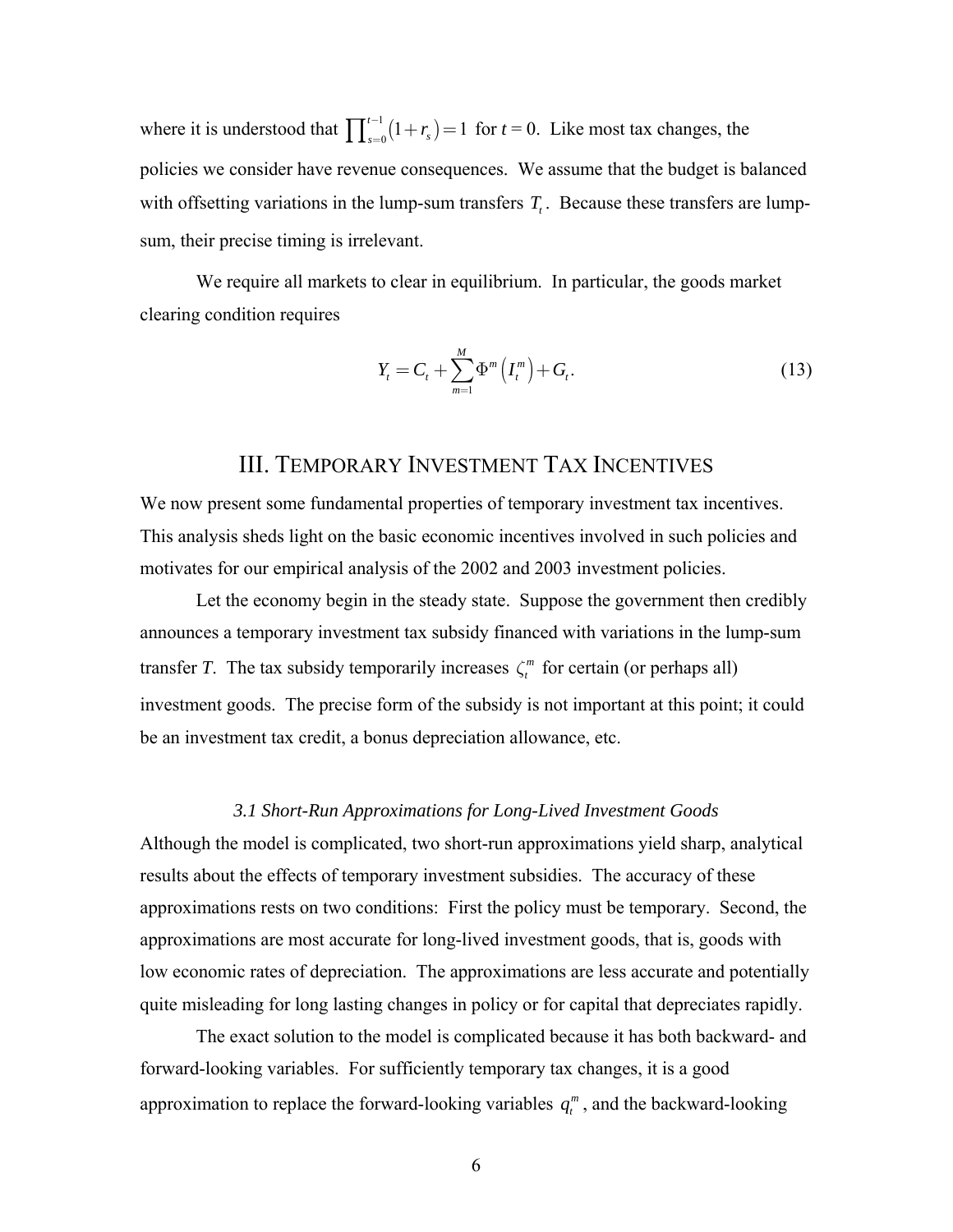variables  $K_t^m$ , with their associated steady state values  $q^m$  and  $K^m$ . Replacing the capital stock with its steady state value is standard in many settings. The stock of long-lived capital is much bigger than the flow and thus changes only slightly in the short run. Specifically, the percent change in the capital stock is approximately  $\delta^m$  times the percentage change in investment. (With balanced growth it would be  $\delta^m$  plus the growth rate.)

The justification for approximating  $q_t^m$  with its steady state value is more subtle. Expanding equation (7), we can write  $q_t^m$  as

$$
q_t^m = \beta \sum_{j=0}^{\infty} \left\{ C_{t+j+1}^{-\frac{1}{\sigma}} \left[ \beta \left( 1 - \delta^m \right) \right]^j \left[ (1 - \tau_{t+j+1}^{\pi}) (1 - \tau_{t+j+1}^d) R_{t+j+1}^m \right] \right\}.
$$

Because the policy change is temporary, the system will eventually return to its steady state. While this may take some time, most of the terms in the brackets, particularly those in the future, remain close to their steady state values. Put differently, the difference between  $q_i^m$  and its steady state level  $q^m$  comes entirely from the first several terms in the expansion—the short-run terms. Provided that agents are sufficiently patient (i.e., that  $\beta$  is close to 1) and that depreciation is sufficiently slow (i.e.,  $\delta^m$  is sufficiently low), the future terms dominate this expression and the short-run behavior of the system has only minor influences on  $q_t^m$ .

This approximation has a natural economic interpretation. The decision to invest is inherently forward-looking. As such, the benefits from investment are anchored by future, long-run considerations. As long as the far future is only mildly influenced by temporary policies, the benefit to any given investment is independent of the short run.

## *3.2 Response of Investment to Temporary Tax Subsidies*

In this section, we analyze the equilibrium response of the price and quantity of investment goods to temporary tax subsidies. Conventional supply and demand reasoning can be misleading because capital is durable and therefore subject to a stock demand. Expectations about the future dominate current investment decisions. Our analysis should come as no surprise to careful readers of Jorgenson [1963], Abel [1982],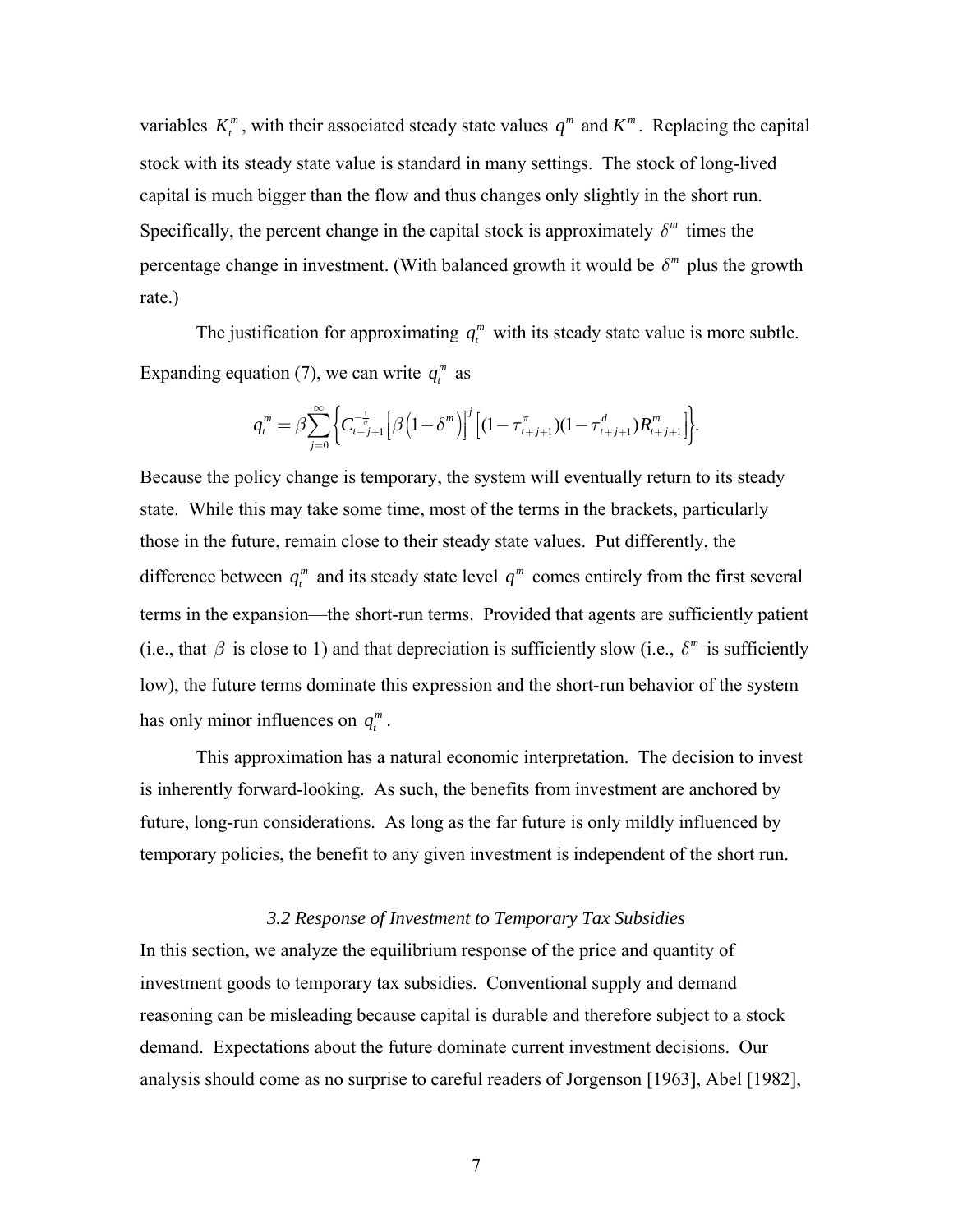Summers [1985], or indeed, of Lucas's [1976] critique, which took "investment demand" as an example. As an example of how misleading conventional supply and demand reasoning can be, we show that in response to a temporary tax subsidy, the shadow price of investment goods moves one-for-one with the investment subsidy regardless of the elasticity of investment supply. This result has important econometric implications.

In our model, equation (2) gives the real pre-tax price of new type *m* capital  $\varphi_t^m$ which includes all of the costs of investment. It includes costs of investment that are external to the firm (the price of the good for instance) and any adjustment costs that are internal to the firm (installation costs, disruption and so forth). Figure 1 plots this equation for a single type of capital. The total pre-tax price of investment  $\varphi$ <sup>*t*</sup> is on the vertical axis and the quantity of investment  $I_t$  is on the horizontal axis. The slope of this curve is governed by the elasticity *ξ* .

Equation (8) relates the shadow price of capital  $\varphi_t$  to its shadow value  $q_t$ , the marginal utility of resources  $C_t^{-\frac{1}{\sigma}}$ , and the tax subsidy  $(1-\zeta_t)$ . Using our short-run approximation,  $q_t \approx q$ , we have an equation relating the pre-tax price of investment goods to the tax subsidy and the marginal utility of consumption. Note that this equation does not involve the rate of investment. Plotting equation (8) gives a horizontal line with shift variables *C* and  $\zeta$ .

The equilibrium price and rate of investment for each *m* is determined by the intersection of (2) and (8). Because  $q_t \approx q$ , the price can be recovered from (8) alone,

$$
\varphi_t^m \approx \frac{q^m C_t^{\frac{1}{\sigma}}}{1 - \zeta_t^m},\tag{14}
$$

which is independent of elasticity of supply and the quantity of investment. If the policy does not change aggregate consumption, then the shadow price of capital changes onefor-one with the subsidy. If the policy does have aggregate effects, all shadow prices move depending on the change in the marginal utility of consumption. In this case, changes in the relative pre-tax shadow prices fully reflect any differences in tax subsidies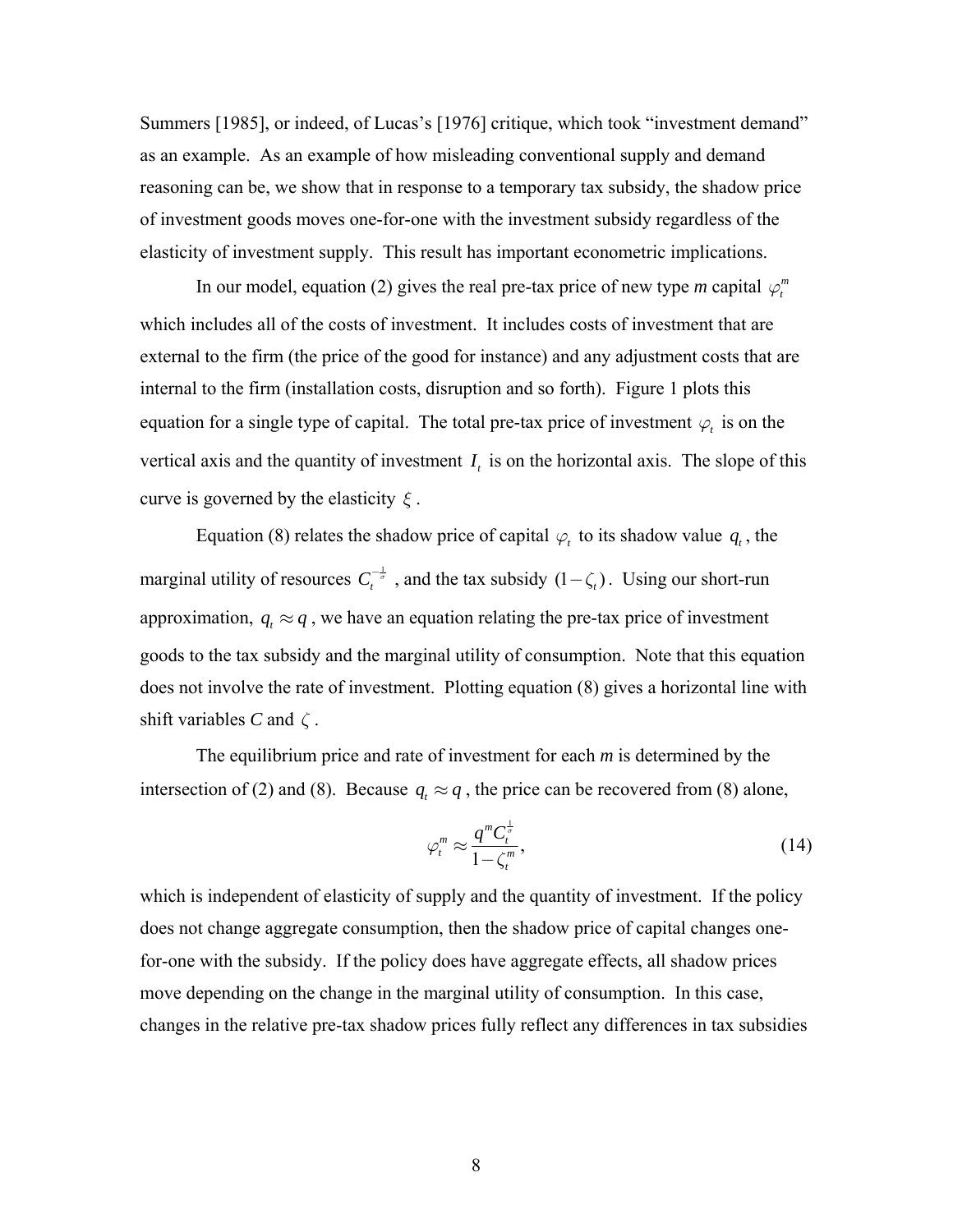(the relative after-tax shadow prices are unchanged).<sup>4</sup> Thus, for temporary tax subsidies, the pre-tax price of long-lived investment goods should fully reflect the tax subsidy regardless of the rate at which the marginal costs of investment rises.

Let  $\tilde{v}_t$  be the percent deviation of a variable  $v$  from its steady state value, that is,  $\tilde{v}_t \equiv dv_t / v$ . Then, using the constancy of  $q_t^m$  under a temporary tax subsidy, condition (8) and equation (2) imply that

$$
\tilde{I}_t^m = \frac{\xi}{1 - \zeta^m} d\zeta_t^m + \frac{\xi}{\sigma} \tilde{C}_t,
$$
\n(15)

where  $d\zeta_t^m$  is the change in the investment subsidy. If the tax subsidy has no aggregate effects,  $\tilde{C}_t = 0$  so the elasticity of investment supply  $\xi$  can be inferred directly from the change in investment. If there are general equilibrium effects, one must control for the change in aggregate consumption to make this inference.

The derivation of equations (14) and (15) requires very few assumptions. Among other things, they require no reference to the production function, the marginal product of capital, or the supply and demand for labor. All that is required is a stable supply curve and the assumption that the investment is long-lived and that the policy is (sufficiently) temporary. (Equation (16) requires a particular form for the marginal utility of consumption, though this assumption can be relaxed. See Section V.) Because the structural relationships do not require many strong assumptions, our theoretical conclusions which form the basis for our econometric analysis, are robust to many different sources of misspecification.

#### *3.3 Accuracy of the Approximation.*

The approximations  $q_t \approx q$  and  $K_t \approx K$  are exactly true only for either arbitrarily shortlived policies or for arbitrarily low depreciation rates (and discount rates). For realistic policy durations and for real world depreciation rates, these approximations are imperfect. To evaluate the accuracy of our approximations, we present a simple example

 4 This finding has antecedents in the *Q-*theoretical investment literature, which typically considers partial equilibrium settings. Abel [1982] shows that an instantaneous, temporary tax change has no effect on aftertax  $Q$  (which he calls  $q^*$ ). Since after-tax  $Q$  is constant, pre-tax  $Q$  fully reflects the policy change. (See also Hayashi [1982], Summers [1981, 1985], and Auerbach and Hines [1987].)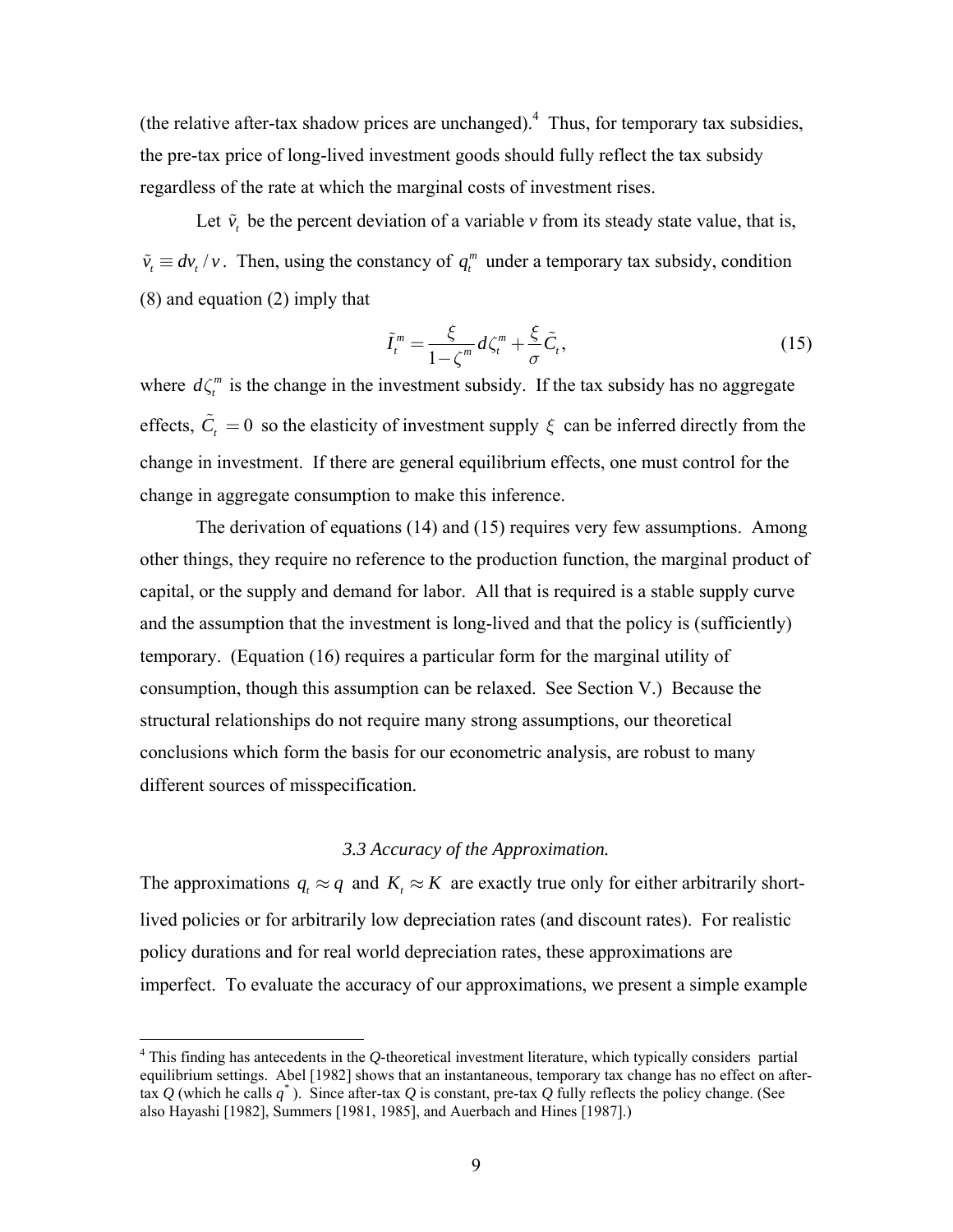of the approximation for a variety of depreciation rates and policy durations. For simplicity we focus on a single type of capital. We take the production function to be  $Ak<sub>t</sub><sup>\alpha</sup>$  and we hold the real interest rate and the marginal utility of consumption constant. The firm maximizes the discounted value of after-tax profits. We assume that  $r = 0.02$ (annually) and  $\alpha = 0.35$ . The supply of investment is given by equation (2).

Table 1 presents the equilibrium change in the shadow price of capital goods  $\varphi$  in response to an investment tax subsidy of one percent ( $\zeta = .01$ ). Our approximation says that the change should be one percent (or equivalently that the change in the shadow value *q* should be zero).

 Consider a long-lived capital good with an annual depreciation rate of two percent (comparable to many structures). If the elasticity of supply is 1.00 then, for a subsidy that lasts one year, the price rises by 0.993 percent. The change in the shadow value (not reported) is simply the difference between the subsidy and the price change. Thus the percent change in *q* for this case is -0.007 percent. For higher elasticities, the approximation deteriorates. If  $\xi = 10$ , the change in  $\varphi$  is 0.954 percent. As the discussion above suggests, the approximation is best for very temporary policies or very long-lived durables. Moreover, that the approximation does not hold for longer-duration policies with capital that depreciates rapidly is exactly what the theory predicts.

### *3.4 Implications for Observed Prices and User Cost*

Price increases are a necessary accompaniment of a temporary investment subsidy. Thus, observing increased investment goods prices following a temporary tax subsidy is not evidence of a relatively inelastic supply curve. Theory suggests that the pre-tax price should rise roughly one-for-one with the investment subsidy regardless of the elasticity. Because theory has such sharp implications for the equilibrium determination of prices, it is useful to consider what conclusions, if any, could be drawn from price data.

Recall that the shadow price of investment goods reflects both external and internal marginal costs of new investment. This distinction does not matter for the determination of investment, but it does matter for relating the predictions of the model to observations in the data, which capture only market (i.e., external) prices. Let  $p_t^m$  be the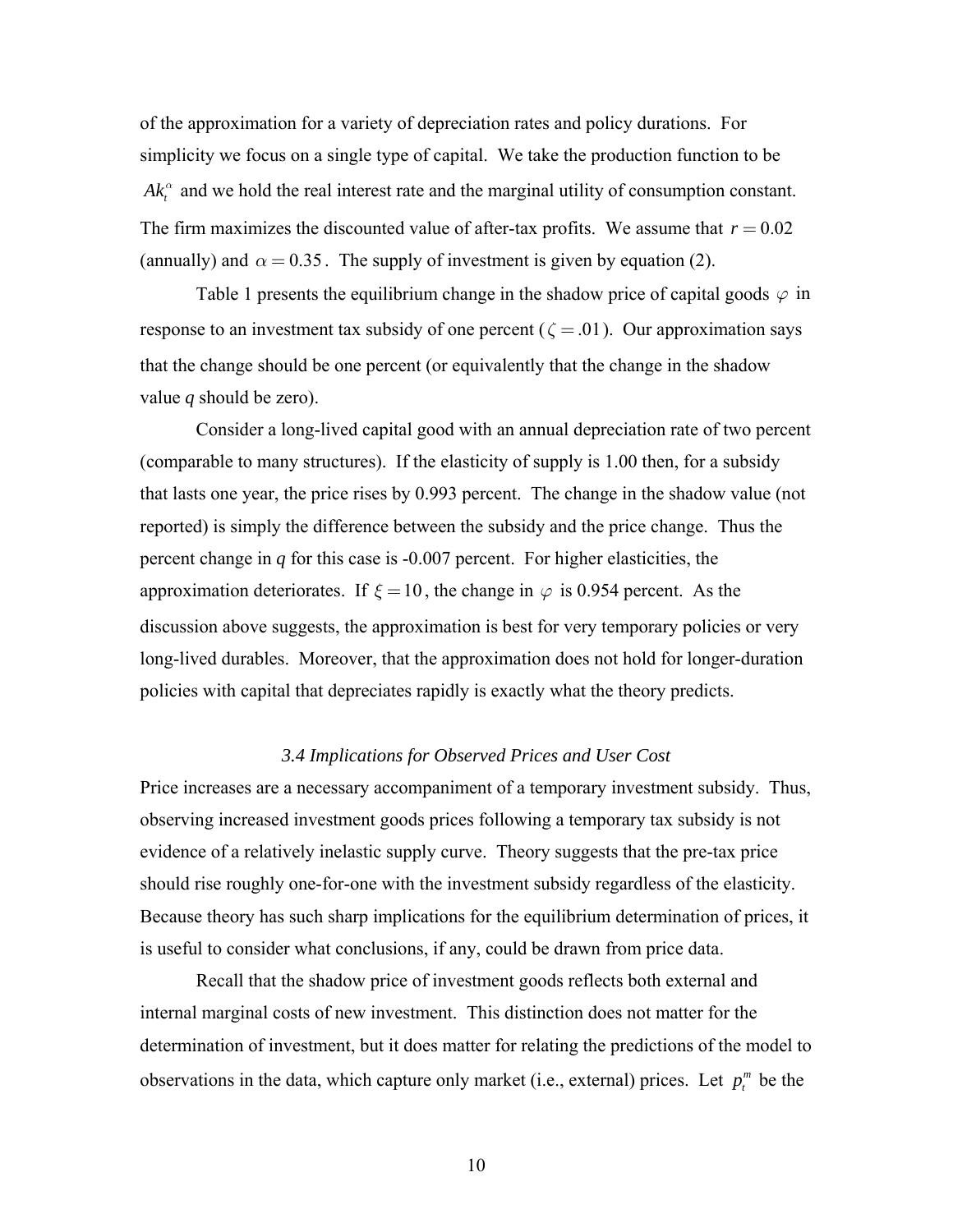market price of type *m* investment goods. We assume that internal adjustment costs in steady state are zero and that changes in the shadow cost are a reflection of changes in external and internal adjustment costs. If  $\theta$  is the fraction of external adjustment costs,

$$
p_t^m = 1 + \theta \left( \varphi_t^m - 1 \right). \tag{16}
$$

Movements in the shadow price affect market prices only to the extent that adjustment cost are external to the firm. If  $\theta$  were 1 so that all investment adjustment costs were external, then we could test neoclassical investment theory by observing whether prices increased one-for-one with a temporary tax subsidy. Alternatively, without knowledge of the share of external adjustment costs, price data can be used to estimate  $\theta$ . Clearly, without knowledge of  $\theta$ , price data cannot be used to estimate the elasticity of supply.

 Our work relates to Goolsbee's [1998] analysis of the effect of investment incentives on prices of investment goods. He finds that increases in the Investment Tax Credit (ITC) lead to increases in the price of equipment. Goolsbee concludes that the price increases indicate that the supply of investment is relatively inelastic. Our analysis leads to a different interpretation. Because the price elasticity of investment demand is essentially infinite for long-lived capital, the equilibrium price is independent of the supply elasticity. Price is determined by investment demand alone.

Often, the analysis of tax policy focuses on the user cost of capital.<sup>5</sup> Though the Jorgensonian user cost relationship holds in our model, it is uninformative for studying the effects of temporary investment tax subsidies. Using (6), (7) and (8), we can write the user cost expression as

$$
(1 - \tau_{t+1}^{\pi})(1 - \tau_{t+1}^{d})R_{t+1}^{m} = \left\{ r_{t} + \delta^{m} - (1 - \delta^{m}) \frac{\Delta(\varphi_{t+1}^{m}[1 - \zeta_{t+1}^{m}])}{\varphi_{t}^{m}[1 - \zeta_{t}^{m}]} \right\} \varphi_{t}^{m}[1 - \zeta_{t}^{m}], \quad (17)
$$

where  $\Delta ( x_{t+1} ) \equiv x_{t+1} - x_t$ . This says simply that the after-tax marginal product of capital equals the user cost (the right had side of  $(17)$ ). In certain instances  $(17)$  can be used directly to analyze the effects of policy changes. For instance, *ceteris paribus*, an increase in  $\zeta_t^m$  implies a lower after tax marginal product of capital. For the marginal product to decrease, the capital stock must rise, so net investment must increase

 $<sup>5</sup>$  For example, Cohen, Hansen, and Hassett [2002] use this approach to analyze the potential impact of the</sup> bonus depreciation policies that we consider later in this paper. They simulate the responses to change in user cost under the assumption that prices are constant.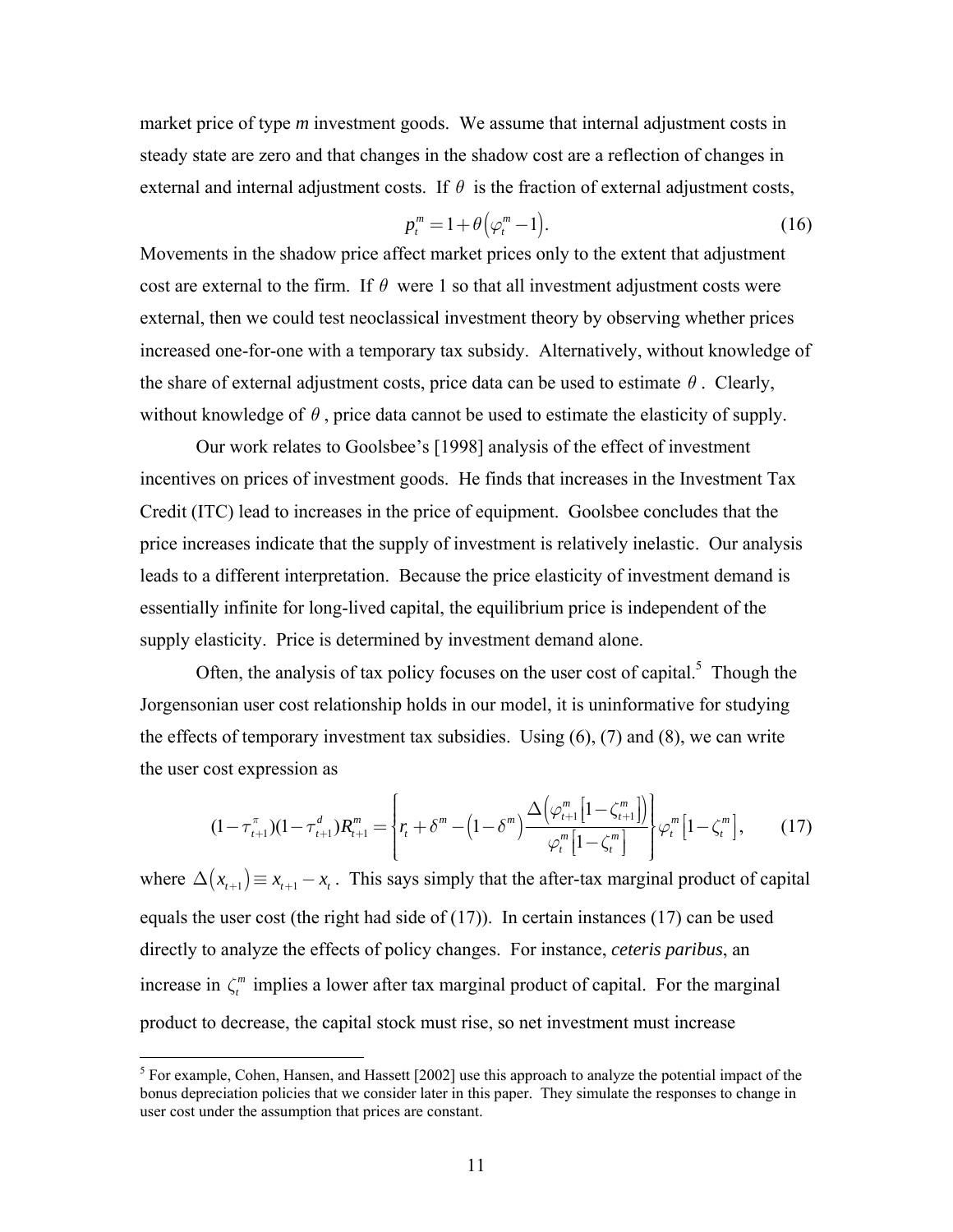temporarily. Notice, however, that many assumptions are required to read the effect of the policy from expression (17). The real interest rate  $r<sub>t</sub>$ , and the real price of new capital  $\varphi_t^m$  must remain constant. In addition, to the extent that the marginal product of type *m* capital interacts with other factors of production, employment and other capital inputs must also be held constant. In short, to use (17) for policy analysis requires that the policy in question has very limited (if any) equilibrium effects.

The temporary investment tax subsidies that we analyze in this paper provide a stark illustration of this point. Consider a temporary investment tax incentive that has no effect on aggregate consumption ( $C_t \approx C$ ). For long-lived capital goods,  $q_t^m \approx q^m$ , which implies that  $\varphi_t^m$  fully reflects the tax subsidy  $\zeta_t^m$ . Hence,  $\varphi_t^m \left[1 - \zeta_t^m\right]$  is constant and the equilibrium user cost of capital is unaffected by the policy. Equation (17) determines the demand for capital. Temporary investment tax subsidies change neither the demand for, nor the supply of, capital. Instead, they change investment, that is, the timing of when capital is acquired. For long-lived capital goods, the user cost formula provides no guidance for analyzing such policy changes.

# IV. BONUS DEPRECIATION

We use the temporary bonus depreciation allowances provided in the 2002 and 2003 tax bills to study the model's predictions. In this section we describe the normal treatment of depreciation in the U.S. Tax Code as well as the modifications provided in the 2002 and 2003 laws. We then use our model to analyze the bonus depreciation policies. Our aim is to re-derive equation (15) for the special case of bonus depreciation policy. The analysis provides the econometric relationships which we use in Section V.

# *4.1 The Modified Accelerated Cost Recovery System*

Under the U.S. tax code, depreciation deductions for tax purposes are specified by the Modified Accelerated Cost Recovery System (MACRS). For each type of property, MACRS specifies a recovery period (*R*) and a depreciation method (200 percent declining balance, 150 percent declining balance, or straight-line depreciation.) See the appendix for more details on MACRS. The recovery period specifies how long it takes to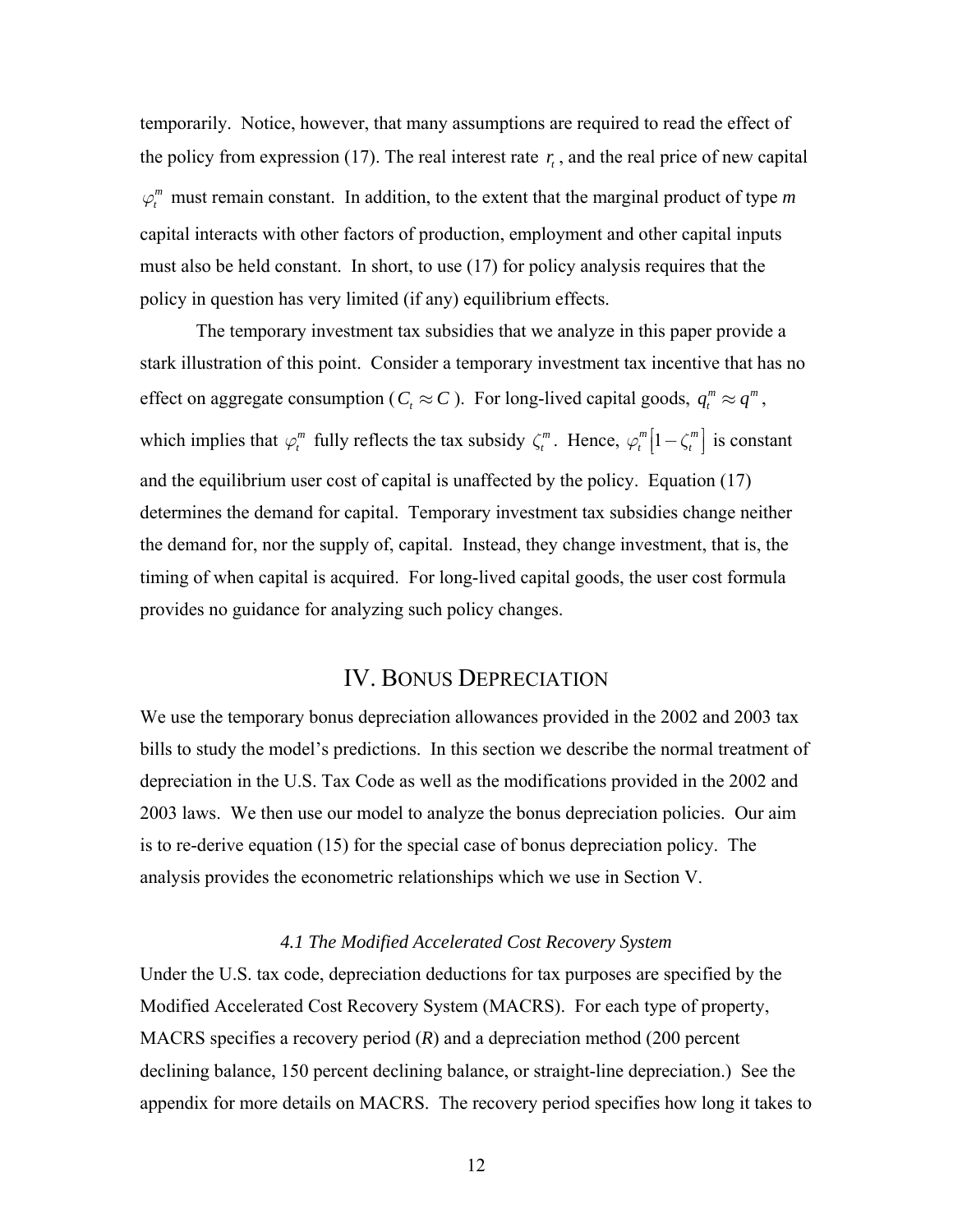amortize the investment. Recovery periods differ substantially across investments and are supposed to correspond roughly with the productive life of the property. Table 2 lists selected types of property and their recovery periods. The recovery period for general equipment is 7 years. Vehicles have 5-year recovery periods. Non-residential real property, which includes most business structures, is depreciated over 39-years, and so on.

#### *4.2 Bonus Depreciation in the 2002 and 2003 Tax Bills*

On March 9, 2002, the President signed the *Job Creation and Worker Assistance Act*  (*JCWAA*) into effect. The most prominent provisions in *JCWAA* were intended to ease the tax burden on businesses and thereby stimulate investment. These provisions came in the form of increased depreciation allowances for certain types of business investments.

The 2002 law introduced bonus depreciation, which allowed firms to deduct 30 percent of the costs of investment from their taxable income in the first year of the recovery period. The remaining 70 percent was depreciated over the standard recovery period in accordance with MACRS. The 2003 *Jobs and Growth Tax Relief Reconciliation Act* (*JGTRRA*), signed on May 28, 2003, increased the bonus depreciation to 50 percent. Under both laws, to qualify for the bonus depreciation allowance, property had to be depreciable under MACRS and had to have a recovery period of 20 years or less. In addition, the property must have been placed in service after September 11, 2001 and prior to January 1, 2005. Firms that anticipated the policy would rationally increase investment in the third quarter in  $2001$ .<sup>6</sup> We will return to the issue of the timing of the policy when we present our results.

To illustrate, suppose a business buys a car and depreciates it according to MACRS. The recovery period for cars is five years and the normal MACRS depreciation in the first year is 20 percent. The 2002 law allows the firm to first deduct 30 percent and then depreciate the remaining 70 percent according to MACRS. The deduction in the first year is then 44 percent  $(30\% + .2(70\%)$ ).

Both the 2002 and 2003 laws included investment incentives targeted at small

<sup>6</sup> *JCWAA* requires that the property be *acquired* (but not necessarily placed in service) after September 11, 2004. *JGTRRA* eliminated this requirement.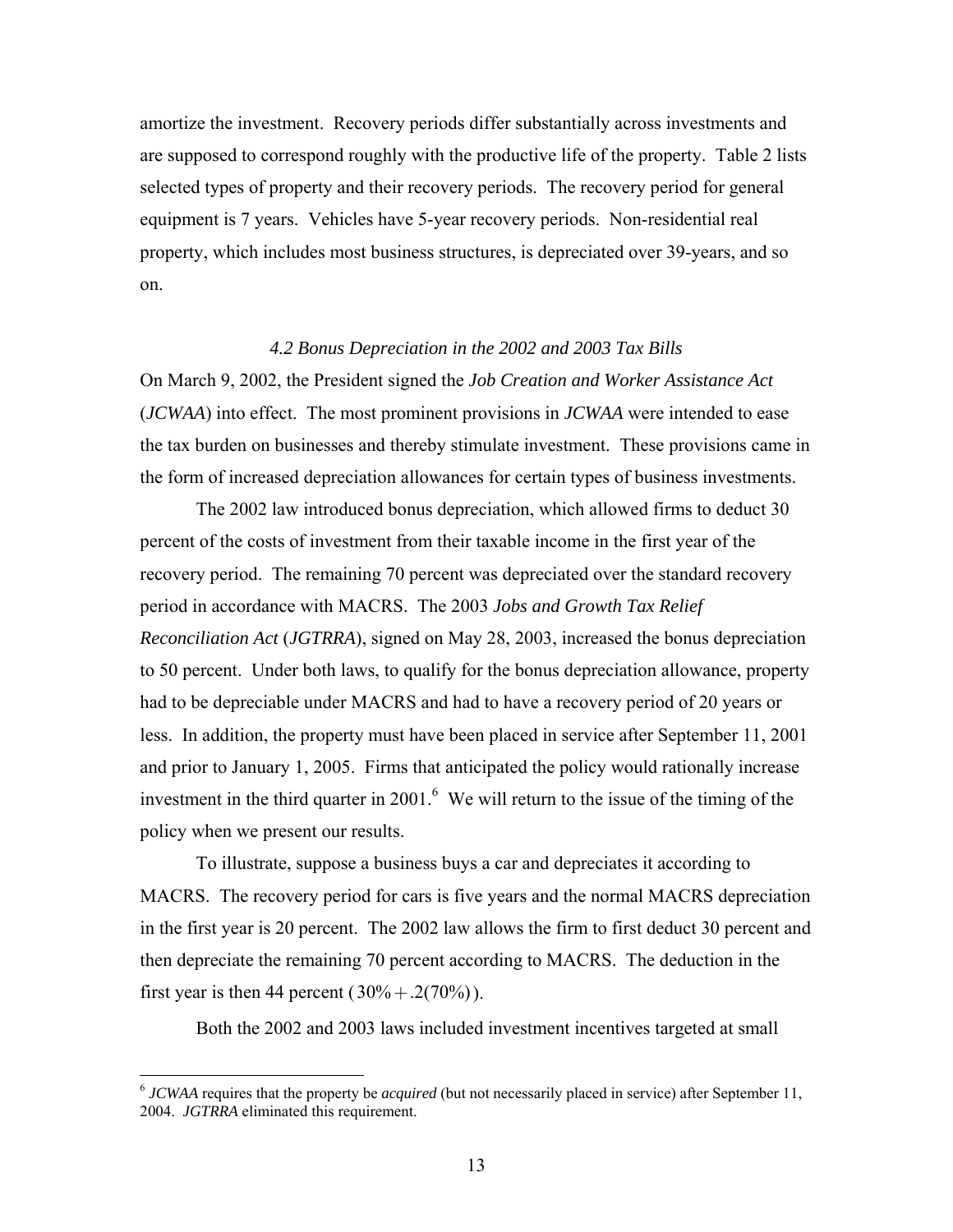businesses that complicate the analysis. Prior to *JCWAA*, the U.S. tax system allowed firms to expense investment up to \$24,000 annually under Section 179 of the tax code. The 2002 law increased this limit to \$25,000. The 2003 law increased the 179 exemption to \$100,000 through the end of 2005. Like the bonus depreciation allowance, this exemption only applied to property with a recovery period of no more than 20 years.<sup>7</sup>

# *4.3. Quantifying Accelerated Depreciation*

Hall and Jorgenson [1967] analyze depreciation allowances by assuming that the firm immediately recovers the present discounted value of depreciation deductions when it invests. For any path of depreciation deductions *Dj*, the present discounted value of the deductions would be

$$
z = \sum_{j=1}^{R} \frac{D_j}{(1+i)^j},
$$
\n(18)

where  $i$  is the nominal interest rate. Let *X* be the tax reduction from purchasing a unit of investment.<sup>8</sup> The total tax reduction per dollar of investment from regular depreciation allowances is  $X = (1 - \tau^d) \tau^{\pi} z$ . If this were the only investment subsidy, then the tax subsidy defined in Section III would be  $\zeta = X$ . Table 3, Panel A shows calculations of the present discounted value of depreciation deductions *z* for various MACRS recovery periods.

Table 3, Panel B shows the effects of the bonus depreciation policy measured as the change in  $\zeta$  times the statutory corporate tax rate. For property with very short recovery periods, the investment subsidy is small. For five-year property the 50 percent bonus depreciation reduces the cost of investment by at most 2.88 percent. For longer recovery periods the bonus is worth more. 20-year properties get a subsidy between 5 and 10 percent with the 50 percent bonus depreciation deduction.

 $<sup>7</sup>$  The bills also had other provisions. Because these provisions do not have strong effects across types of</sup> capital, we do not analyze them in this paper. For an analysis of the income tax provisions of the 2001 and 2003 tax policies, see House and Shapiro [forthcoming].

<sup>&</sup>lt;sup>8</sup> The discounted value is calculated with the nominal interest rate because tax depreciation allowances are not indexed for inflation.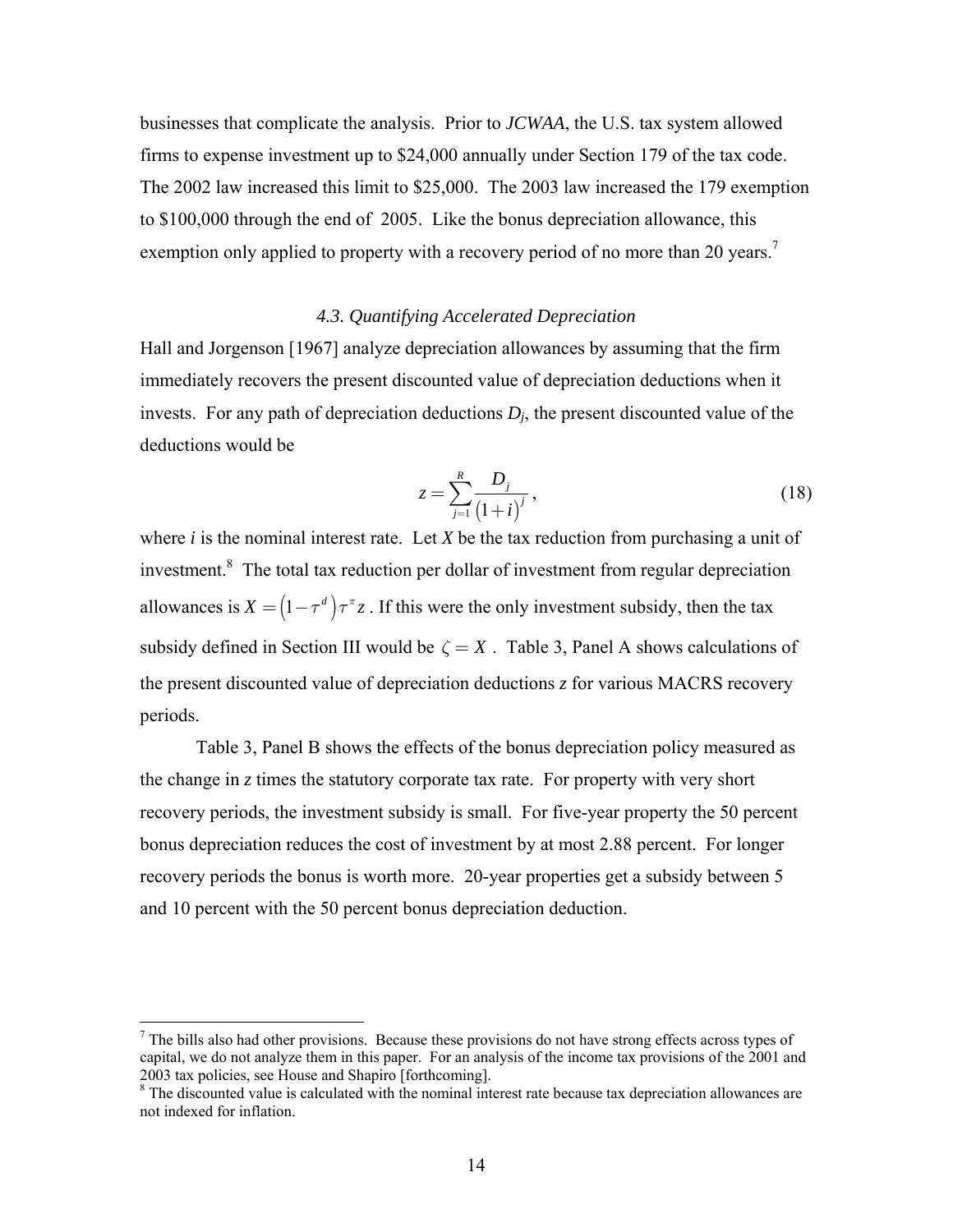#### *4.4 Modeling Bonus Depreciation*

Because doing so would entail tracking the vintage structure of investment in each capital type, solving the model with the exact schedule of depreciation deductions  $D_i$  would be excessively complicated. To get a tractable, recursive representation we approximate each tax depreciation schedule with a constant geometric rate  $\hat{\delta}^m$ . We use this approximation again when we simulate the model in Section VI. In the econometric work in Section V, we use the exact MACRS depreciation schedules to calculate *z* as in equation (18).

Using the geometric approximation, MACRS without the bonus depreciation reduces the cost of investment by  $X_t^m$  where  $X_t^m$  obeys the recursion

$$
X_t^m = \frac{(1 - \tau_{t+1}^d)\tau_{t+1}^{\pi}\hat{\delta}^m}{(1 + \pi)(1 + r_t)} + \frac{1 - \hat{\delta}^m}{(1 + \pi)(1 + r_t)} X_{t+1}^m
$$
(19)

with  $(1 + i_t) = (1 + \pi)(1 + r_t)$ . Note that we can write (19) as

$$
X_t^m C_t^{-\frac{1}{\sigma}} = \frac{\hat{\delta}^m \beta}{1+\pi} \left\{ (1-\tau_{t+1}^d) \tau_{t+1}^{\pi} C_{t+1}^{-\frac{1}{\sigma}} + \sum_{j=1}^{\infty} \left( \frac{1-\hat{\delta}^m}{1+\pi} \right)^j \beta^j (1-\tau_{t+j+1}^d) \tau_{t+j+1}^{\pi} C_{t+j+1}^{-\frac{1}{\sigma}} \right\},
$$

where we have used

$$
\prod_{s=0}^{j} (1 + r_{t+s}) = \left(\frac{1}{\beta}\right)^{j} \left(\frac{C_{t+j}}{C_t}\right)^{\frac{1}{\sigma}}.
$$

If the tax depreciation rate on type *m* capital is sufficiently low, and if the policy is temporary, arguments like those in Section III permit us to approximate  $X_t^m C_t^{-\frac{1}{\sigma}}$  with

$$
X_t^m C_t^{-\frac{1}{\sigma}} \approx C^{-\frac{1}{\sigma}} \tau^{\pi} (1 - \tau^d) z^m.
$$
 (20)

Let  $\lambda_i^m$  denote a bonus depreciation allowance for type *m* capital. As in the actual legislation, for every dollar of investment in such capital, firms write off  $\lambda_t^m$  immediately and the remaining  $(1 - \lambda_t^m)$  is depreciated according to the usual depreciation schedule. The total subsidy on investment in type *m* capital  $\zeta_t^m$  is then

$$
\zeta_t^m = \lambda_t^m \tau_t^{\pi} \left( 1 - \tau_t^d \right) + \left( 1 - \lambda_t^m \right) X_t^m. \tag{21}
$$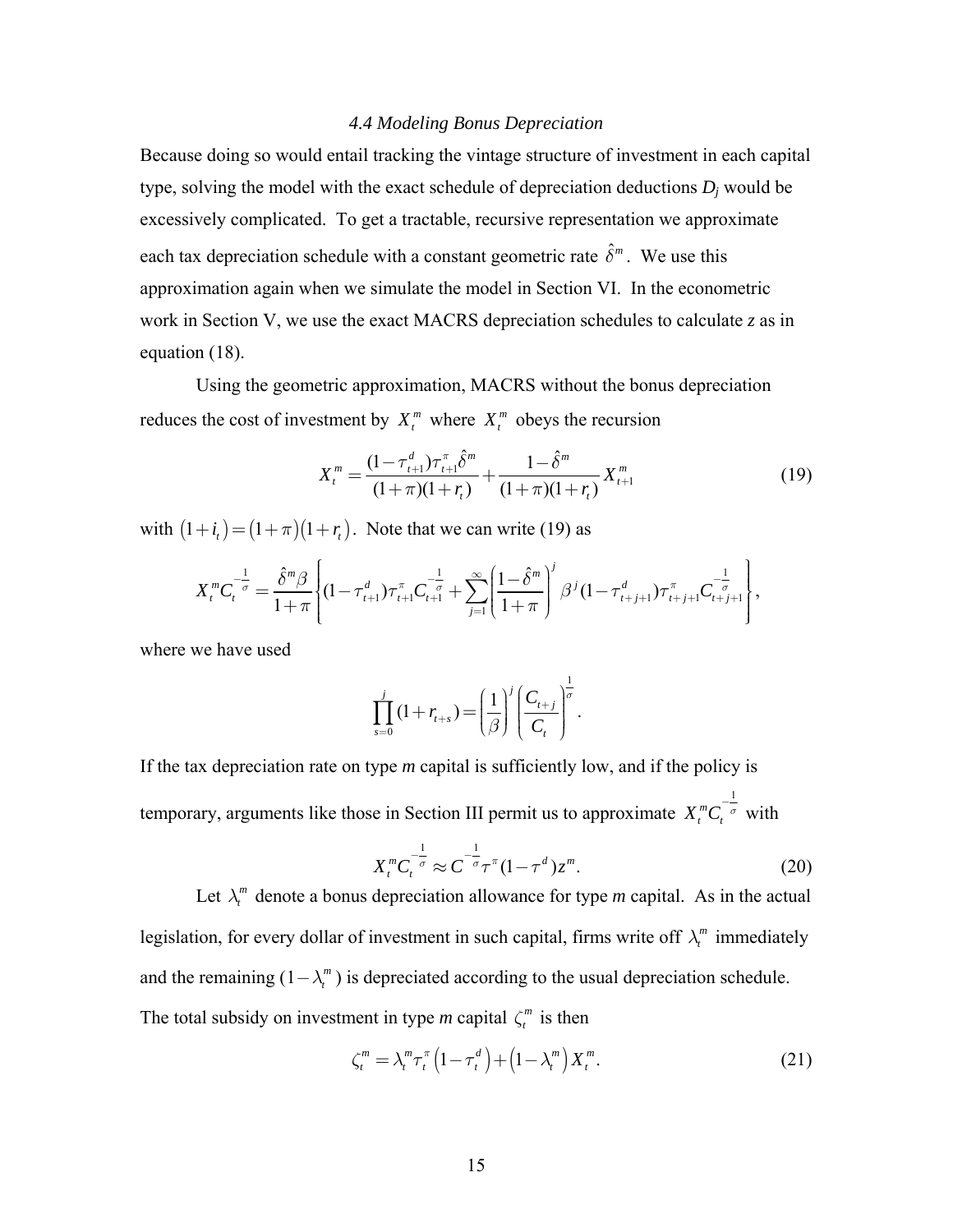This calculation relies on the assumption that firms pay at least some income tax. Furthermore, as long as the firm is not exclusively debt financed, the subsidy is effective. That is, the analysis is unchanged even if the marginal investments are debt financed.

Using (20) and our short-run approximations for  $q$  and  $K$ , we can write (15) as

$$
\tilde{I}_t^m = \xi \left( \frac{\tau^{\pi} (1 - \tau^d)(1 - z^m)}{1 - \tau^{\pi} (1 - \tau^d) z^m} \right) d\lambda_t^m + \frac{\xi}{\sigma} \left( \frac{1}{1 - \tau^{\pi} (1 - \tau^d) z^m} \right) \tilde{C}_t \,. \tag{22}
$$

The first term is the direct change in investment due to bonus depreciation. As before, the second term captures the extent to which the policy has aggregate effects. If bonus depreciation applies broadly, employment will increase (because the policy effectively increases the real wage) and consumption will decrease (as households substitute toward subsidized investment). $9$ 

The real relative prices of investment goods are also affected by the policy. Because  $\tilde{\varphi}_t^m = (1/\xi) \tilde{I}_t^m$ , the pre-tax shadow price of type *m* capital is

$$
\tilde{\varphi}_t^m = \left(\frac{\tau^{\pi}\left(1-\tau^d\right)\left[1-z^m\right]}{\left(1-\tau^{\pi}\left(1-\tau^d\right)z^m\right)}\right)d\lambda_t^m + \left(\frac{1}{\sigma}\right)\left(\frac{1}{\left(1-\tau^{\pi}\left(1-\tau^d\right)z^m\right)}\right)\tilde{C}_t.
$$
\n(23)

As in Section III, this equation is independent of the elasticity of the supply of investment goods. The first term is the discounted value of the tax subsidy itself. In the absence of changes in  $\tilde{C}_t$ , the shadow price of investment goods increases one-for-one with the tax subsidy.

Equations (22) and (23) can be used to illustrate the predicted effects of bonus depreciation. Figure 2 plots deviations in investment and real relative prices implied by (22) and (23) against the tax depreciation rate for ten different types of capital goods for the quarters immediately after the legislation: 2002:2 and 2003:3. To generate the

 $\overline{a}$ 

$$
\tilde{N}_t = \frac{\xi \cdot \sum_{m=1}^M \frac{I^m}{Y} \left( \frac{\tau^{\pi} (1 - \tau^d)(1 - z^m)}{1 - \tau^{\pi} (1 - \tau^d) z^m} \right) d\lambda_t^m}{(1 - \alpha) + \sigma \left( \frac{1}{\eta} + \alpha \right) \left[ \frac{C}{Y} + \frac{\xi}{\sigma} \sum_{m=1}^M \frac{I^m}{Y} \left( \frac{1}{1 - \tau^{\pi} (1 - \tau^d) z^m} \right) \right]} \ge 0.
$$

The inequality is strict as long as  $\tau^m < 1$ ,  $\sigma < \infty$ ,  $\eta > 0$  and as long as  $z^m < 1$ . The first-order approximation of condition (5) then gives  $\tilde{C}_t = -\left(\eta^{-1} + \alpha\right)\sigma \tilde{N}_t \leq 0$ .

<sup>&</sup>lt;sup>9</sup> Typically increases in wages have offsetting income and substitution effects. In this case however, the temporary nature of the policy together with the forward looking behavior of the household implies that the income effect is negligible (a fact embodied in our short-run approximations). Using (5), (9), (11), (13), and (22) one can show that the change in employment is approximately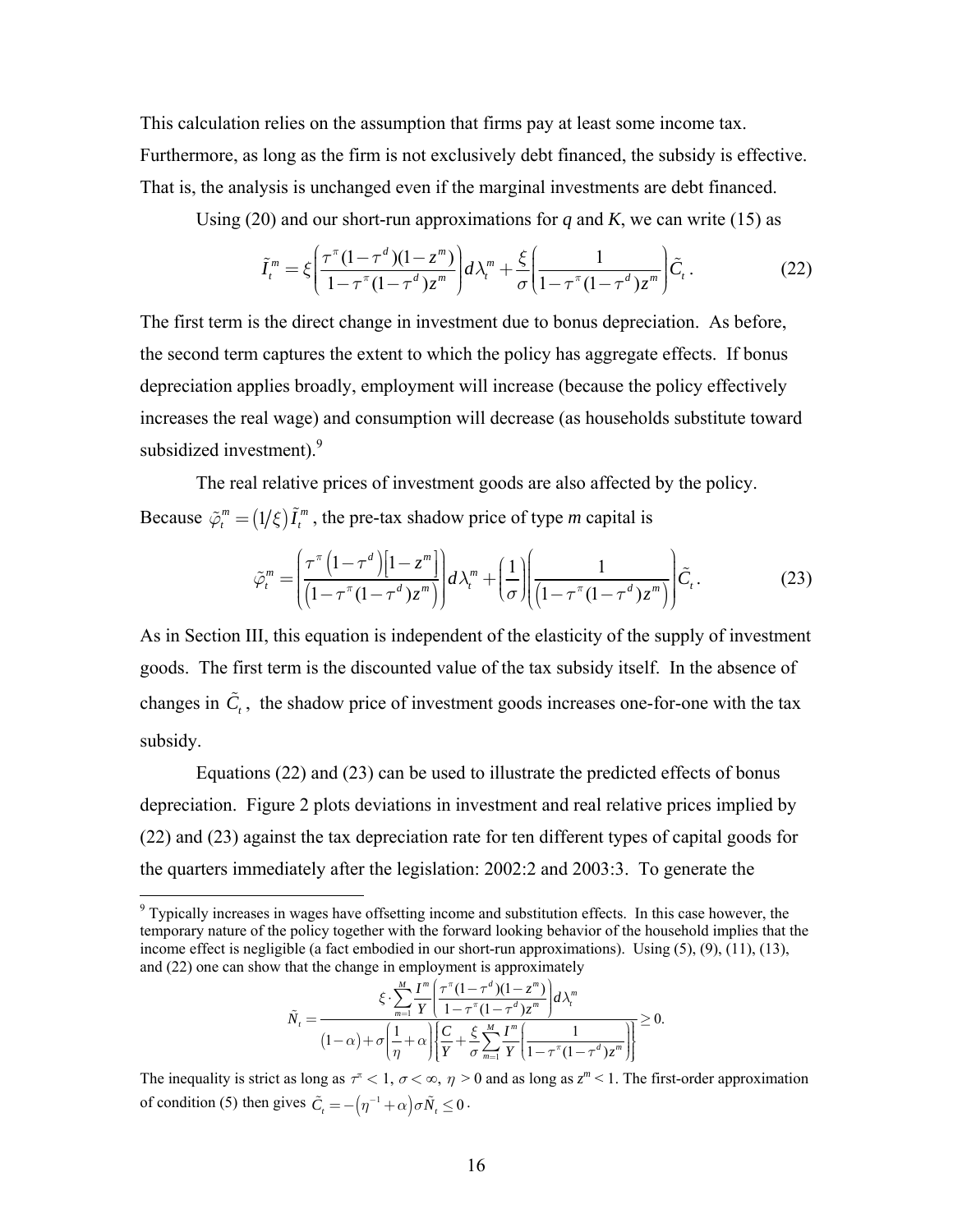figures, we chose parameter values for  $\tau^{\pi}$ ,  $\tau^d$  and  $\sigma$  and calculated  $z^m$  for each type of capital according to the approximate MACRS tax depreciation rates. We set  $\tilde{C}_t$  to −0.054 percent in 2002:2 and −0.077 percent in 2003:3. (These parameter values and changes in consumption are taken from the simulations of the model presented in Section VI.) We used the bonus depreciation rates  $\lambda_i^m$  provided by the law and set  $\xi$  to 15 which is roughly the midpoint of the estimates we get in the next section. In Figure 2, each point represents the log deviation from steady state of a particular type of capital. Solid circles indicate capital types that qualify for bonus depreciation. Empty circles indicate capital types that do not qualify.

 The top panels show the changes in real investment spending immediately after the 2002 and 2003 laws go into effect. Properties with the lowest tax depreciation rates do not qualify for the depreciation allowance. Because of the small aggregate effects of diverting resources to investment in qualified capital, investment in unqualified types falls slightly. Investment jumps up sharply for 20-year property, the qualified capital with the lowest tax depreciation rate and therefore the highest benefit from the bonus. Since the tax subsidy decreases as the tax depreciation rate increases, investment in qualified capital declines steadily as a function of tax depreciation rates. The lower panels graph the changes in real shadow prices against the tax depreciation rates. The response is the same as for quantity except for scaling by the elasticity of supply.

# V. EMPIRICAL ANALYSIS OF BONUS DEPRECIATION

We use data on real investment spending and real investment prices to estimate the parameters of equations (22) and (23). The estimates yield a value for the elasticity of supply  $(\xi)$  and allow us to test whether investment prices reflect the tax subsidy.

#### *5.1 Data*

We use data from the BEA to construct a quarterly panel of investment quantities and prices by type. We match the BEA investment data to IRS depreciation schedules. Once we exclude BEA types that do not have clear matches to the IRS depreciation schedules,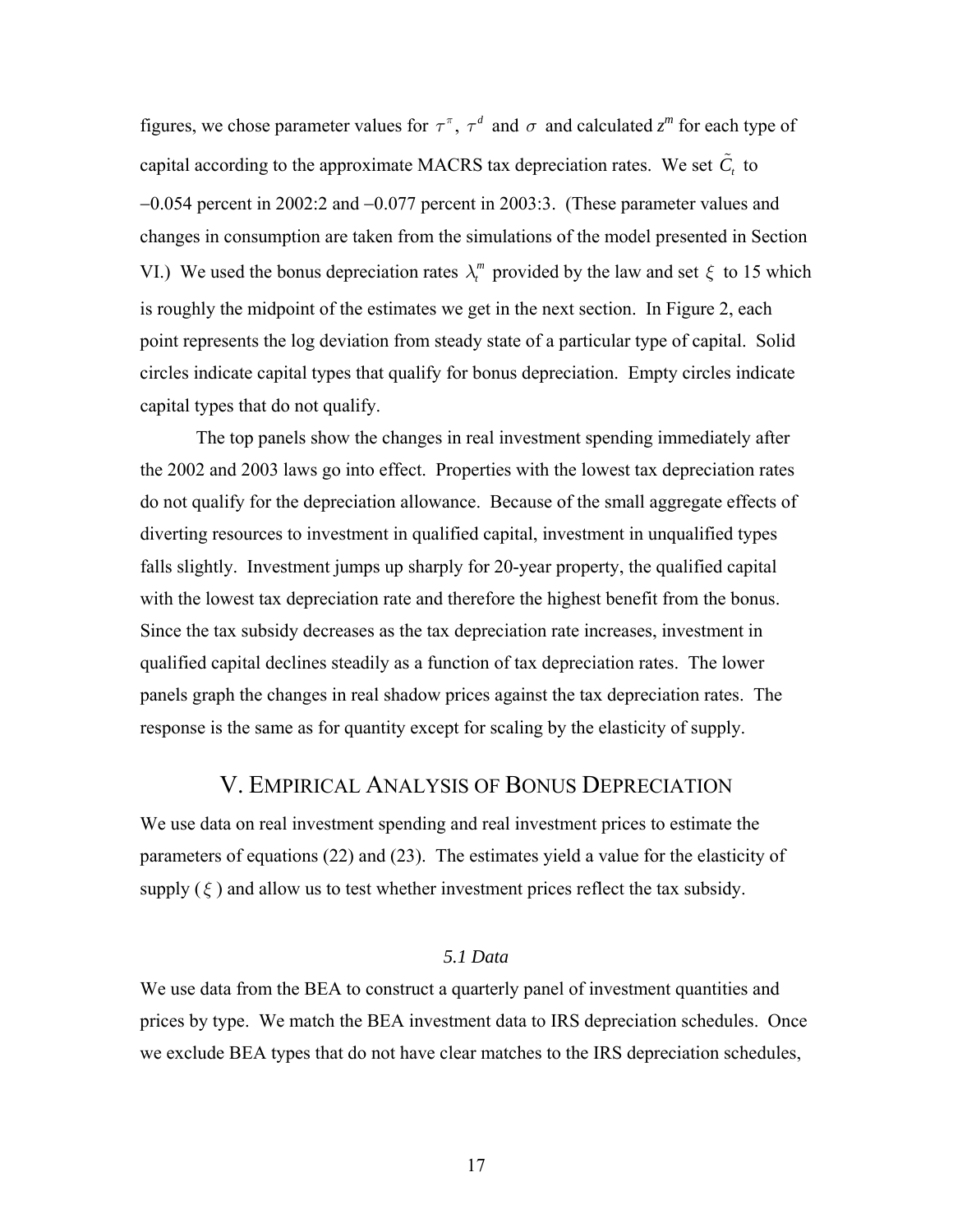our panel has 36 types of capital with quarterly observations from 1959 to 2005.<sup>10</sup> We construct real investment purchases by dividing nominal purchases of type *m* capital by the price index for that type. The relative price for type *m* capital is defined as the *m* th price index divided by the GDP deflator. (The appendix provides more information on this data. See Appendix Table 2 for a list of the capital goods in our data set.)

For our econometric procedure we also use aggregate data on GDP and corporate profits and data on type-specific investment tax credits.<sup>11</sup> Finally, equations (22) and (23) require the cyclical component of aggregate consumption  $\tilde{C}_t$ . For this series, we use HP-filtered real consumption of nondurables and services with a quarterly smoothing parameter of 1600.

#### *5.2 Econometric Specification and Estimation*

Equations (22) and (23) show how investment quantities and prices respond to bonus depreciation. Before turning our attention to these structural equations, we first need to estimate what investment and prices would have been in the absence of the policy. We use several decades of data prior to the policy to forecast investment quantities and prices for each type of capital. The resulting forecast errors serve as data for the structural equations (22) and (23).

The forecasting equations we use to project investment quantity and price are reduced forms. Our theory does not mandate what variables to include. Our aim is simply to control for major determinants of investment quantities and prices unrelated to the policy we are studying. We construct forecasts for horizons  $h = 1 \dots H$  using forecasting equations of the form

$$
\ln\left(I_{t+h}^{m}\right) = B_{I}^{h,m} Z_{t}^{m} + \varepsilon_{I,t}^{h,m} \tag{24}
$$

and

 $\overline{a}$ 

$$
\ln\left(p_{t+h}^{m}\right) = B_{p}^{h,m} Z_{t}^{m} + \varepsilon_{p,t}^{h,m} \,. \tag{25}
$$

 $10$  The BEA made changes to its series on private domestic investment in 1997. We therefore use investment categories that were consistent before and after 1997. We exclude steam engines from the analysis because it is a consistent outlier. The point estimates we report are similar with or without steam engines.

 $11$  We are grateful to Dale Jorgenson for providing us with the data on the ITC by capital type. These data are constructed using methods detailed in Jorgenson and Yun [1991].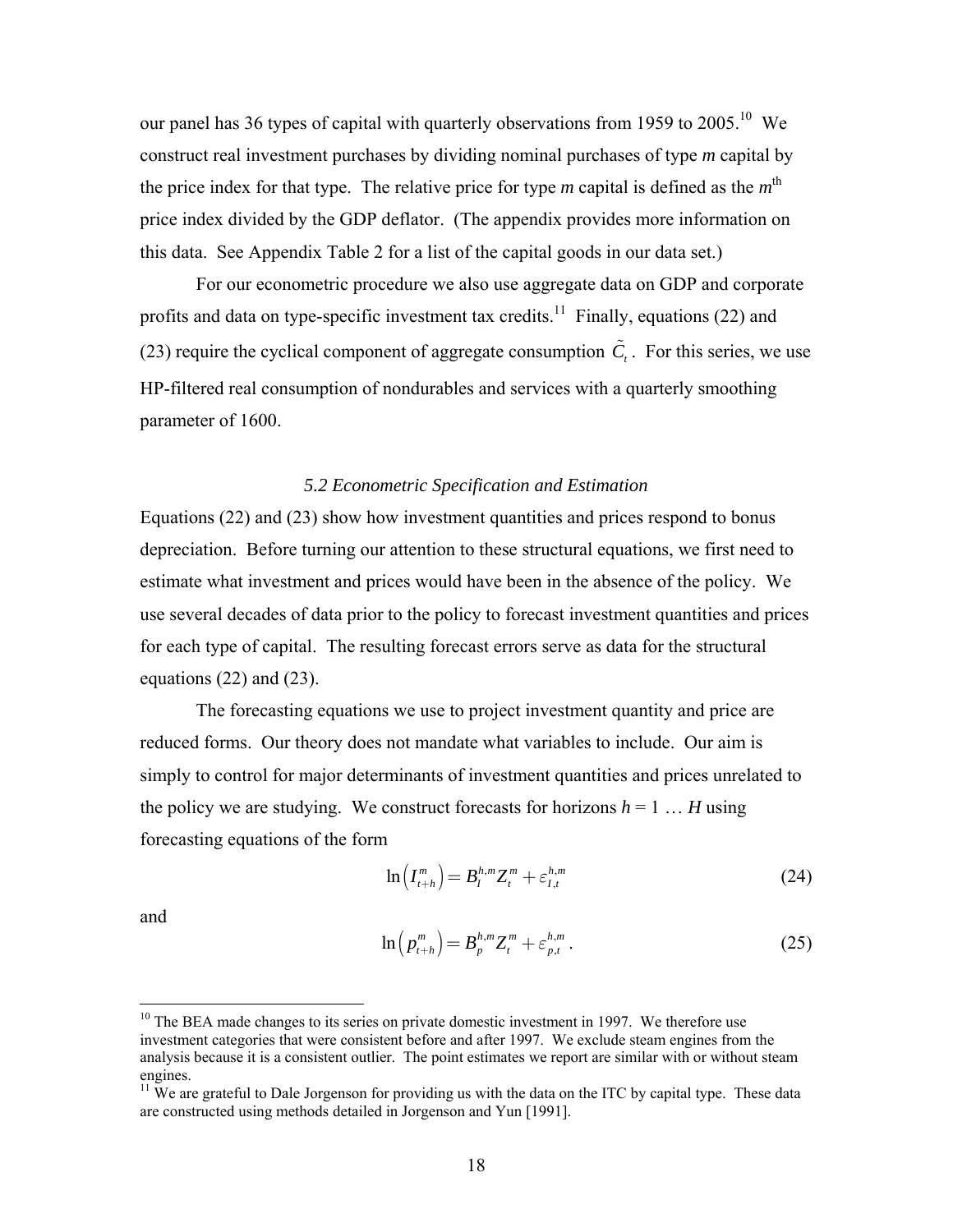$I_{t+h}^m$  and  $p_{t+h}^m$  are the investment quantity and price for horizon *h* and type *m* capital. The vector  $Z_t^m$  includes the variables we use to construct the forecasts.  $B_t^{h,m}$  and  $B_p^{h,m}$  are the corresponding parameters. Since (24) and (25) are simply auxiliary forecasting equations, we are fairly agnostic about their specification. Our baseline specification for the forecast equations includes the *t* and *t* −1 values of the following variables: investment quantity and prices, the log of aggregate real GDP, the corporate profit rate, and the type-specific Investment Tax Credit. It also includes a constant and a time-trend. As a parsimonious alternative, we also consider forecasting equations with only the constant and time trend in  $Z_t^m$ .

We estimate (24) and (25) over the sample period  $t = 1, ..., T = 1965:1$  to 2000:4.<sup>12</sup> We then use these equations to project investment quantities and prices over 2001:1 to 2005:4. Because our forecasts for this period all condition on the same information (i.e., information at date  $t = 2000:4$ , we can suppress the subscript  $t$  and write the forecast errors as  $\hat{\epsilon}_I^{h,m}$  for investment and  $\hat{\epsilon}_P^{h,m}$  for prices. Each  $h = 1,...,H$  corresponds to a quarter between  $2001:1$  and  $2005:4$  ( $h = 1$  is  $2001:1$ ).

We now estimate (22) and (23) with the forecast errors as the left-hand-side variables. Define  $\Psi_1^m$  and  $\Psi_2^m$  as

$$
\Psi_1^m = \frac{\tau^{\pi} (1 - \tau^d)}{(1 - \tau^{\pi} (1 - \tau^d) z^m)} [1 - z^m] \text{ and } \Psi_2^m = \frac{1}{(1 - \tau^{\pi} (1 - \tau^d) z^m)}.
$$

These parameters are constant across time, but differ across types of capital *m.* Calculating  $\Psi_1^m$  and  $\Psi_2^m$  requires values for  $\tau^{\pi}$ ,  $\tau^d$  and  $z^m$  which are observable. Referring back to equation (22), our model implies

$$
\hat{\varepsilon}_I^{h,m} = \beta_{I0} + \xi \lambda_h^m \Psi_1^m + \frac{\xi}{\sigma} \Psi_2^m \tilde{C}_h + e_I^{h,m}
$$
 (26)

where  $\beta_{I0}$ ,  $\xi$ , and  $\xi/\sigma$  are parameters to be estimated, and  $e_I^{h,m}$  is an error unrelated to the change in the policy. The bonus rate  $\lambda_h^m$  is 0.3 or 0.5 for eligible capital during

 $\overline{a}$ 

 $12$  For computer equipment, the estimation period begins in 1970:1.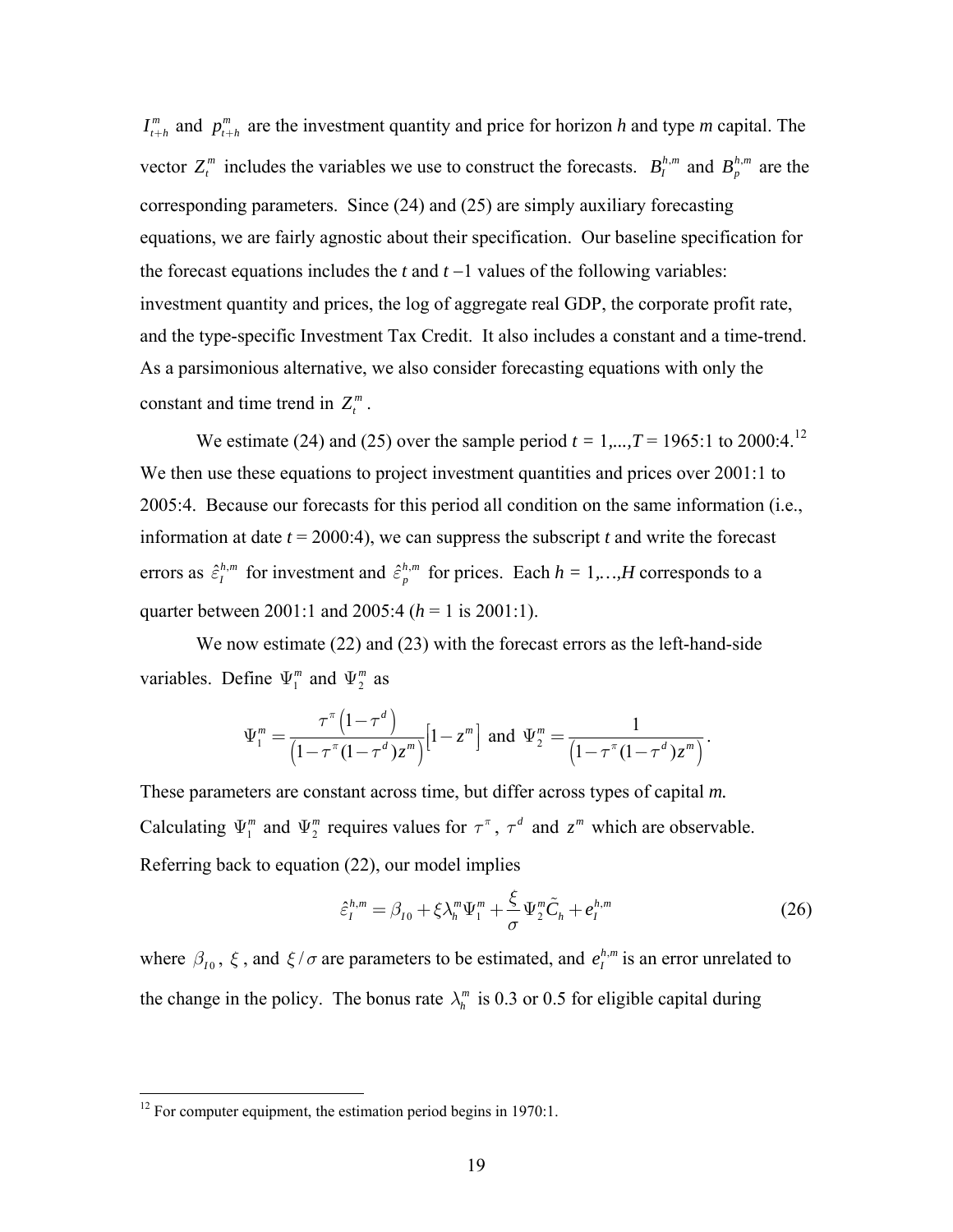2002:2 to 2004:1 and zero otherwise (i.e.,  $\lambda_h^m = 0$  for ineligible capital and for all capital prior to 2002:2 and after 2004:1). The corresponding version of (23) is

$$
\hat{\varepsilon}_p^{h,m} = \beta_{p0} + \beta_{p1} \Psi_1^m \lambda_h^m + \frac{1}{\sigma} \Psi_2^m \tilde{C}_h + e_p^{h,m}.
$$
 (27)

If investment adjustment costs were entirely external (and thus included in measured prices) then the estimate of  $\beta_{p1}$  should be one. Since adjustment costs may be partially internal, any value of  $\beta_{p1}$  between zero and one is consistent with the theory.

At a fundamental level, variation in tax policy across types and across time identifies the structural parameters in the model. Investment also influenced by aggregate conditions. Equations (26) and (27) show that the response to aggregate conditions varies systematically across the type of capital. According to the model, the appropriate control variable is marginal utility times  $\Psi_2^m$ . To control for aggregate conditions, we consider two measures of marginal utility. First, we use a specification based on our model. In the model, marginal utility is proportional to  $\tilde{C}_h$  (HP-filtered consumption of nondurables and services). Thus our first specification includes  $\Psi_2^m \tilde{C}_h$  as a control variable. Our second method allows for the possibility that marginal utility is poorly-proxied by filtered consumption. We replace the consumption-based measure of marginal utility with time-dummies scaled by the same type-specific factors. That is, in this specification of equation (26), the term  $\xi \sigma^{-1} \Psi_2^n$  $\xi \sigma^{-1} \Psi_2^m \tilde{C}_h$  is replaced by  $\sum_{k=1}^H \beta_k \Psi_2^m d_{h,k}$ where  $\beta_k$  are parameters that subsume  $\xi \sigma^{-1} \tilde{C}_k$  and  $d_{h,k} = 1$  if  $h = k$  and zero otherwise (i.e.,  $d_{h,k}$  are time-dummy variables). We make a similar substitution for equation (27). These estimates treat the marginal utility of consumption as an unobserved time-varying object that is common across investment types. Obviously using time-dummies, the parameter  $\sigma$  is not identified.

The disturbances  $e_i^{h,m}$  and  $e_p^{h,m}$  are not independently and identically distributed. Let  $\Omega_i$  and  $\Omega_p$  be the *HM* × *HM* covariance matrices for the disturbances  $e_i^{h,m}$  and  $e_p^{h,m}$ . There are three important features of these covariance matrices. First, within type, the forecast errors are likely correlated across time. Second, there is substantial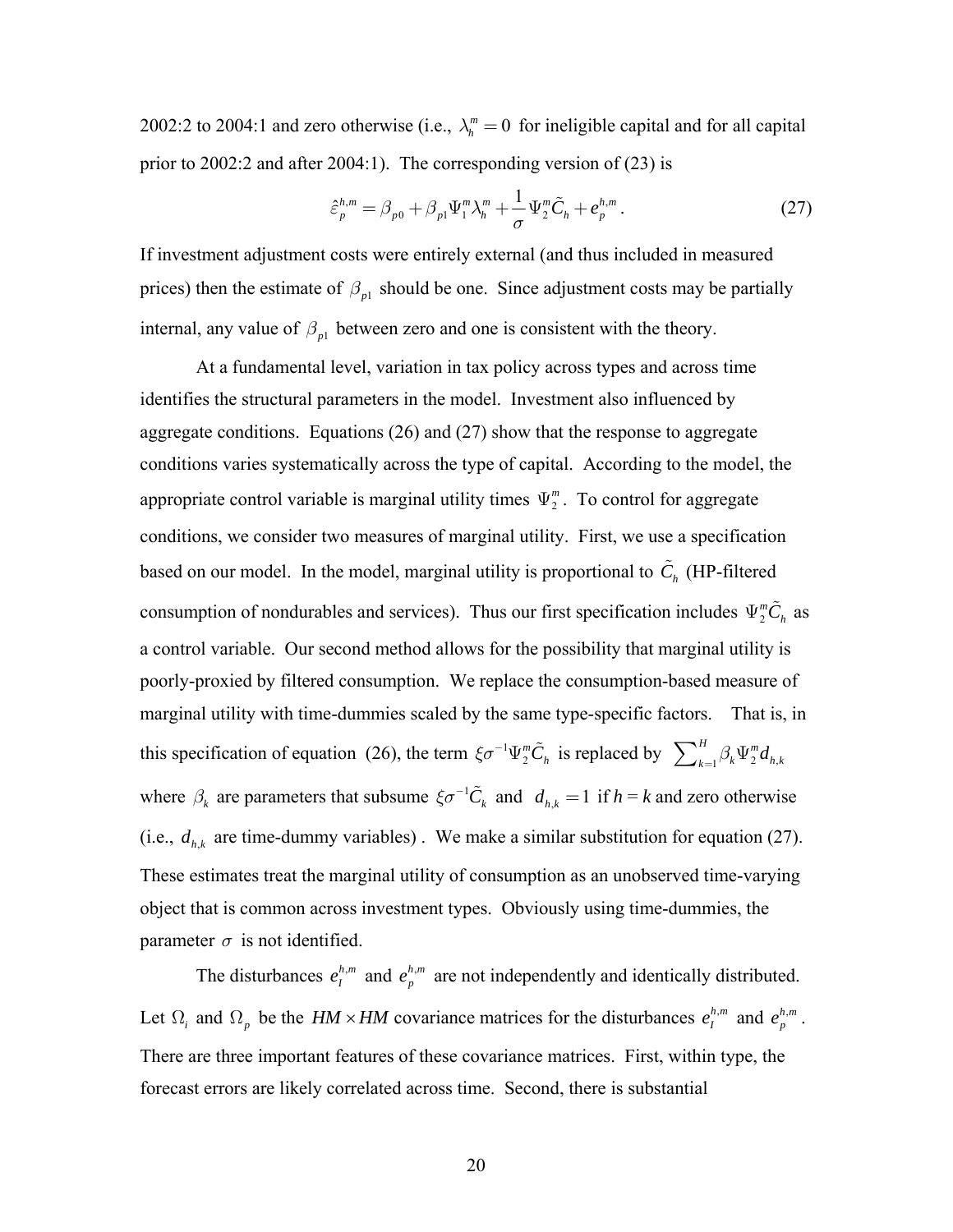heteroskedacity across types because some types are less predictable than others. Finally, there is correlation across types because certain investment goods react to common shocks in systematic way.

Clearly, with 36 types ( $M = 36$ ) and 20 periods, ( $H = 20$ ), we cannot estimate the parameters of these matrices as each has more than 270,000 independent parameters. Instead, we impose some additional structure on  $\Omega$ <sub>*I*</sub> and  $\Omega$ <sub>*p*</sub>. To pool the types across time, we assume the covariance matrices have the following structure

$$
\Omega_I = R_I \otimes \Sigma_I \text{ and } \Omega_p = R_p \otimes \Sigma_p. \tag{28}
$$

 $R_i$  and  $R_p$  are  $H \times H$  matrixes giving the correlation of the disturbances across time within a type.  $\Sigma$ <sub>*i*</sub> and  $\Sigma$ <sub>*p*</sub> are  $M \times M$  matrices giving the covariance across types for a given time. The  $(h, h')$  element of  $R<sub>I</sub>$  and  $R<sub>p</sub>$  can be estimated consistently by

$$
r_{h,h'}^I = \frac{1}{M} \sum_{m=1}^M \frac{s_{h,h'}^{m,I}}{s_{1,1}^{m,I}} \; , \; r_{h,h'}^p = \frac{1}{M} \sum_{m=1}^M \frac{s_{h,h'}^{m,p}}{s_{1,1}^{m,p}}, \tag{29}
$$

where  $s_{h,i}^m$  $s^{m,I}_{h,H}$  and  $s^{m,I}_{h,H}$  $s_{h,H}^{m,p}$  are the sample covariances of the residuals from equations (24) and (25) respectively. Similarly,  $\Sigma_I$  and  $\Sigma_p$  are the sample covariance matrices of the residuals of (24) and (25) for horizon  $h = 1$ . These calculations provide consistent estimates of  $\Omega$ <sub>*I*</sub> and  $\Omega$ <sub>*p*</sub> that we use to provide correct standard errors for our structural parameter estimates.

We do not use the full covariance structure to estimate the structural parameters, so our parameter estimates are robust to misspecification of  $\Omega$ <sub>*I*</sub> and  $\Omega$ <sub>*p*</sub>. We estimate (26) and (27) by ordinary least squares (OLS) and also by weighted least squares (WLS) using the inverses of the diagonals of  $\Omega$ <sub>*I*</sub> and  $\Omega$ <sub>*p*</sub> as weighting matrices. The WLS estimates improve the efficiency of the estimates in light of the strong heteroskedacity in the forecast errors across types. $^{13}$ 

<sup>&</sup>lt;sup>13</sup> See Appendix A.5 for more details on our estimation procedure. Our specification differs from the standard two-step procedure because we estimate the covariance matrix over a large sample (1965-2000) and then use them to adjust our structural estimates in a separate, subsequent data set (i.e., 2001-2004). Similarly, there is nothing to be gained from estimating the forecasting equations (24) and (25) jointly with the structural equations (26) and (27).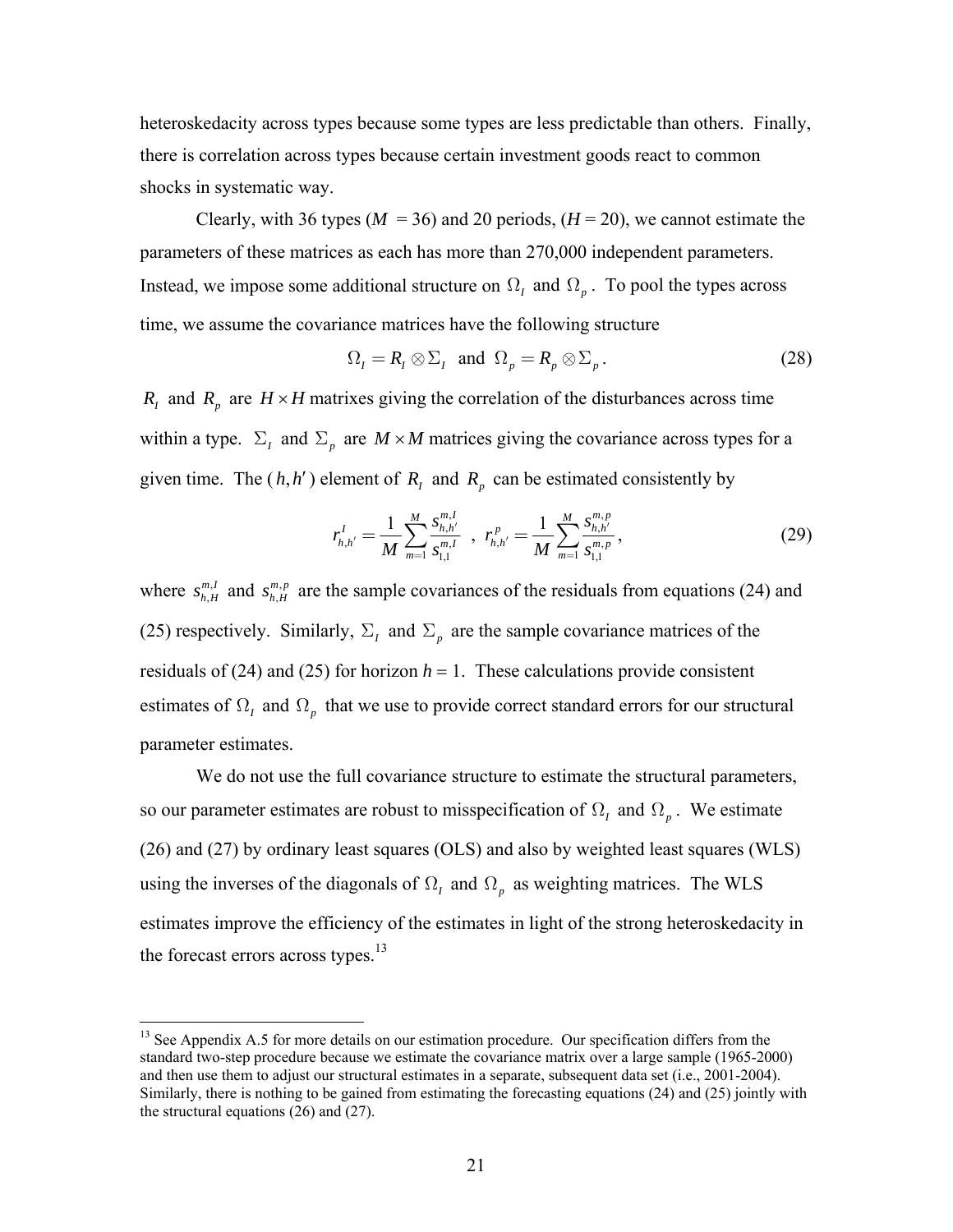#### *5.3 Results*

#### 5.3.1 Scatterplots

Before turning to the structural estimates of (26) and (27), it is instructive to plot the data. Figure 3 shows the log forecast errors from the baseline forecast specification. Each panel represents a time period. The tax depreciation rates are on the horizontal axes. The panels on the top row show the forecast errors for real investment while the lower panels show the forecast errors for real relative prices. These plots correspond to the theoretical plots shown in Figure 2. Each point in the figure is the forecast error for a single quarter and a single type of capital. Since each panel includes multiple quarters, there are several observations per type. Solid points are types that qualify for bonus depreciation. Empty circles are types that do not qualify. We group the data into five time periods. The first period, 2001:1 to 2001:3, was before the policy was discussed or in effect. The second period, 2001:4 to 2002:1, was before the policy was law but during which the policy applied retroactively. We refer to the second period as the *anticipation period*. The third and fourth periods, 2002:2 to 2003:2, and 2003:3 to 2004:1 correspond to the periods of the 30 and 50 percent bonus. The last period, 2005:1 to 2005:4 is after the policy expired.

 Consider that data for investment quantity shown in the top row of Figure 3. As one would expect, in the first period (before the policy), there is no discernable relationship between the tax depreciation rate and investment forecast errors. In the anticipation period, the pattern predicted by the theory is clearly evident. There is a sharp discontinuity between eligible property and ineligible property and there is a negative relationship between the tax depreciation rate and investment among qualified properties. This pattern remains in the third and fourth panels. In the fifth panel, after the expiration of the policy, the data do not clearly return to normal. The negative relationship among qualified types is not clear, but the discontinuity between unqualified types and qualified types with low tax depreciation rates persists into 2005.

Overall, comparing the actual forecast errors for real investment in Figure 3 with the simulated data in Figure 2 suggests that the tax policy had the predicted effects. In Section 5.4 we discuss the expiration of the policy in 2005.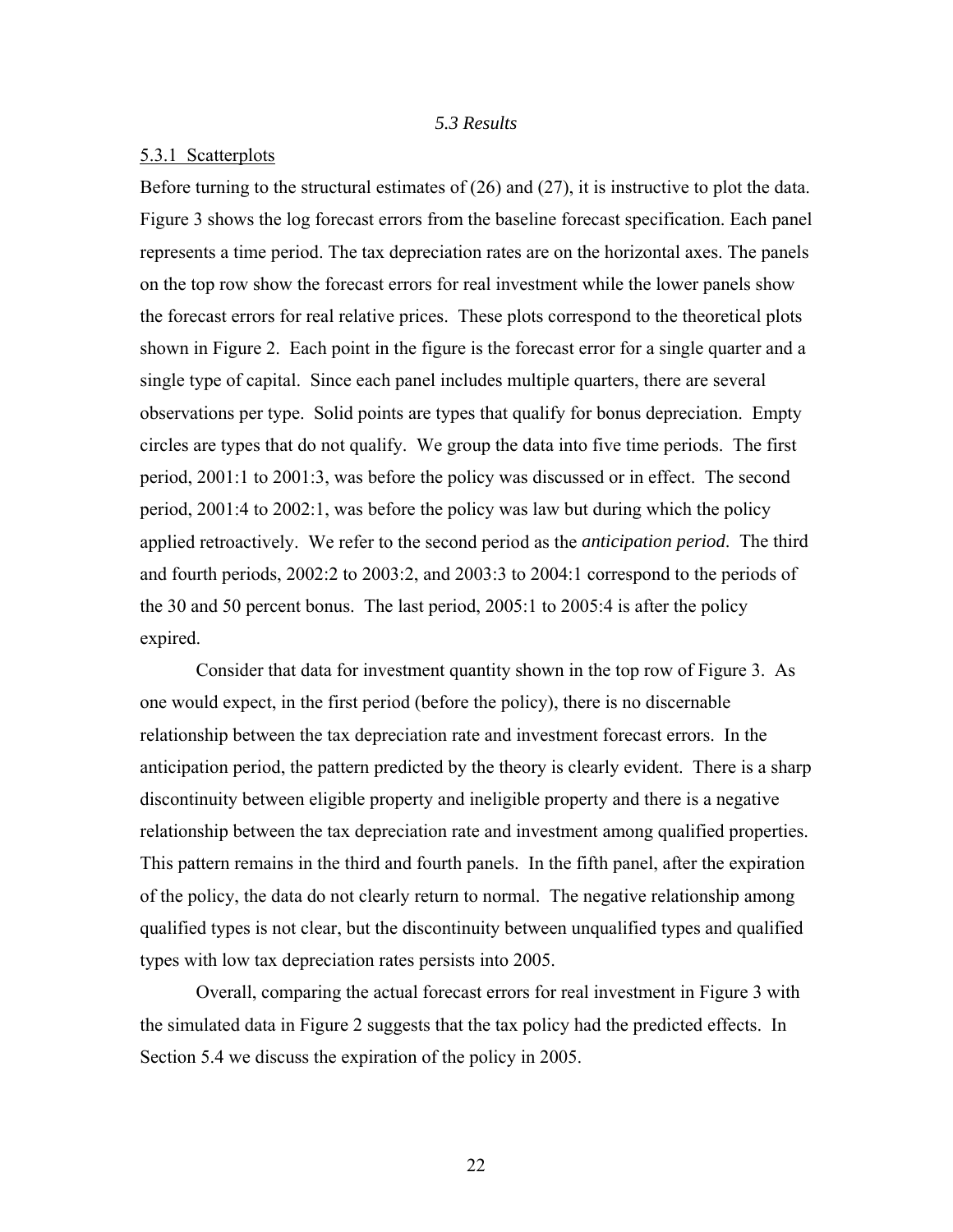The bottom row of Figure 3 shows the same plots for the price data. Unlike the quantity data, there is no discernable pattern of price movements across types of capital or across time periods. The variability in the forecast errors suggests that it is not going to be possible to test the theory using these data. We will confirm this below in the econometric analysis.

#### 5.3.2 Structural estimates of elasticity of supply

 $\overline{a}$ 

We now turn to the structural estimates of equations (26) and (27). We fit these equations with the data plotted in Figure 3. The left-hand side variables are the forecast errors and the explanatory variables are as defined in the equations. For these estimates, the timing of the policy corresponds to the signing dates and the expiration date provided by the law. Thus the 30 percent bonus goes into effect in 2002:2, the 50 percent bonus goes into effect in 2003:3 and the policy expires in 2005:1.

Table 4 shows the estimates of the structural parameters. Panel A gives the estimates of the investment equation (26). The rows give alternative macroeconomic controls in the forecasting and structural equations. In row 1 of Panel A, the baseline forecast specification, the WLS estimate of  $\xi$  is 11.64 with an adjusted standard error of 2.55. The OLS point estimate is similar, but with a somewhat larger standard error. (The comparison of OLS and WLS is similar for all specifications, so we discuss only the more efficient WLS estimates.) As expected, the standard errors in the specification with only a time trend (rows 2 and 4) are larger because the forecasts are less precise.<sup>14</sup> Lines 3 and 4 of Panel A, give the estimates for the specification where the scaled timedummies replace the consumption-based measure of marginal utility as the control for the aggregate effects of the policy. The point estimates for  $\xi$  are uniformly higher—21.84 in the baseline forecast specification.

The econometric estimates quantify what was evident from Figure 3. There is a powerful response of the quantity of investment to the bonus for types of capital that

 $14$  We experimented with several alternative specifications of the forecasting equations. The results were not sensitive to these alternatives. Among the alternatives was a specification including *contemporaneous* GDP and profits in  $(24)$  and  $(25)$  to control for systematic cyclical responses of investment. The resulting change in our point estimates was negligible.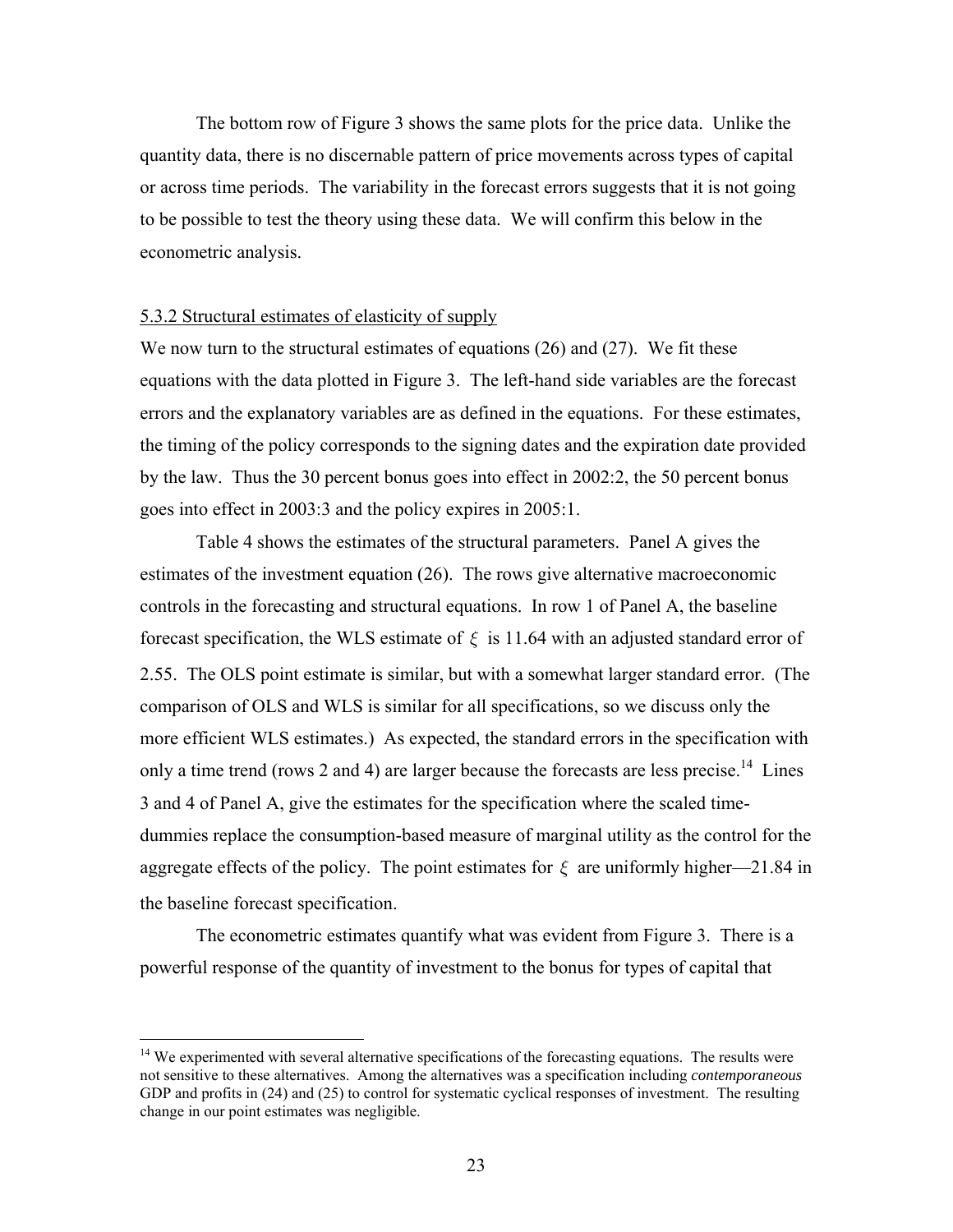benefited substantially from the bonus. The strong movements in quantity yield high estimates of the elasticity of supply—ranging between 11 and 21.

#### 5.3.3. Structural estimates of implied bonus rate

In the estimation presented in Table 4,  $\lambda_h^m$  is a known parameter of the tax policy—equal to 0.3 or 0.5 for eligible capital during the period of the bonus and zero otherwise. The exact timing of the bonus in these estimates is assumed to match with the enactment in law, that is, zero prior to 2002:2 and after 2004:4. Alternatively, we can estimate the time series of implied the bonus rates that best fits the cross-section of investment periodby-period. To do so, we relax the constancy of the response to the bonus across time imposed in equation (26) and estimate the equation

$$
\hat{\varepsilon}_I^{h,m} = \beta_{I0} + \sum_{k=1}^H \Lambda_k \xi \Psi_1^m d_{h,k} B^m + \frac{\xi}{\sigma} \Psi_2^m \tilde{C}_h + e_I^{h,m} \,. \tag{30}
$$

Here  $\Lambda_k$  is the implied bonus rate for period *k* and  $d_{hk}$  is again a time-dummy equal to one when  $h = k$  and zero otherwise.  $B^m$  equals one for types eligible for the bonus and zero otherwise. Since the implied bonus and the elasticity of supply cannot be identified separately, in equation (30) we set  $\xi$  at a fixed value of 21, roughly the upper bound on the estimates in Table 4. Figure 4 plots the estimates of  $\Lambda_h$ , the implied bonus rate. The dotted lines are one-standard-error bands. The thin solid line is the time path of the statutory bonus depreciation rate (dashed during the retroactive/anticipation period). As in Table 4, we consider specifications with either aggregate consumption (top panel) or scaled time-dummies (bottom panel) to control for aggregate effects.

The implied bonus rate in the upper panel of Figure 4 closely tracks the actual bonus rate. The estimates are close to zero in early 2001, but then jump in mid- to late-2001. This finding is consistent with a credible anticipation of the enactment of the retroactive policy. The implied bonus tapers off throughout 2003 and 2004. Empirically, this means that the differential increase in investment in types of goods benefiting most from the bonus is diminishing. By 2005, when the bonus has expired, the implied bonus is approaching zero.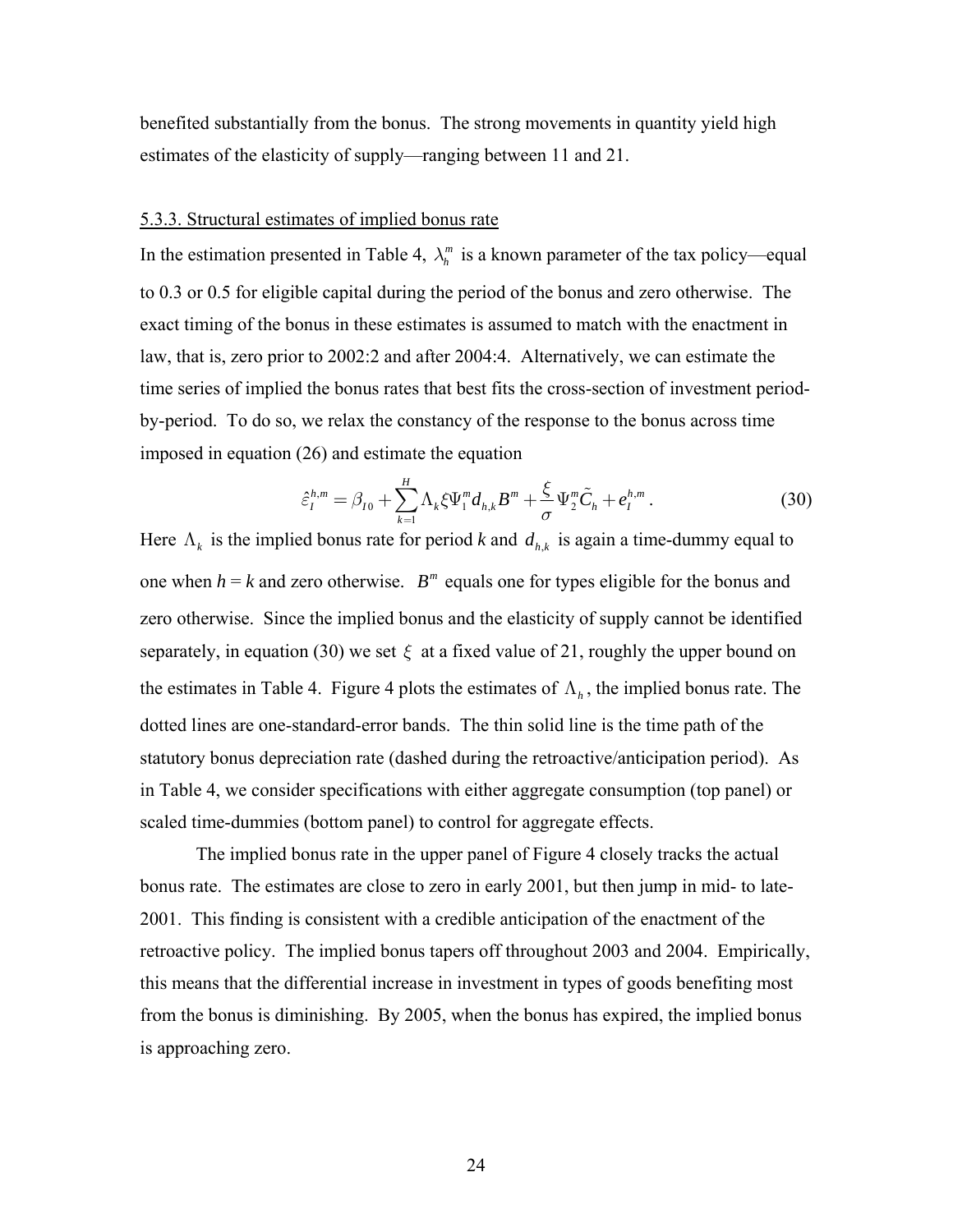The diminishing effect of the policy in the upper panel of Figure 4 is not clearly evident in the scatterplots in Figure 3. Indeed, when we re-estimate (30) using  $\Psi_2^m$ scaled time-dummies instead of  $\Psi_2^m \tilde{C}_t$ , the effects of the policy seem to persist even throughout 2005. The lower panel of Figure 4 plots the implied bonus rate for this specification. Looking back to Figure 3, it is clear that the evidence for 2005 is mixed. It is therefore not surprising that our estimates also yield mixed results on this point.

#### 5.3.4 Structural estimates of response of price of investment

We now turn briefly to the structural estimates for the response of observed investment prices to bonus depreciation. It is clear from the scatterplots in Figure 3 that the sharp pattern exhibited by the quantities is not present in the price data. Table 4, Panel B, reports the structural estimates of equation (27). The theory implies that the shadow price of capital should change one-for-one with the tax subsidy. If all adjustment costs were external, and thus reflected in the purchase price, then  $\beta_{p1}$  in equation (27) should be one. If a fraction  $\theta$  of adjustment costs are internal, then  $\beta_{p}$  should reflect this fraction. In the table, the point estimates of  $\beta_{p1}$  are negative, and have large standard errors. The standard errors are so large that we can reject neither 1 (pure external adjustment costs) nor 0 (pure internal adjustment costs). Time-varying estimates for the price data analogous to Figure 4 (not reported) similarly show uniformly negative point estimates with wide confidence intervals.

It is not too surprising that we cannot detect the effect of the policy in the price data. Even if adjustment costs were completely external, price changes of this magnitude would be difficult to detect. The calculations in Table 3, Panel B indicated that the value of the subsidy was at most 5 to 8 percent. Thus we should expect prices to rise by no more than 8 percent for the most heavily subsidized goods. Such price changes are small relative to the standard deviation of forecast errors for prices (roughly 10 to 20 percent during the period 2002:2 to 2004:4). Thus, while price data can, in theory, provide a good test of the model, in practice, the price data is simply too noisy to permit such an assessment. In contrast, the quantity of investment of eligible types responds by many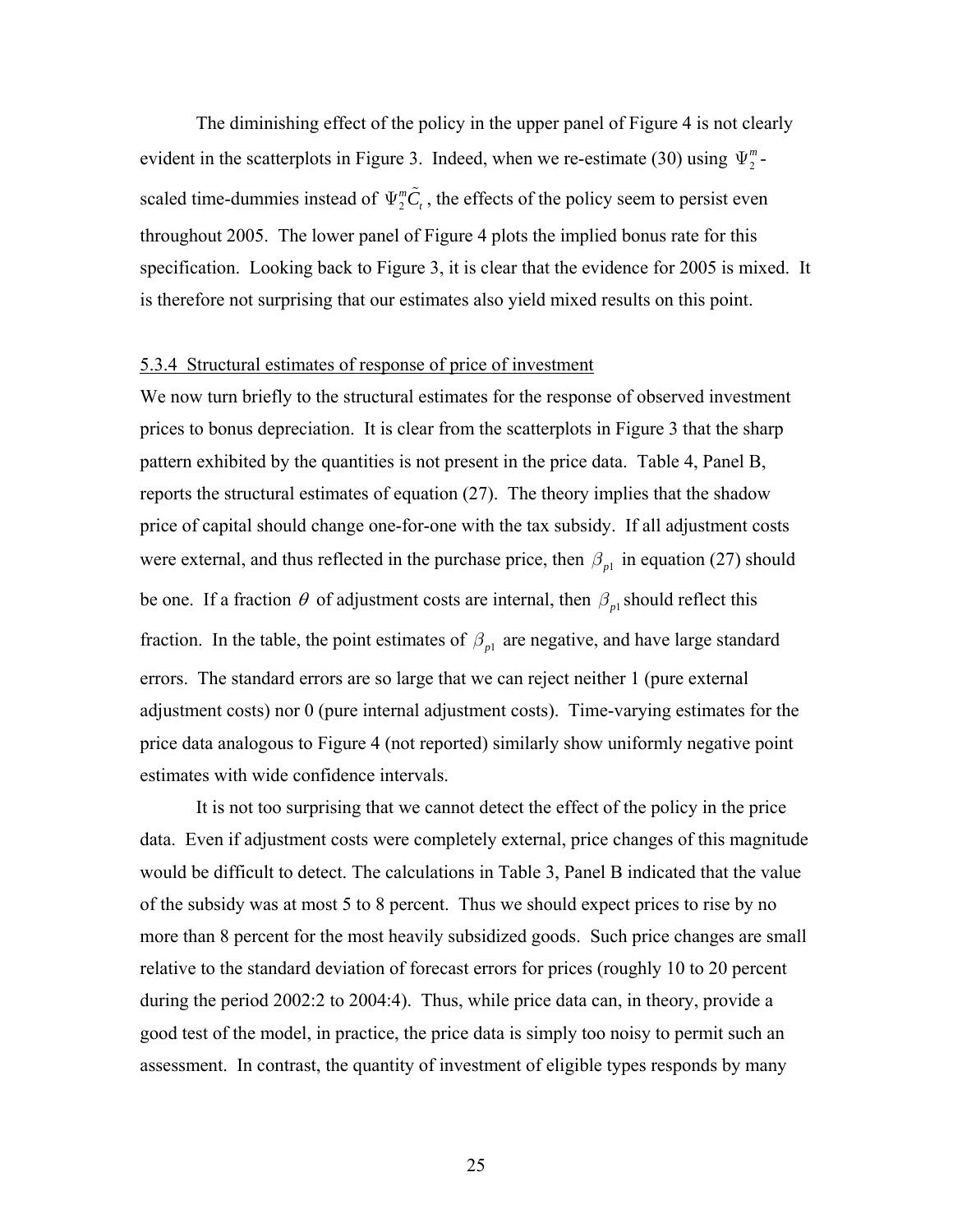times the value of the subsidy. Of course, this is why we estimate a high elasticity of supply.

### *5.4 Discussion*

Our research design uses two exogenous dimensions of variation in the data—the differential value of the bonus depreciation allowance across type and the time-series variation of the policy. While the cross-sectional investment data strongly supports basic predictions of the model, the evidence from the timing of the changes, though generally supportive of the theory, is not as sharp. Indeed, the data indicate that investment reacted prior to the signing of the bill and that the expiration of the policy was not clear in the data. We deal with the anticipation and expiration of the policy in turn.

Our scatterplots and econometric analysis clearly show that the effects of bonus depreciation were evident prior to its enactment. While the bill was not signed until March 2002, there were clear signals in the preceding months that such legislation would be passed. The Economic Security and Recovery Act of 2001 was passed by the House on October 24 and included the depreciation provisions.<sup>15</sup> It is standard to make changes in tax provisions retroactive because it is well-understood that failing to do so creates incentives to delay economic activity. Usually, provisions are retroactive to date of a law is introduced but in this case, the Congress chose the symbolic date of September 11, 2001. The continuing slow recovery of the economy from the 2001 recession made the eventual passage of the legislation relatively certain.<sup>16</sup> Hence, it seems reasonable that the apparent anticipation of the policy in 2001:4 and 2002:1 in our results are genuine responses of firms to the policy rather than a fluke of the data.

The expiration of bonus depreciation occurred on schedule at the end of 2004. While our structural estimates depend critically on the public's belief that the policies would expire, as long as there was some probability that the policy would expire, firms

<sup>&</sup>lt;sup>15</sup> The depreciation provisions were the first items in the bill (see Joint Tax Committee, October 11, 2001). These provisions—including the retroactivity to September 11, 2001—survived intact from the Ways and Means Committee's markup on October 12, 2001 to the bill as finally enacted.

<sup>&</sup>lt;sup>16</sup> "While it has gotten little attention, the so-called bonus depreciation is the one corporate tax break sure to become law." *Boston Globe* (December 7, 2001) p. E1.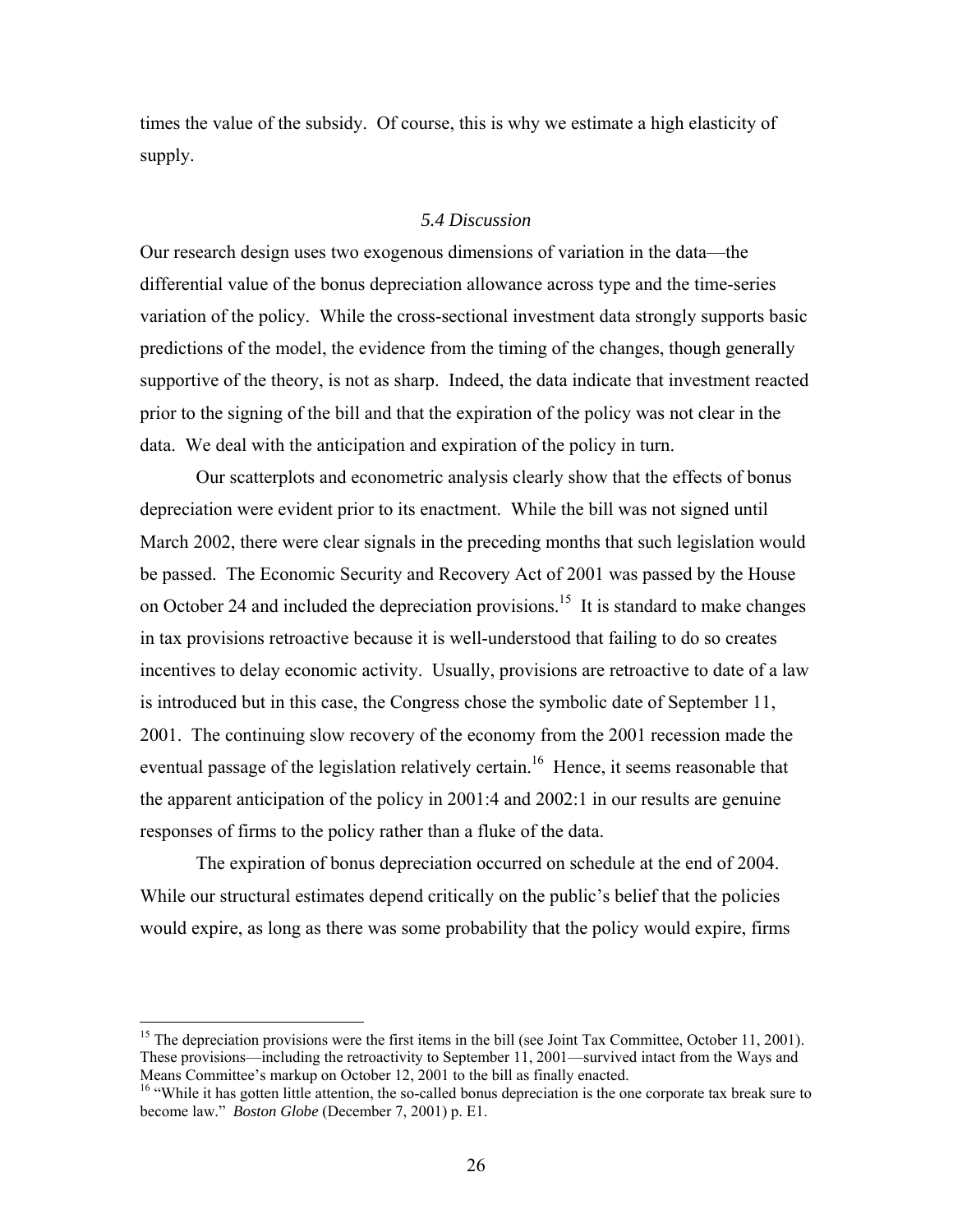still had a powerful incentive to invest prior to  $2005$ .<sup>17</sup> Our evidence on the expiration is mixed. Neither the scatterplots in Figure 3 nor the time varying implied bonus rate in Figure 4 provide clear evidence of the expiration. Moreover, in the top panel of Figure 4, the implied bonus peaked well before the expiration of the policy. Several important factors likely contribute to the lack of sharp evidence for the expiration of the policy. First, many of the investment projects benefiting most from bonus depreciation—radio towers, farm buildings, electricity distribution systems, telephone communication systems, etc.—likely require substantial time-to-build and may have long lead times. In recognition of the time-to-build of complex pieces of equipment, the original tax bill permitted certain property to claim bonus depreciation as late as January 1, 2006.18

Second, projects that did not qualify for this extension needed to be installed by the end of 2004 to receive the bonus. Thus many firms had an incentive to frontload the projects to avoid missing the deadline. Many investment projects requiring more than one year lead time were effectively not subsidized in 2004.

Third, the increased small-business exemptions under Section 179 undoubtedly influence our results. The increased 179 exemption shares many of the features of bonus depreciation. The 179 exemption is equivalent to a 100 percent bonus depreciation on qualified investment up to the maximum deduction under  $179<sup>19</sup>$  Prior to 2002, businesses could expense \$24,000 of investment per year. The 2002 bill raised this ceiling temporarily to \$25,000. This exemption, like bonus depreciation, was set to expire at the end of 2004. The 2003 bill increased the ceiling further to \$100,000 and extended the expiration data to the end of  $2005$ <sup>20</sup> Thus, in our data, the average effective bonus rate exceeds the statutory rates of 30 or 50 percent that we assume in our structural

 $\overline{a}$ 

<sup>&</sup>lt;sup>17</sup> A National Association of Business Economics (NABE) survey in January 2004 found that 62 percent of business economists expected the policy to be extended.

 $18$  To qualify for the extended expiration date, the property had to have a recovery period of at least 10 years, and either have a production period of at least two years or cost more than \$1 million, and have a production period of at least one year.

<sup>&</sup>lt;sup>19</sup> Firms above the cutoff faced the 30 or 50 percent bonus rate. However, like many features of the U.S. tax code, the 179 exemption has a phase-out range above its exemption cutoff. Thus, firms that are just above the cutoff faced effective bonus rates between 100 and 30 or 50 percent.

<sup>&</sup>lt;sup>20</sup> The 2004 Working Families Tax Relief Act, approved by Congress in September 2004, extend the \$100,000 Section 179 ceiling to the end of 2007. It also extended several provisions that were scheduled to sunset. The bonus depreciation allowance was not among the extensions. The extended provisions include the child tax credit, the 10 percent tax bracket, marriage penalty relief and AMT relief, all of which were set to expire under pre-existing law.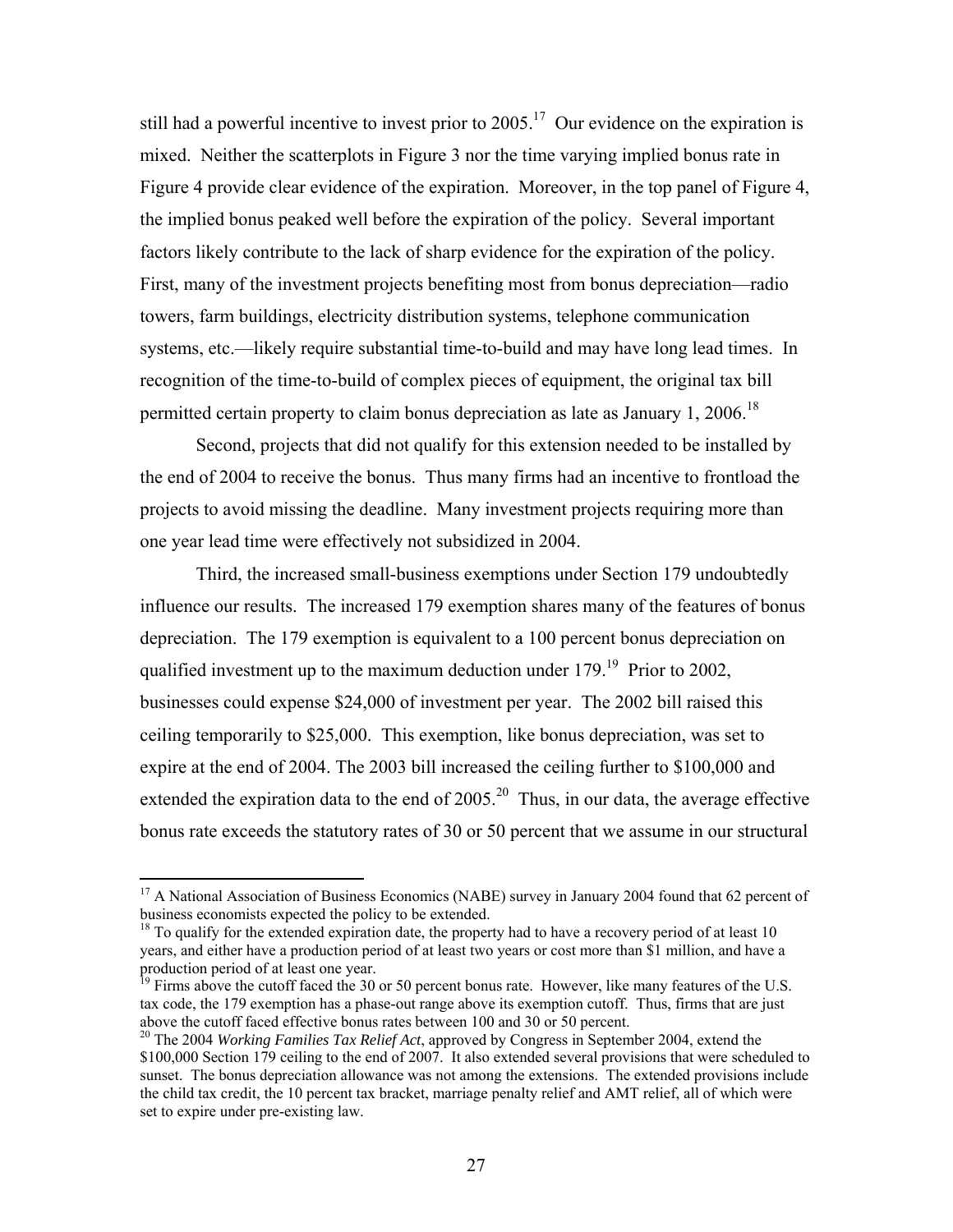estimation. Moreover, because 179 was set to expire later, to the extent that it stimulates investment, it will obscure the expiration of the 50 percent bonus at the end of 2004.

In summary, the pattern of changes our theory predicts is clearly evident in the cross-sectional investment data. Likewise, our econometric model yields a high estimate for the elasticity of supply. On the other hand, complications in the timing of the expiration of the policy, the confounding differential expiration of the Section 179 expensing, and time-to-build of large projects make the time-series evidence less sharp.

### *5.5. Related Empirical Literature*

We do not attempt to summarize the huge literature that uses tax changes to estimate investment models. Instead, we focus on a few papers that are closely related to our work.

Goolsbee [1998] presents evidence that increases in the Investment Tax Credit bids up prices without sharp increases in real investment. This finding contrasts with our results which show that investment spending reacted strongly to bonus depreciation, but do not show a clear price reaction. Although we do not know exactly what is responsible for the discrepancy, two important differences in the policies Goolsbee examines and the bonus depreciation analyzed here could play a role. First, bonus depreciation was explicitly temporary, while the ITC (the focus of Goolsbee's paper) was more persistent. On the one hand this suggests that investment spending should respond more but, on the other hand, it also means that prices should respond more. Second, while the ITC applied evenly to a broad class of equipment, bonus depreciation was concentrated on a narrow portion of total investment. Because the tax policy gave strong tax incentives to certain "quasi-structures" but not to business structures in general, there was substantial room for substitution across these industries. For example, bonus depreciation provides a substantial subsidy to farm structures. It is natural to think that firms that build other structures (that were not subsidized) could easily switch temporarily to construct farm structures while the policy was in effect. $21$ 

 $21$  It is possible that price data imperfectly reflect high frequency variation that would arise from temporary tax changes. If so, this measurement problem could be another source of the difference between our results and Goolsbee's, which were based on more persistent tax changes. Nevertheless, the predicted movements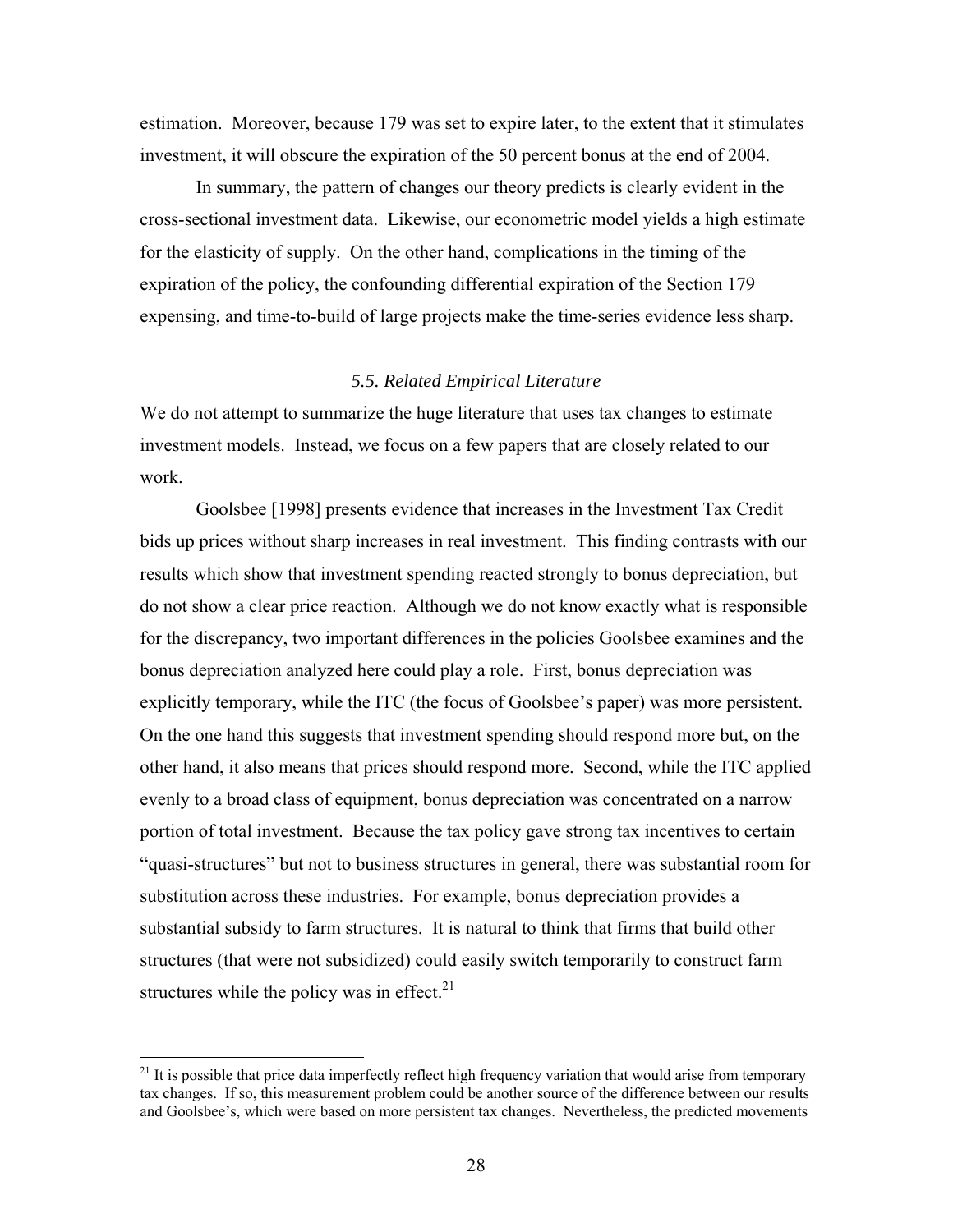Based on a difference-in-difference specification, Cohen and Cummins [2006] in a paper written after the first draft of this paper was circulated, conclude that bonus depreciation was largely ineffective. Some of the details of their analysis lead it to have little power to detect the effects of the bonus. First, they aggregate investment into two groups: five-year capital or less, and seven-year capital or more. The two groups function as a treatment group and a control group. Because of the relative abundance of five and seven-year capital in total investment, this aggregation implies that Cohen and Cummins are effectively comparing five-year and seven-year capital, neither of which gets much benefit from bonus depreciation (see Table 3, Panel B). Second, they date the onset of the policy in 2003:2 and assume that the expiration is in 2005:1. Our results show, however, that the policy was anticipated perhaps as early as 2001:4 and the expiration, for reasons discussed above, was not a sharp cutoff.

Knittel [2005a, 2005b] presents evidence based on IRS tax returns that many businesses—particularly small businesses—claimed neither bonus depreciation nor the 179 exemption to the fullest extent even though they had qualified investments. Although Knittel's finding presents a puzzle from the standpoint of basic economics, it does not invalidate the central arbitrage argument underlying our analysis. Suppose investment decisions were made by two groups of individuals: rational firms that react the way theory dictates, and irrational firms whose spending is exogenous and thus unresponsive to policy (perhaps because they do not understand the tax code and thus frequently file in a manner that is not to their advantage). This modification would change neither our main theoretical results nor our econometric approach nor the aggregate effects of the policy. In equilibrium, the rational investors are indifferent as to when they invest. Indeed, this near indifference is the heart of our empirical and theoretical results. Even if they are in the minority, because they effectively arbitrage predictable movements in the after-tax price, the behavior of the rational agents will cause the after-tax price to stay at its steady state level. As before, price fully reflects the subsidy and investment is determined by the supply curve.

in quantities are so large relative to those of prices (see Figure 3) that our test should still reveal the effects of the policy in quantity data even if the price data used to construct them do not.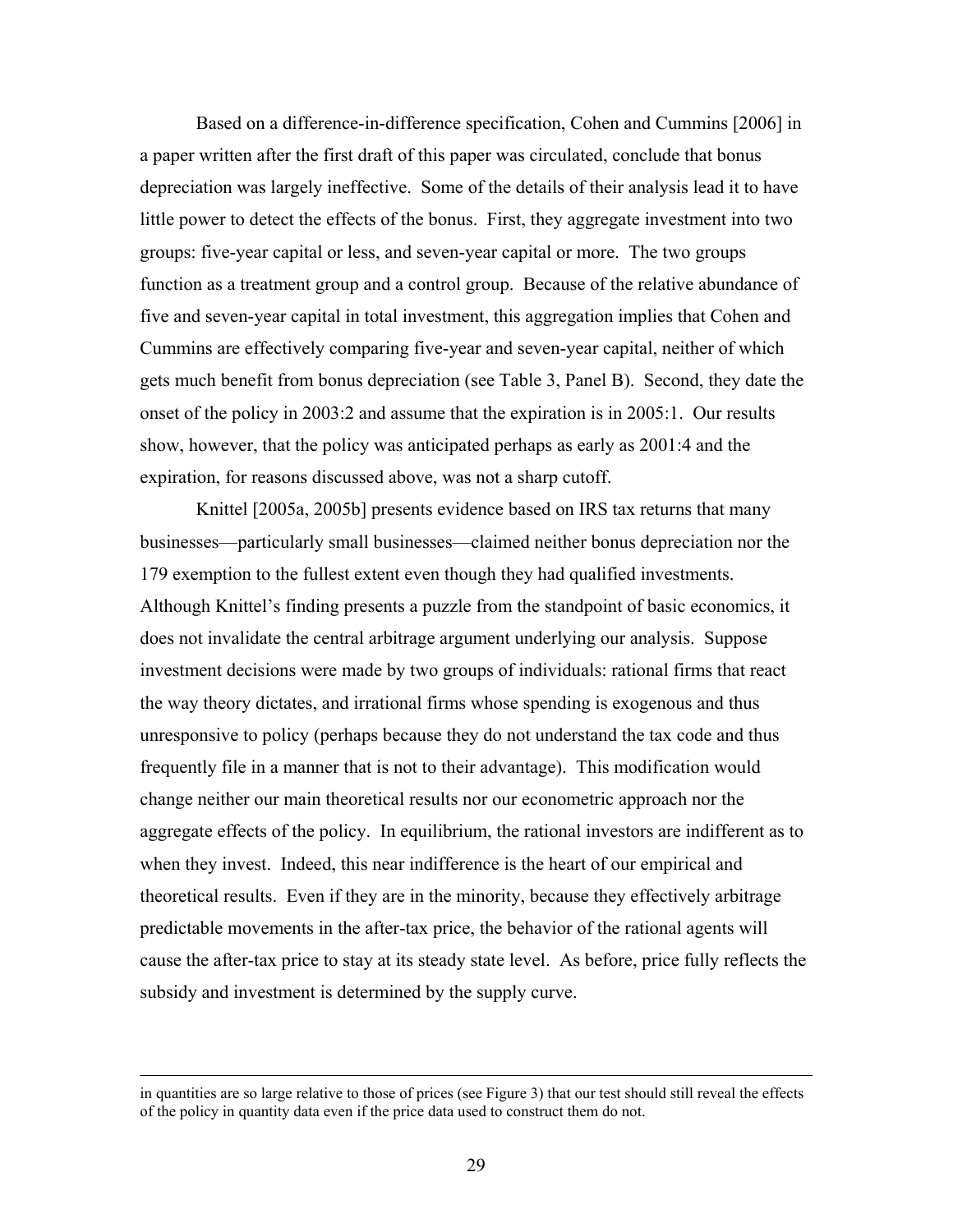Finally, our estimates of the elasticity of investment supply are related to the literature on the estimation of investment adjustment costs. Early estimates, based on Brainard-Tobin's *Q* suggested implausibly high adjustment costs (see Hayashi [1982], Summers [1981], and Tobin [1981]). Estimates based on the firm's first-order condition typically lead to low to moderate adjustment costs (see Shapiro [1984] and Hall [2004]). Similarly, more recent estimates based on the *Q* theory that take into account timing, gestation lags, and measurement errors lead to more moderate adjustment costs (see Erickson and Whited [2000] and Millar [2005]). Our estimates of an elasticity of investment supply between 10 and 20 correspond to adjustment cost elasticities in the *Q* framework of between 1 and  $2^{22}$  Hence, as with the more recent estimates, we find that adjustment costs are quite low.

# VI. AGGREGATE EFFECTS OF THE 2002 AND 2003 TAX LAWS

We now consider the possible aggregate effects of the tax laws. To do so, we use the estimates from Section V to calibrate the general equilibrium model and then we simulate the aggregate effects of the tax policy.

# *6.1 Calibration*

We calibrate the model to match broad features of the U.S. economy and to match our estimates from the previous section. Our estimates of the elasticity of investment supply fall between 11 and 21. For our baseline calibration we take a value that is roughly in the midpoint of this range and set  $\xi$  equal to 15. The remaining parameters are set as follows. The annual discount factor  $(\beta)$  is 0.97, which gives a 3 percent annual real interest rate. The annual rate of inflation  $(\pi)$  is 3 percent. The Frisch labor supply elasticity  $(\eta)$  is 0.5 which is in line with recent estimates (see Farber [2003] and Kimball and Shapiro [2003]). We set  $\sigma$ , the elasticity of intertemporal substitution, to 0.2, which is roughly the average estimate in Hall [1988], Campbell and Mankiw [1989] and Barsky, *et al.* [1997]. To calibrate labor's share, we take the average value of total employee

<sup>&</sup>lt;sup>22</sup> Recall that  $\xi = (\gamma \delta)^{-1}$  where  $\gamma$  is the elasticity of adjustment costs in Hayashi's formulation (see footnote 1). For an average depreciation rate of 5 percent,  $\xi$  of 10 or 20 corresponds respectively to  $\gamma$  of 2 or 1.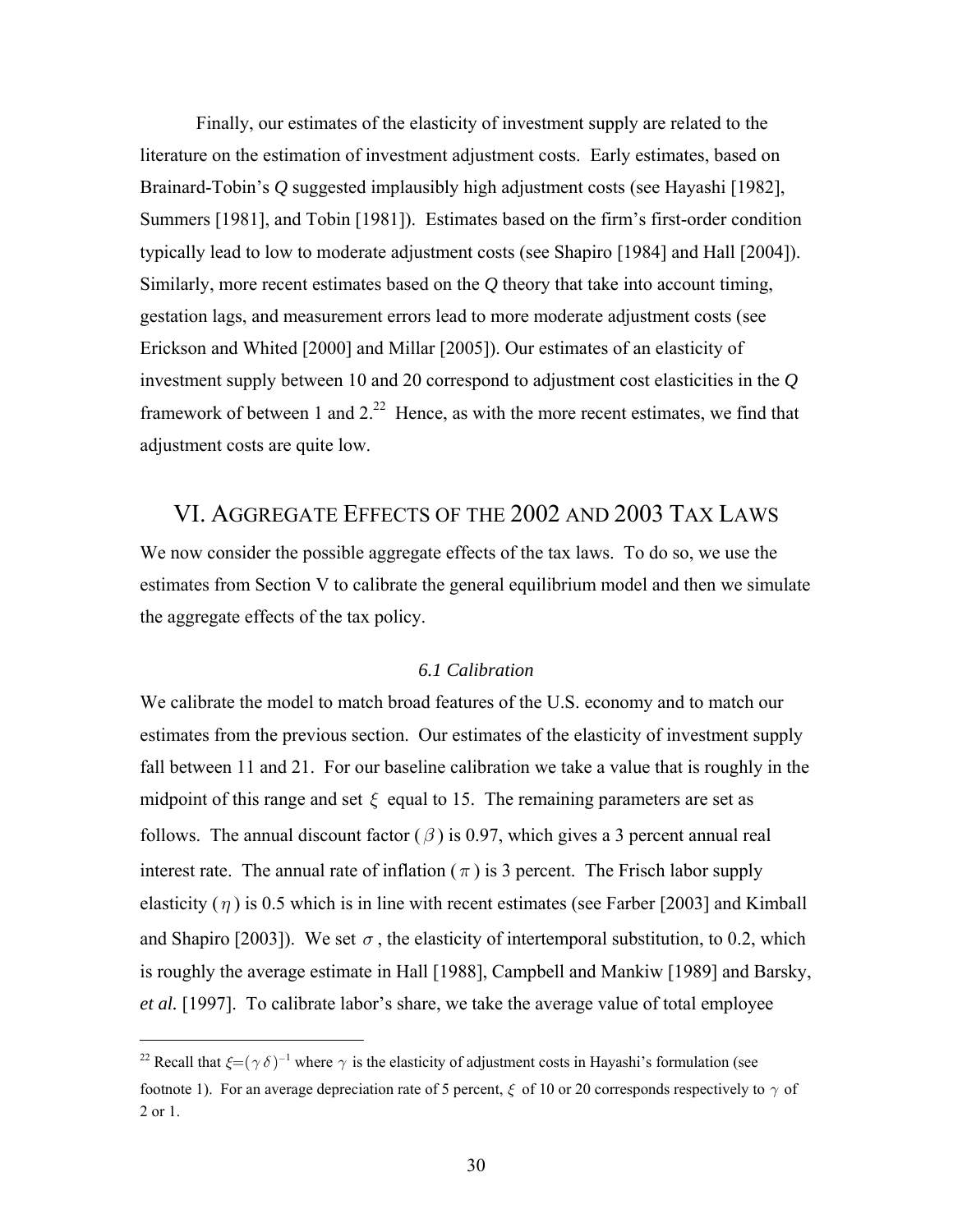compensation as a fraction of total GDP less proprietors' income over the post war period. This gives  $1 - \alpha = 0.62$ . We set the share of government purchases in steady state to 0.2 which is roughly the average over 1990 to 2005. We calibrate the capital tax rates ( $\tau^{\pi}$  and  $\tau^{d}$ ) to match the average marginal tax rates across income sources as detailed in the appendix. This gives  $\tau^* = 0.22$  and  $\tau^d = 0.30$ . These calibrations account for differences in forms of ownership and for differences in financial structure. The baseline parameter values are summarized in Table 5. (The calibration of the labor tax rate  $\tau^N$ , which is constant, has no influence on our results.)

We allow for ten different types of capital. Having this many types of capital allows us to capture the heterogeneity in depreciation schedules in the U.S. tax code. The economic rates of depreciation for each type of capital are based primarily on Fraumeni [1997].<sup>23</sup> The approximate MACRS depreciation rates ( $\hat{\delta}^m$ ) are defined to be broadly consistent with IRS publication 946 and with Brazell and Mackie [2000]. The capital share parameters ( $\gamma_m$ ) are set to match the relative investment shares from the U.S. National Income and Product Accounts. Investment shares are not constant over the post-war period. Since the policies we analyze are current, we choose  $\gamma_m$  to match the model's investment shares with their empirical averages from 1990-2002. Table 6 lists the capital types included in the model together with their economic and tax depreciation rates and shares of total investment. See the appendix for more details on our calibration.

In the simulations, the timing of the bonus depreciation allowance follows the timing of the enactment of the legislation and that all of the policy changes are unanticipated. A simulation with anticipations of the policy during the retroactive period would have similar aggregate effects, but with an onset two quarters earlier. The simulation also has a sharp cutoff at the expiration of the bonus. Adding time-to-build would move the effects of the bonus earlier.

### *6.2 The 2002 and 2003 Tax Laws: Baseline Simulation*

Figure 5 shows the simulated reaction to the bonus depreciation allowances. The top two panels show the responses of GDP, total employment, aggregate investment and

 $\overline{a}$ 

<sup>&</sup>lt;sup>23</sup> These rates are estimated using techniques established by Hulten and Wykoff [1981a, 1981b].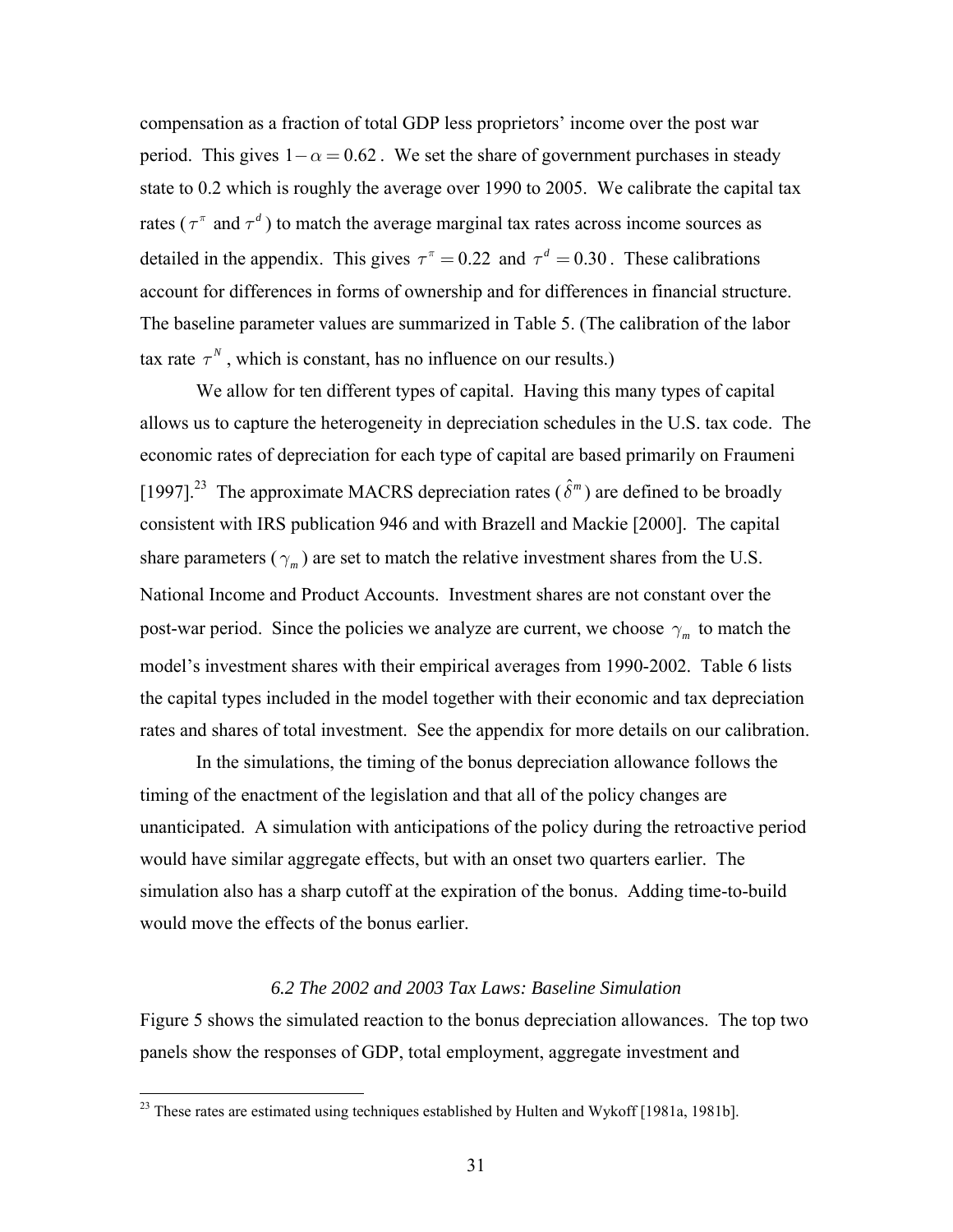aggregate consumption. The lower panels show the response of investment for each type of capital.

Employment, output, and investment increase after each policy change. The biggest effects come after the 2003 law. In the quarter after *JGTRRA* passes, GDP is 0.18 percent above trend. Employment and aggregate investment are 0.19 and 1.80 percent above trend. Consumption decreases by 0.06 percent relative to trend. To put these figures in perspective, based on actual GDP in 2003 (\$11 trillion) and total employment in 2003 (130 million workers), bonus depreciation increased GDP by roughly \$17.4 billion and increased employment by roughly 191 thousand jobs (assuming the increase in employment is entirely at the extensive margin).

The modest effects of the policies are due to the fact that many types of investment goods are not substantially affected. Housing, and (most) business structures fail to qualify for bonus depreciation. Furthermore, most qualified investment is not substantially affected by the policy. Five-year property, vehicles and computer equipment for instance, get only small subsidies. For the U.S., the investments that are significantly affected account for at most 9 percent of total investment.

The simulated effects of the policy are more striking when one compares investment across types of capital (the bottom panels of the figure). At one extreme are farming structures,  $24$  rail structures, and electric power structures which increase by almost 40.0 percent after *JGTRRA*. Telephone structures and other power and utility structures increase by 30 percent. At the other extreme, residential investment and commercial structures both contract by roughly 6 percent.

Note that aggregate investment does not fall below steady state when the policy expires. First, there is an increase in investment in structures. (Industrial and residential structures have essentially the same path, so only the line for residential structures shows in the Figure 5.) During the period of the bonus, investment in capital that did not receive the bonus is depressed by the aggregate scarcity of resources. Second, though investment in qualified types falls below steady state, the reductions following the expiration of the bonus are smaller that the high rates of investment during 2002:2 to 2004:4. There are two reasons for the lack of an investment slump following the

<u>.</u>

 $24$  This category does not include single purpose agricultural structures.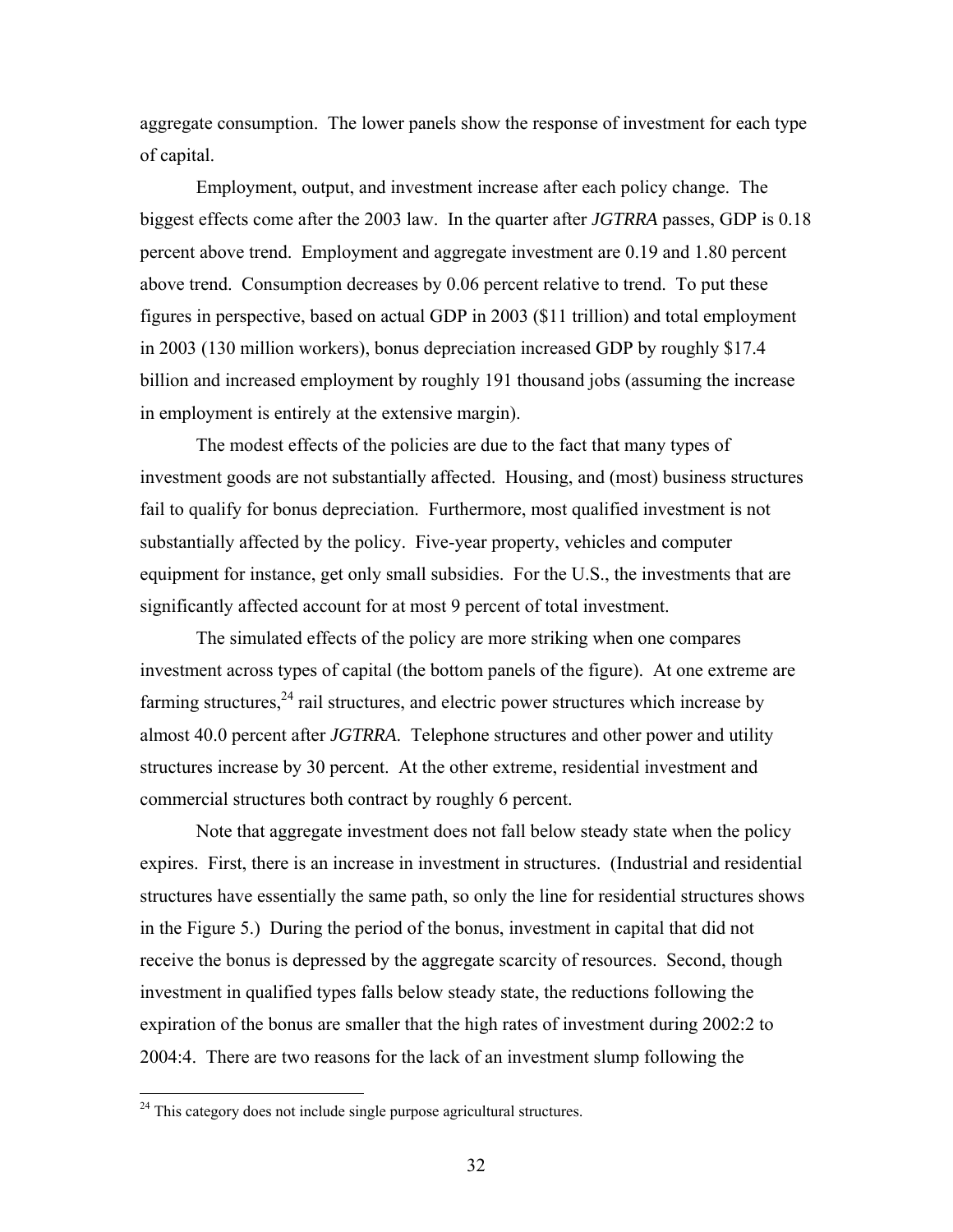expiration. First, while it is true that once the subsidy expires the stock of qualified capital is above steady state, the stock is not far above steady state. The capital goods that were affected most had very low depreciation rates and thus the stock is a slow moving variable even when investment is abnormally high. Second, to bring these capital stocks back to steady state, there is a gradual reduction in investment spread out over many periods in the future rather than a sharp reversal in investment rates.

#### *6.3 The 2002 and 2003 Tax Laws: Alternative Parameter Values*

Table 7 considers several alternatives to our baseline calibration. For each specification we document the change in GDP and total employment in 2003 predicted by the model. The different specifications are described in the table. Parameters not explicitly stated in the table are set at their baseline values.

As we decrease the elasticity of investment supply the aggregate effects decrease moderately. Reducing *ξ* to 10 implies that GDP in 2003 increases by 0.145 percent and employment in 2003 increases by 183 thousand jobs. Similarly, a higher elasticity magnifies the changes in GDP and employment modestly. As discussed above, our estimates are high relative to the literature on internal investment adjustment costs. In this case the increase in 2003 GDP is only 0.098 percent and the increase in employment is 132 thousand jobs.

Changing the tax structure of the model has strong effects on the outcome. For instance, the 2003 tax law also reduced dividend and capital gains taxes to 15 percent for most individuals. If we set  $\tau^d = 0.15$  rather than 0.30 then the increase in GDP in 2003 is 0.207 percent and roughly 268 thousand jobs are created. Naturally, more elastic labor supply causes the economy to expand more. A higher intertemporal elasticity of substitution for consumption ( $\sigma = 1$ ) implies that households are more willing to reduce consumption to finance investment. Thus, employment and production react less when  $\sigma$  is higher. Variations in the nominal interest rate change the value of the bonus depreciation allowance. When nominal interest rates are only 4 percent for instance, the increase in GDP is only 0.114 percent in 2003.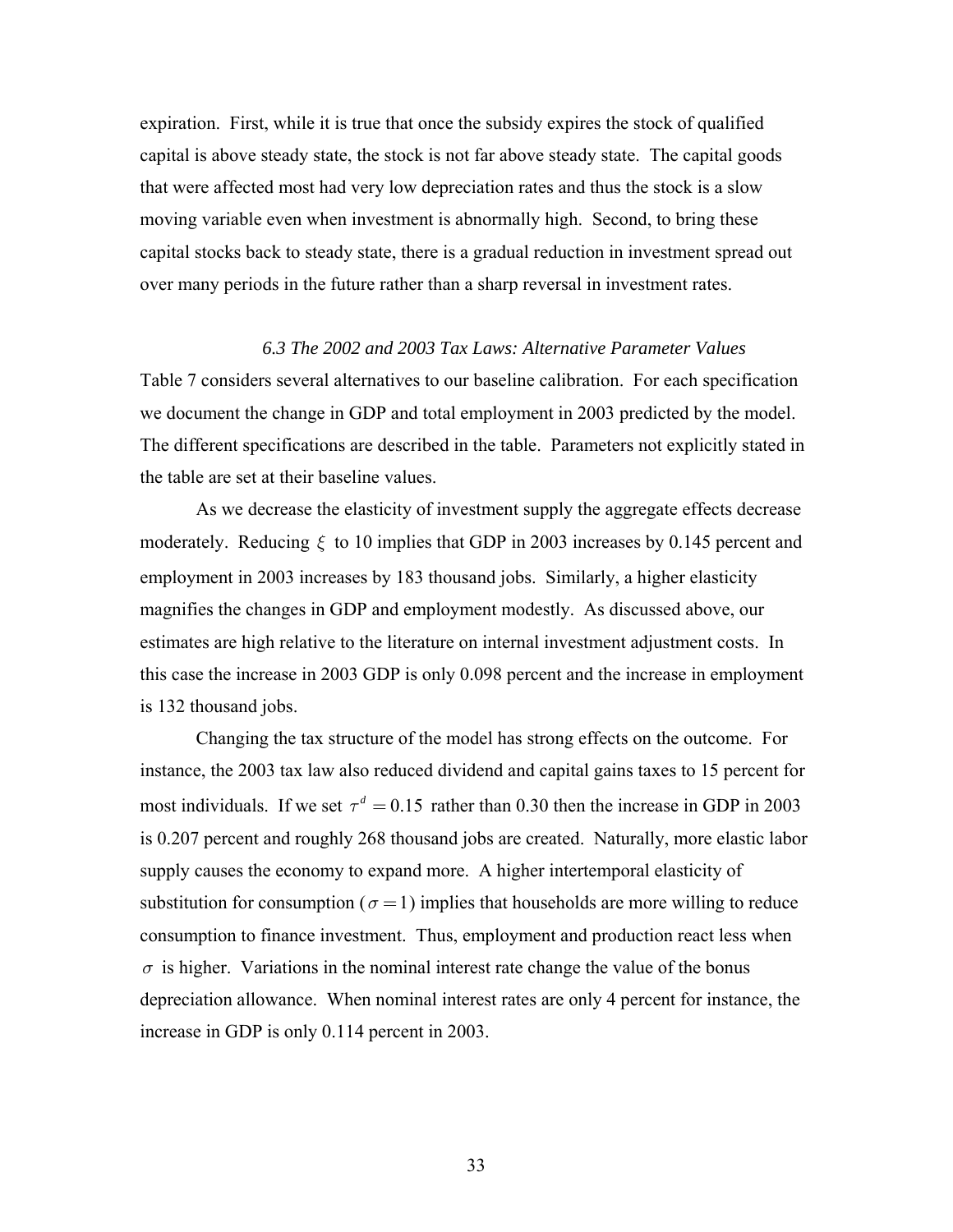The effects of the policy are modest across all of these specifications. For the most part, the predicted increase in 2003 GDP lies between 0.10 and 0.20 percent of GDP and employment increases by roughly 100,000 to 200,000 jobs.

# VII. CONCLUSION

Because the value of long-lived capital is dictated by long-run considerations, it is not sensitive to changes in the timing of purchase or installation. As a result, there are strong incentives to alter the timing of investment in response to temporary tax subsidies. These incentives are so strong that for a sufficiently temporary tax change, or a sufficiently long-lived capital good, the shadow price of new investment changes to fully reflect the tax subsidy regardless of the elasticity of investment supply. Observing that prices of such capital goods rise following explicitly temporary tax incentives does not imply that the supply of such goods is inelastic. Instead, the elasticity of supply can be inferred from quantity data alone. While prices do not reveal the elasticity of supply, price data can reveal the composition of internal versus external adjustment costs. If prices only partially reflect the subsidy then a significant fraction of the cost of investment is internal to the firm.

 The high elasticity of intertemporal substitution implies a structural relationship between investment and changes in the cost of capital goods that holds under very general conditions. Because the relationship depends only on an arbitrage argument, unlike approaches based on *Q*-theory, we do not require strong assumptions on the form of the production function, returns to scale, or homogeneity of the adjustment cost function. Instead, our results simply require an upward sloping investment supply function and sufficiently temporary tax subsidies. The implied relationship also shows precisely how to control for changes in the aggregate scarcity of resources and therefore takes into account general equilibrium effects of the policy. For policy changes that have broad effects, the general equilibrium channel can substantially attenuate the impact of the policy on investment even with a high elasticity of supply (low adjustment costs).

The general results hold for only the specific circumstance of a sufficiently temporary change in the cost of purchasing capital goods. Calculations show that for long-lived durable capital goods, even changes in tax policy that last for several years can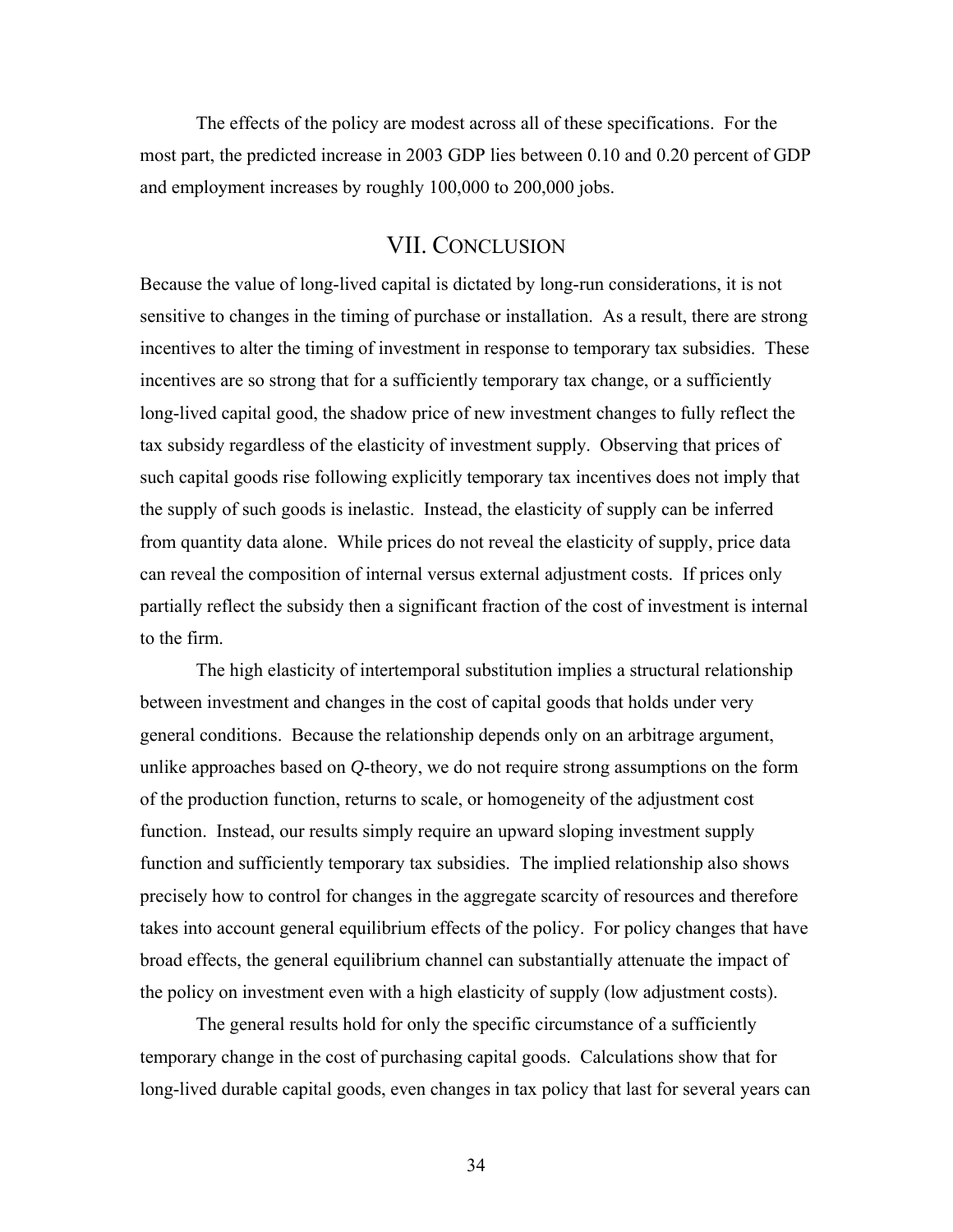safely be modeled as temporary. Given the frequency of changes in tax policy, our analysis can be applied to many episodes.

The bonus depreciation allowance passed in 2002 and then increased in 2003 provides an opportunity to estimate the effective elasticity of investment supply and to test the theory. Only investment goods with a tax recovery period less than or equal to 20 years qualify for the bonus depreciation. The theory suggests that there should be a sharp difference in the response of investment spending between the 20-year investment goods and those with more than a 20-year recovery period. In addition, among the qualified investment goods, we should observe higher investment spending for goods with higher tax recovery periods. The data support both predictions. Bonus depreciation appears to have had a powerful effect on the composition of investment. Capital that benefited substantially from the policy, namely equipment with long tax lives, saw sharp increases in investment. In contrast, there is no evidence that market prices increased due to the policy.

Although the policy expired in 2005, it is not clear whether investment spending returned to normal as one would predict. This is likely due to the extension of bonus depreciation for certain properties and the increased Section 179 exemption (a tax incentive that shares many of the features of bonus depreciation).

Because the data indicate that qualified investment goods responded strongly to the tax policy, the estimated investment supply elasticities are quite high—roughly between 10 and 20. We use our estimates to assess the likely aggregate impacts of the policy. Because the policy was narrowly focused on a small subset of investment spending, we find that it had only modest effects on aggregate employment and output despite the stark effects on the composition of investment.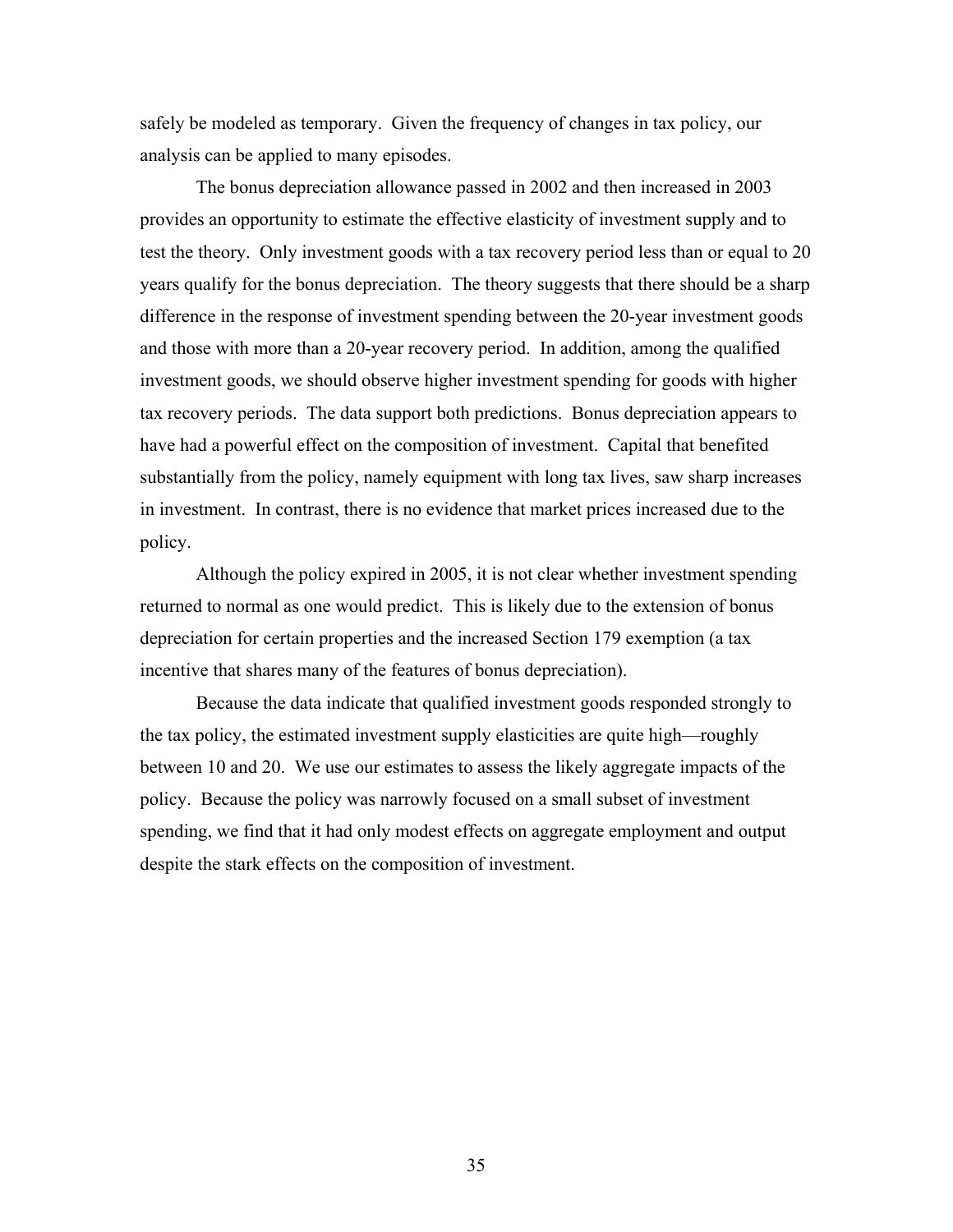# **REFERENCES**

Abel, Andrew B. 1982. "Dynamic Effects of Permanent and Temporary Tax Policies in a *q* Model of Investment." *Journal of Monetary Economics* 9, May, pp. 353-373.

Auerbach, Alan J., and Hines, James R. 1987. "Anticipated Tax Changes and the Timing of Investment." In *The Effects of Taxation on Capital Accumulation*, Martin Feldstein ed., Chicago: University of Chicago Press, pp. 163-196.

Barsky, Robert B., F. Thomas Juster, Miles S. Kimball and Matthew D. Shapiro. 1997. "Preference Parameters and Behavioral Heterogeneity: An Experimental Approach in the Health and Retirement Study." *Quarterly Journal of Economics* 112(2), pp. 537-579.

Brazell, David W., and Mackie, James B. 2000. "Depreciation Lives and Methods: Current Issues in the U.S. Capital Cost Recovery System." *National Tax Journal* 53(3), pp. 531-562.

Campbell, John and Mankiw, N. Gregory. 1989. "Consumption, Income and Interest Rates: Reinterpreting the Time Series Evidence." *NBER Macroeconomics Annual* 4: 185- 216.

Cohen, Darrel S. and Cummins, Jason. 2006. "A Retrospective Evaluation of the Effects of Temporary Partial Expensing." Federal Reserve Board, Finance and Economics Discussion Series working paper No. 2006-19, April.

Cohen, Darrel S., Hansen, Dorthe-Pernille, and Hassett, Kevin A. 2002. "The Effects of Temporary Partial Expensing on Investment Incentives in the United States." *National Tax Journal*, September, 55(3), pp. 457-466.

Erickson, Timothy and Whited, Toni M. 2000. "Measurement Error and the Relationship between Investment and *q*." *Journal of Political Economy* 108(5), pp. 1027 – 1057.

Farber, Henry S. 2003. "Is Tomorrow Another Day? The Labor Supply of New York City Cab Drivers." Princeton University, Working Paper No. 473.

Fraumeni, Barbara M. 1997. "The Measurement of Depreciation in the U.S. National Income and Product Accounts." *Survey of Current Business*, July, pp. 7-23.

Goolsbee, Austan. 1998. "Investment Tax Incentives, Prices, and the Supply of Capital Goods." *Quarterly Journal of Economics* 113(1), February, pp. 121-148.

Hall, Robert E. 1988. "Intertemporal Substitution in Consumption." *Journal of Political Economy* 96(2), April, pp. 339-357.

Hall, Robert E. 2004. "Measuring Factor Adjustment Costs." *Quarterly Journal of Economics*, August, pp. 899-927.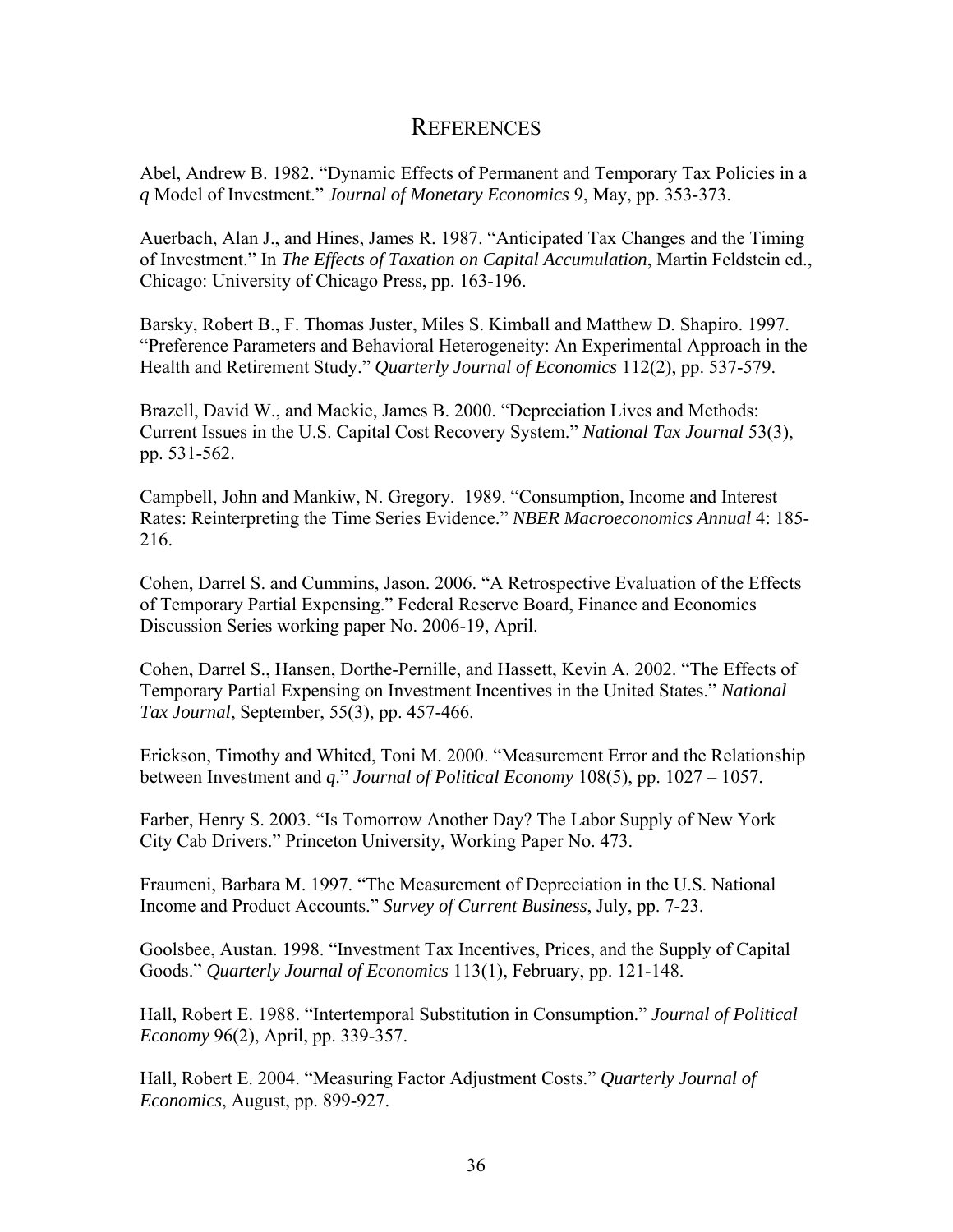Hall, Robert E. and Jorgenson, Dale W. 1967. "Tax Policy and Investment Behavior." *American Economic Review* 57(3), June, pp. 391-414.

Hayashi, Fumio. 1982. "Tobin's Marginal *q* and Average *q*: A Neoclassical Interpretation." *Econometrica* 50, January, pp. 213-224.

House, Christopher L. and Shapiro, Matthew D. 2006. "Phased-In Tax Cuts and Economic Activity." Forthcoming in the *American Economic Review*, also available as *NBER* working paper No. 9832.

Hulten, Charles R., and Wykoff Frank C. 1981a. "The Estimation of Economic Depreciation Using Vintage Asset Prices: An Application of the Box-Cox Power Transformation." *Journal of Econometrics* 15(3), April, 367-396.

Hulten, Charles R., and Wykoff Frank C. 1981b. "The Measurement of Economic Depreciation," in Charles R. Hulten eds. *Depreciation, Inflation, and the Taxation of Income from Capital.* Washington, D.C: Urban Institute Press, 81-125.

Internal Revenue Service. 2003 *How to Depreciate Property*. Department of the Treasury, IRS Publication 946.

Joint Committee on Taxation, *Description of the "Economic Security and Recovery Act Of 2001*" (JCX-69-01), October 11, 2001

Joint Committee on Taxation, *Summary of P. L. 107-147, the "Job Creation and Worker Assistance Act of 2002"* (JCX-22-02), March 22, 2002.

Jorgenson, Dale W. 1963. "Capital Theory and Investment Behavior." *American Economic Review* 53(2), May, pp. 247-259.

Jorgenson, Dale W. and Yun, Kun-Young. *Tax Reform and the Cost of Capital*. Oxford University Press, 1991.

Kimball, Miles and Matthew D. Shapiro. 2003. "Labor Supply: Are Income and Substitution Effects Both Large or Both Small?" Unpublished paper, University of Michigan.

Knittel, Matthew. 2005a. "Taxpayer Response to Partial Expensing: Do Investment Incentives Work as Intended?" Department of Treasury Working Paper.

Knittel, Matthew. 2005b. "Small Business Utilization of Accelerated Tax Depreciation: Section 179 Expensing and Bonus Depreciation." Department of Treasury Working Paper.

Lucas, Robert E. 1976. "Econometric Policy Evaluation: A Critique." *Carnegie-Rochester Conference Series on Public Policy* (1) pp. 19-46.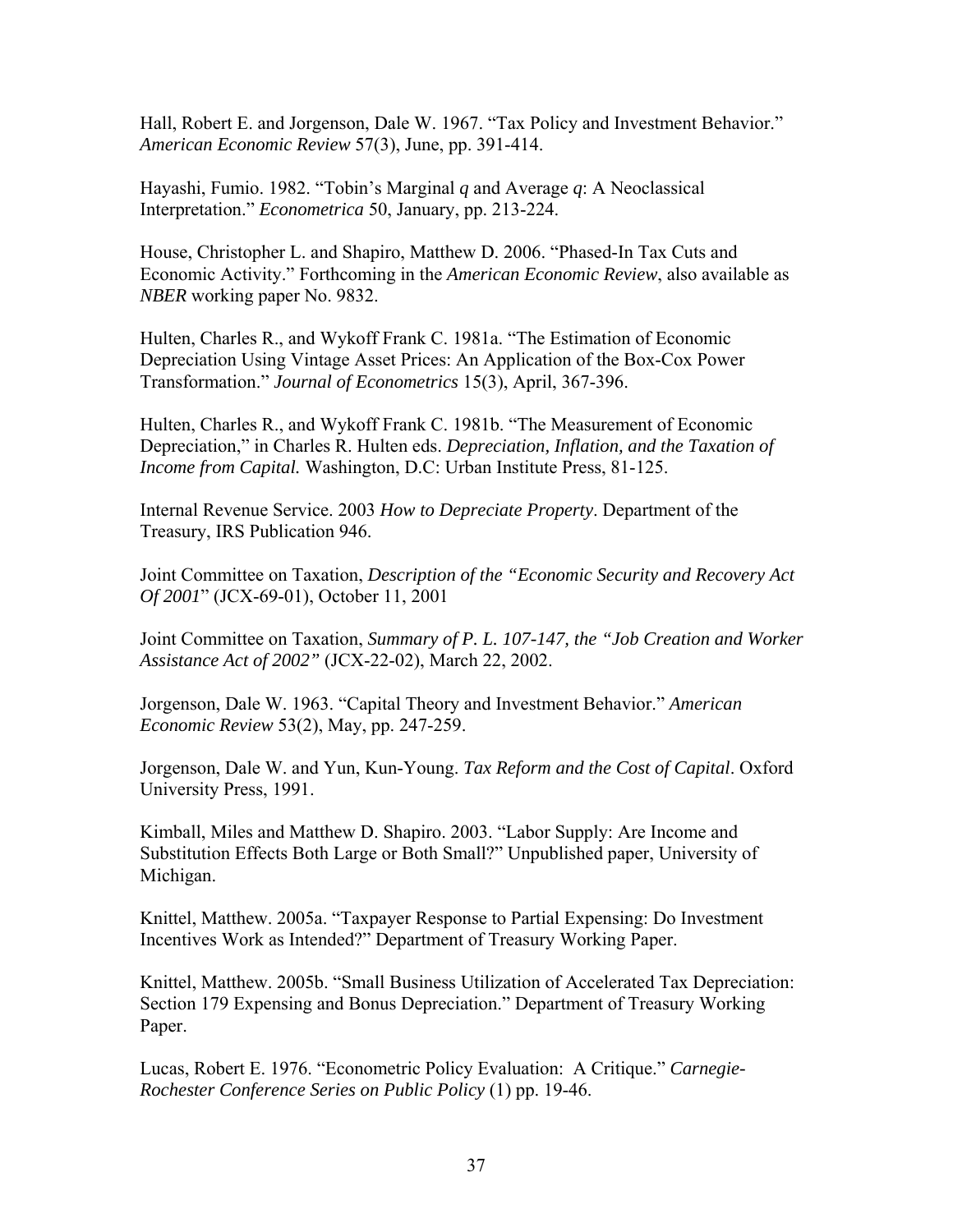Millar, Jonathan N. 2005. "Gestation Lags and the Relationship Between Investment and Q in Regressions." Finance and Economics Discussion Series No. 2005-28. Board of Governors of the Federal Reserve System.

Mussa, Michael L. 1977. "External and Internal Adjustment Costs and the Theory of Aggregate and Firm Investment." *Economica* 44, May pp. 163-178.

*NABE Industry Survey,* January 2004. National Association for Business Economics, Washington, D.C.

Shapiro, Matthew D. 1986. "The Dynamic Demand for Capital and Labor," *Quarterly Journal of Economics* 101, August, pp. 513-542.

Summers, Lawrence H. 1981. "Taxation and Corporate Investment: a *q*-Theory Approach." *Brookings Papers on Economic Activity* 1981(1), pp 67-127.

Summers, Lawrence H. 1985. "Requiem for the Investment Equation." Unpublished mimeo, Harvard University.

Tobin, James. 1981. "Discussion of 'Taxation and Corporate Investment: a *q*-Theory Approach.'" *Brookings Papers on Economic Activity*. 1981(1), pp 132-139.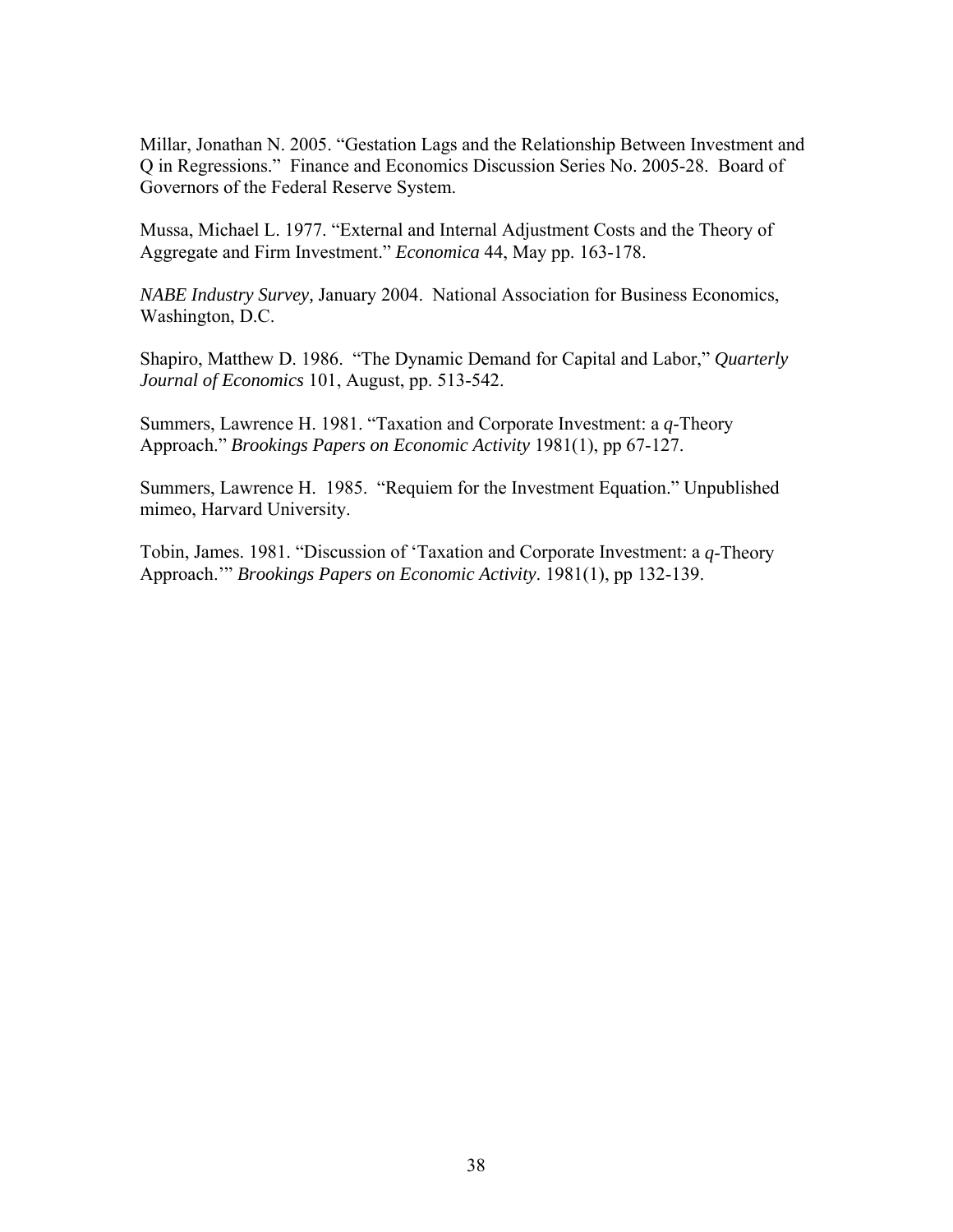# **APPENDICES**

#### *A.1. The Steady State*

The model has a non-stochastic steady state equilibrium associated with constant tax rates and a constant rate of government spending. Here we briefly outline how this steady state is calculated.

In steady state  $K_t^m = K^m$ ,  $I^m = \delta^m K^m \forall m$ . As a matter of convenience, we assume that the average cost of investment (like the marginal cost of investment) is 1 in steady state. This requires placing assumptions on the production functions which generate the supply functions  $\varphi^m(I_i^m)$ .<sup>25</sup> Thus  $\varphi_i^m = 1$  for all *m*. Equations (8) then imply  $q^m = C^{-\frac{1}{\sigma}}[1-\zeta^m]$ . We calculate the steady state subsidy  $\zeta^m$  according to equation (21) in the text with no bonus depreciation rate. The approximate tax depreciation rates  $\hat{\delta}^m$  are the ratio of the declining balance rate for the type of capital in question divided by the recovery period (e.g., for automobiles, the declining balance rate is 200 percent, and the recovery period is 5 years so  $\hat{\delta}^m$  is 40 percent).

The real and nominal interest rates are  $1 + r = \beta^{-1}$  and  $1 + i = (1 + r)(1 + \pi)$ . The Euler equations (7) give the real rental prices for each type of capital

$$
R^m = \frac{(r+\delta^m)(1-\zeta^m)}{(1-\tau^{\pi})(1-\tau^d)}.
$$

With  $R^m$ , we can express the steady state capital stocks  $K^m$  in terms of one reference capital stock. We take  $m = 1$  as the reference capital stock. Then, (10) implies that that any other capital stock is given by

$$
K^m = \left[\frac{R_t^1}{R_t^m} \frac{\gamma_m}{\gamma_1}\right] K^1 = \psi_{m,1} \cdot K^1
$$

with 1 ,1 1  $t_{m,1} \equiv \frac{R_t}{R_m} \frac{I_m}{R_m}$ *t R R*  $\psi_{m,1} \equiv \frac{R_t^1}{2m} \frac{\gamma}{m}$ *γ*  $\equiv \frac{R_t}{R}$ . Together with the production function (9), total output is

$$
Y = A \cdot \Xi^{\alpha} (K^1)^{\alpha} (N)^{1-\alpha}.
$$

with  $\Xi = \prod_{m=1}^{M} (\psi_{m,1})^{\gamma_m}$  $_{m=1}$  ( $\varphi_m$  $\Xi = \prod_{m=1}^{M} (\psi_{m,1})^{\gamma_m}$ . Equation (10) pins down the equilibrium capital to labor ratios and, with equation  $(11)$ , the output to labor ratio. The pre-tax real wage is then,

$$
\Phi^m(I_t^m) = \overline{I}^m \left\{ \frac{\xi}{1+\xi} \left( \frac{I_t^m}{\overline{I}^m} \right)^{\frac{1+\xi}{\xi}} + \frac{1}{1+\xi} \right\},\,
$$

where  $\xi > 0$ . This function can be inverted to get the production function  $I^m(\Phi_i^m)$ . Note that this formulation includes a flow fixed cost of production which is necessary to allow for an increasing marginal cost but for equal marginal and average costs in the steady state. We assume that there are many firms (measure 1) that produce investment goods each with the same cost/production function. The firms behave competitively but there is no entry.

 $25$  The corresponding cost function is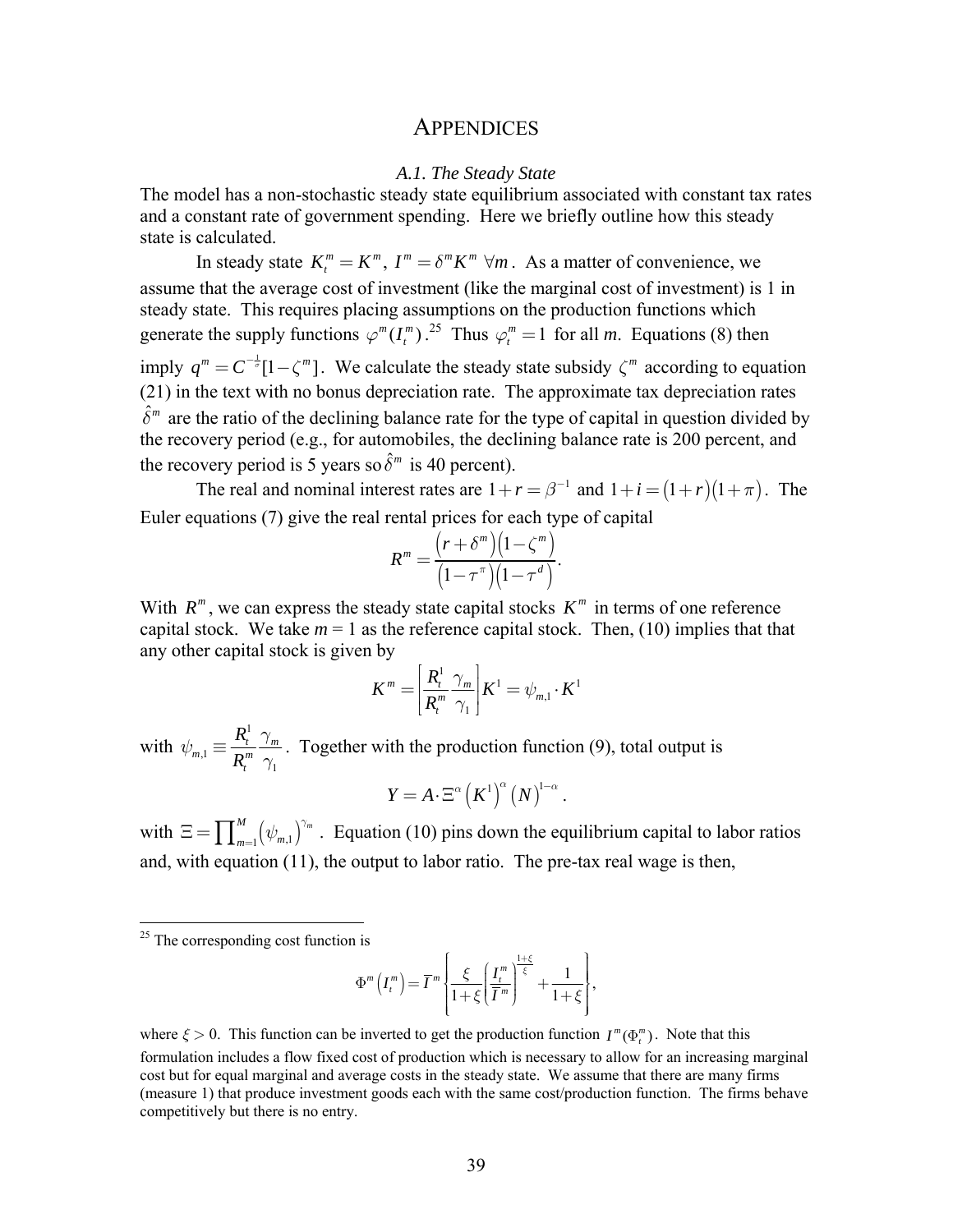$$
W = (1 - \alpha) \frac{Y}{N} \, .
$$

Let *g* be the ratio of government spending to GDP and let  $\Gamma = \frac{Y(1-g)}{I} - \sum_{n=1}^{\infty} \delta^m \frac{K^m}{I}$ *m*  $Y(1-g)$   $\sum_{\text{cm}} K$  $\Gamma \equiv \frac{Y(1-g)}{N} - \sum_{m} \delta^{m} \frac{K^{m}}{N}.$ 

Goods market clearing then implies  $C = N \cdot \Psi$  which with (5) gives steady state employment as

$$
N = \left[\frac{W}{\phi} \left(1 - \tau^N\right) \Gamma^{-\frac{1}{\sigma}}\right]^{\frac{1}{\frac{1}{\eta} + \frac{1}{\sigma}}}.
$$

## *A.2. Notes on Calibration*

We set  $\gamma_m$  to match the relative steady state levels of investment with the corresponding investment rates in the data. We begin with the real rental prices  $R<sup>m</sup>$  and compare type 1 capital with the other types. We can write the relative rental prices as

$$
\frac{R^1}{R^m} = \frac{\gamma_1}{\gamma_m} \frac{K^m}{K^1} = \frac{\gamma_1}{\gamma_m} \frac{I^m}{I^1} \frac{\delta^1}{\delta^m},
$$

which implies  $\gamma_m = \gamma_1 \cdot \mu_{m,1}$ , where 1  $a_{11} - a_{11}$ *m m*  $m, l = p1$  **r**  $m$  $R^m$  1  $R^1$  *I*  $\mu_{m,1} \equiv \frac{R^m}{R^1} \frac{I^m}{I^1} \frac{\delta^1}{\delta^m}$ . Since  $\sum_{m=1}^M \gamma_m = 1$ , we set 1  $1 - \sum_{m=1}^{\infty} \mu_{m,1}$  $\gamma_1 = \left[ \sum_{m=1}^{M} \mu_{m,1} \right]^{-1}$  $=\left[\sum_{m=1}^{M} \mu_{m,1}\right]^{-1}.$ 

We use NIPA data to calibrate the investment ratios  $I^m / I^1$ ; we use depreciation figures from Fraumeni [1997] to calibrate the depreciation ratios  $\delta^1 / \delta^m$ .

To calibrate  $\tau^{\pi}$  and  $\tau^{d}$ , we assume that, for all types of capital (other than residential capital), payments, depreciation, transfers, and indirect business taxes are split between proprietorships and corporations. The fraction of the corporate sector is calibrated from NIPA data by taking the sum of corporate profits and net interest and dividing by the sum of corporate profits, net interest and proprietors' capital income as defined in Section 5.3. For 1990-2002, the ratio of corporate capital income to total capital income is  $F^{corp} = 0.85$ . Proprietors deduct depreciation directly from their personal income. We assume that marginal tax rates for proprietors are 0.30, which is roughly the average tax rate for upper income individuals. This income is only taxed once so, for proprietorships,  $\tau^* = 0.30$  and  $\tau^d = 0$ .

We treat the corporate sector as financed partially with debt and partially with equity. We calculate the share of equity finance as the ratio of corporate profits (before tax) to the sum of corporate profits plus net interest income. For 1990-2002, this fraction is  $f^{eq} = 0.60$ . Equity is taxed first as corporate profits and then as dividend income. The statutory tax rate on corporate profits is roughly 0.35. Because dividend income is highly skewed, we assume that all dividends are paid to people at the top income tax bracket. Thus, for equity,  $\tau^{\pi} = 0.35$  and  $\tau^{\mu} = 0.35$ . Debt financing avoids the corporate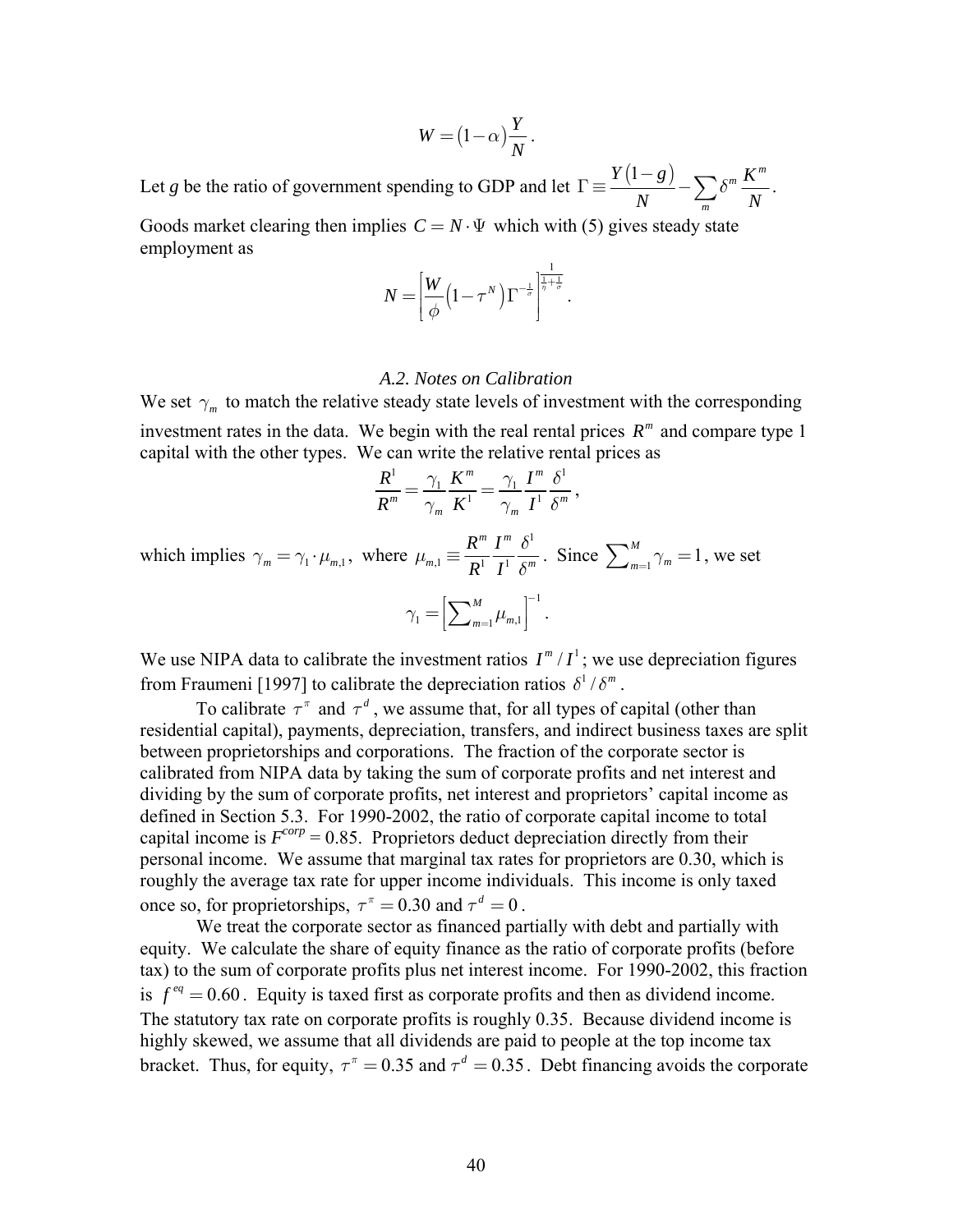tax but is subject to the income tax rate. We treat debt finance as  $\tau^* = 0$  and  $\tau^d = 0.35$ . The overall tax rates are:

$$
\tau^{\pi} = [1 - F^{cop}] \cdot 0.3 + F^{cop} \cdot \{ f^{eq} \cdot 0.35 + (1 - f^{eq}) \cdot 0 \} = 0.2235,
$$
  

$$
\tau^d = [1 - F^{cop}] \cdot 0 + F^{cop} \cdot \{ f^{eq} \cdot 0.35 + (1 - f^{eq}) \cdot 0.35 \} = 0.2975.
$$

#### *A.3. Data*

The data on investment by type are taken from the Underlying Detail Tables for the BEA National Economics Accounts. Specifically, tables 5.4.4AU, 5.4.4BU, 5.4.5AU, 5.4.5BU, 5.4.6AU, 5.4.6BU, 5.5.4U, 5.5.5U, and 5.5.6U. For equipment, the investment categories used are on lines: 5-11, 13, 15-20, 22, 25-28, 34, 35, 37-40; for structures, the categories used are on lines: 4, 7, 14, 17-19, 21, 22, 24, 25, 27, 28, and 34. The category for railroad structures (see Table 6) disappears after 1997. After 1997, railroad structures are included in land, which the BEA describes as "primarily consisting of railroads". Data on the investment tax credit by asset type are from Dale Jorgenson. These data are constructed using the methods described in Jorgenson and Yun [1991]. Data for real and nominal GDP, the Federal Funds Rate, the 10-year Treasury rate, the CPI and the GDP Deflator are taken from the FRED database at the St. Louis Federal Reserve Bank.

*A.4. The Recovery of Depreciation under the U.S. Tax System*  This section provides additional details about the *Modified Accelerated Cost Recovery System* or MACRS. For more information the reader should consult IRS Publication 946 *How to Depreciate Property*.

Businesses deduct the costs of most capital investments from taxable income in the years following the initial investment. Almost all tangible assets can be depreciated provided that their primary use is in production.<sup>26</sup> In general, deductions begin the year the property is placed in service. Firms may depreciate the cost of the asset as well as any installation fees, freight charges, and sales tax. Thus, the bonus depreciation allowance applies to external and internal costs symmetrically.

MACRS has three depreciation methods: 200 percent and 150 percent declining balance methods, and straight-line depreciation. The declining balance methods are combinations of geometric depreciation and straight-line depreciation. In the early phase of the recovery period, declining balance methods use fixed geometric depreciation rates. If the recovery period is *R*, the 200 percent annual declining balance rate is 200 percent/*R*; the 150 percent declining balance rate is 150 percent/*R*. Only non-farm property with recovery periods of 10 years or less may use the 200 percent declining balance method. All farm property and all 15 and 20-year property uses the 150 percent declining balance rate. Non-residential real property (business structures) and rental property use the straight-line method.

 $\overline{a}$ 

<sup>&</sup>lt;sup>26</sup> Computer software, patents and other intangible assets are also eligible for depreciation. If the asset is only partially devoted to business activity then only a fraction of the property is depreciable. Appendix A.4 provides a more detailed discussion of MACRS. For more details on depreciation in the U.S. tax system see IRS Publication 946.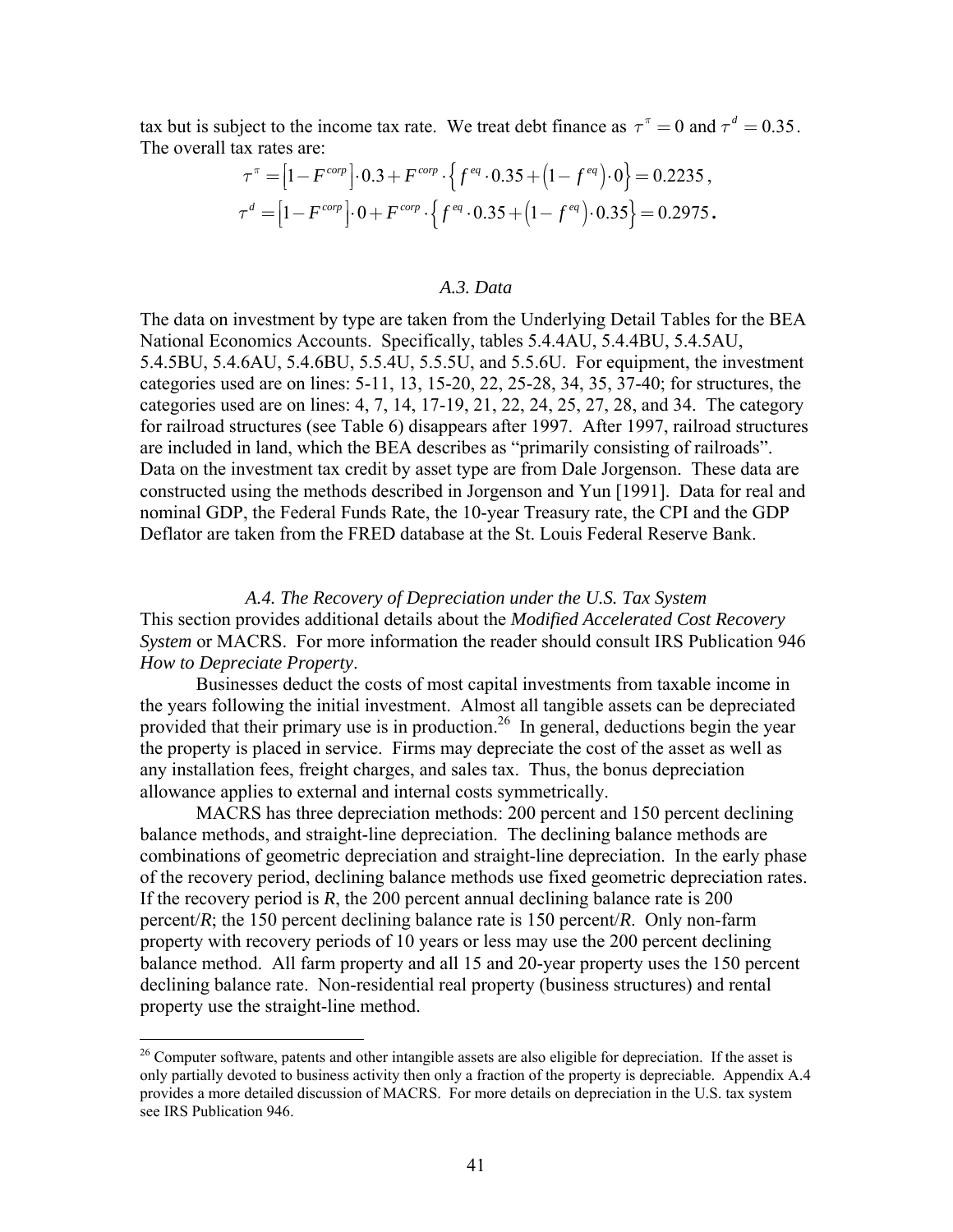These rates, together with the original cost of the capital, dictate the tax deductions each year until a straight-line depreciation rate (over the remaining part of the recovery period) exceeds the declining balance rate (in continuous time, the switch to straight-line depreciation would occur halfway through the assets recovery period).

Because depreciation deductions are made at discrete points in time, MACRS often treats property as though it was acquired and placed in service in the middle of the year. This is called a *half-year* convention.<sup>27</sup> Firms deduct half of a year's depreciation in the year the property was purchased. Thus, even though five-year properties have a 40 percent annual MACRS depreciation rate, the firm only deducts 20 percent in the first year (a consequence of half-year conventions is that property with a recovery period of *R* is actually recovered over a period of  $R+1$  years with the first and last years accounting for half of a year). Table A.1 gives the exact schedule of MACRS depreciation deductions for various recovery periods assuming a half-year convention. In the table, year 1 is the year of the purchase.

### *A.5 Estimators*

This appendix briefly discusses the OLS and WLS estimators used in Section VI. Write  $\hat{B}$  as the vector of parameter estimates, *Y* as the vector of left-hand-side variables and *X* as the matrix of right hand side variables in (26) and (27). Then, for  $j = I$ ,  $p$  and for weighting matrix *W*

$$
\hat{B}_j = \left(X_j \, {}^{t}W_j^{-1}X_j\right)^{-1} X_j \, {}^{t}W_j^{-1}Y_j,\tag{31}
$$

$$
Var\left(\hat{B}_j\right) = \hat{\sigma}_j^2 \left(X_j W_j^{-1} X_j\right)^{-1} X_j W_j^{-1} \hat{\Omega}_j W_j^{-1} X_j \left(X_j W_j^{-1} X_j\right)^{-1},
$$
\n(32)

where

 $\overline{a}$ 

$$
\hat{\sigma}_j^2 = \frac{\sum_{m=1}^{37} \sum_{h=1}^{20} (e_j^{h,m})^2}{\text{trace}\left(\hat{\Omega}_j - X_j \left(X_j \, {}^t W_j^{-1} X_j\right)^{-1} X_j \, {}^t W_j^{-1} \hat{\Omega}_j\right)}
$$
(33)

and  $\hat{\Omega}_I = \hat{R}_I \otimes \hat{\Sigma}_I$  and  $\hat{\Omega}_p = \hat{R}_p \otimes \hat{\Sigma}_p$ . The OLS estimator corresponds to  $W_i = I$  and WLS corresponds to  $W_i = \text{diag}(\hat{\Omega}_i)$  for  $j = I, p$ .

 $27$  MACRS sometimes requires businesses to use mid-quarter or mid-month conventions.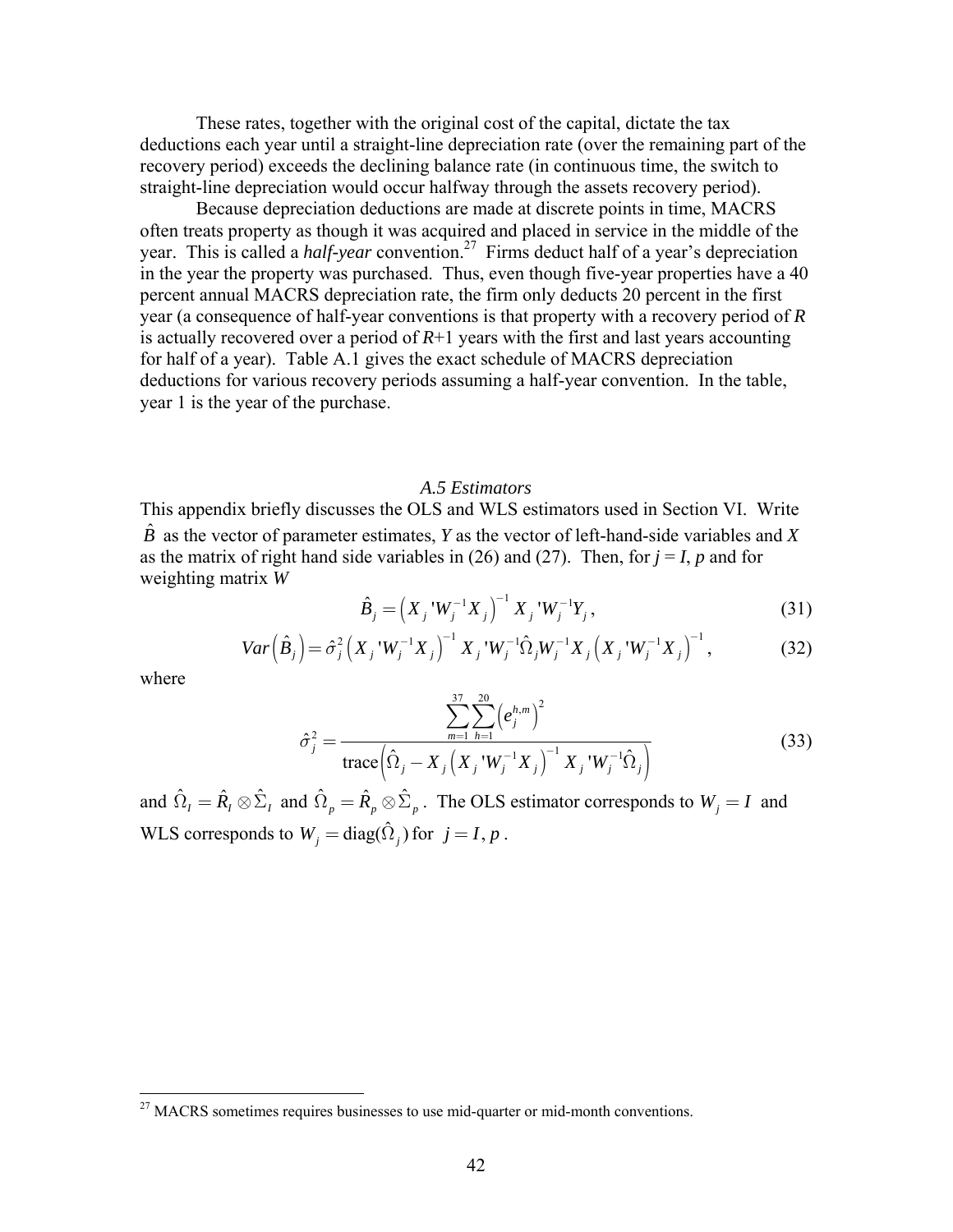| Duration  | Depreciation<br>Rate | Shadow Price $(\varphi)$ |             |           |           |            |          |          |  |
|-----------|----------------------|--------------------------|-------------|-----------|-----------|------------|----------|----------|--|
|           |                      | $\xi = 0$                | $\xi = 0.5$ | $\xi = 1$ | $\xi = 5$ | $\xi = 10$ | $\xi=15$ | $\xi=20$ |  |
|           | $\delta = .001$      | 1.000                    | 1.000       | 1.000     | 0.999     | 0.998      | 0.997    | 0.996    |  |
|           | $\delta = .01$       | 1.000                    | 0.999       | 0.998     | 0.992     | 0.986      | 0.982    | 0.978    |  |
| 6 months  | $\delta = .02$       | 1.000                    | 0.998       | 0.996     | 0.986     | 0.976      | 0.969    | 0.963    |  |
|           | $\delta = .05$       | 1.000                    | 0.996       | 0.992     | 0.970     | 0.951      | 0.936    | 0.923    |  |
|           | $\delta = .10$       | 1.000                    | 0.992       | 0.985     | 0.945     | 0.911      | 0.885    | 0.864    |  |
|           | $\delta = .25$       | 1.000                    | 0.982       | 0.965     | 0.877     | 0.807      | 0.755    | 0.714    |  |
|           | $\delta = .001$      | 1.000                    | 1.000       | 0.999     | 0.997     | 0.995      | 0.993    | 0.991    |  |
|           | $\delta = .01$       | 1.000                    | 0.998       | 0.996     | 0.983     | 0.972      | 0.964    | 0.956    |  |
| 1 year    | $\delta = .02$       | 1.000                    | 0.996       | 0.993     | 0.972     | 0.954      | 0.940    | 0.928    |  |
|           | $\delta = .05$       | 1.000                    | 0.992       | 0.984     | 0.941     | 0.906      | 0.878    | 0.855    |  |
|           | $\delta = .10$       | 1.000                    | 0.985       | 0.971     | 0.896     | 0.835      | 0.790    | 0.753    |  |
|           | $\delta = .25$       | 1.000                    | 0.966       | 0.936     | 0.784     | 0.673      | 0.597    | 0.539    |  |
|           | $\delta = .001$      | 1.000                    | 0.999       | 0.999     | 0.995     | 0.990      | 0.986    | 0.983    |  |
|           | $\delta = .01$       | 1.000                    | 0.996       | 0.992     | 0.967     | 0.946      | 0.930    | 0.915    |  |
| 2 years   | $\delta = .02$       | 1.000                    | 0.992       | 0.985     | 0.946     | 0.912      | 0.886    | 0.864    |  |
|           | $\delta = .05$       | 1.000                    | 0.984       | 0.969     | 0.890     | 0.826      | 0.779    | 0.740    |  |
|           | $\delta = .10$       | 1.000                    | 0.971       | 0.946     | 0.814     | 0.715      | 0.645    | 0.591    |  |
|           | $\delta = .25$       | 1.000                    | 0.941       | 0.891     | 0.659     | 0.515      | 0.428    | 0.368    |  |
|           | $\delta = .001$      | 1.000                    | 0.999       | 0.998     | 0.992     | 0.985      | 0.980    | 0.975    |  |
|           | $\delta = .01$       | 1.000                    | 0.993       | 0.988     | 0.952     | 0.922      | 0.898    | 0.878    |  |
| 3 years   | $\delta = .02$       | 1.000                    | 0.989       | 0.979     | 0.921     | 0.873      | 0.837    | 0.807    |  |
|           | $\delta = .05$       | 1.000                    | 0.976       | 0.956     | 0.845     | 0.760      | 0.698    | 0.649    |  |
|           | $\delta = .10$       | 1.000                    | 0.959       | 0.925     | 0.749     | 0.626      | 0.545    | 0.485    |  |
|           | $\delta = .25$       | 1.000                    | 0.922       | 0.860     | 0.587     | 0.439      | 0.357    | 0.304    |  |
|           | $\delta = .001$      | $1.000\,$                | 0.986       | 0.972     | 0.884     | 0.806      | 0.749    | 0.704    |  |
|           | $\delta = .01$       | 1.000                    | 0.929       | 0.872     | 0.637     | 0.513      | 0.443    | 0.396    |  |
|           | $\delta = .02$       | 1.000                    | 0.908       | 0.839     | 0.578     | 0.453      | 0.387    | 0.343    |  |
| Permanent | $\delta = .05$       | 1.000                    | 0.888       | 0.808     | 0.528     | 0.405      | 0.341    | 0.300    |  |
|           | $\delta = .10$       | 1.000                    | 0.879       | 0.794     | 0.506     | 0.384      | 0.322    | 0.282    |  |
|           | $\delta = .25$       | 1.000                    | 0.872       | 0.783     | 0.489     | 0.367      | 0.306    | 0.267    |  |

TABLE 1: RESPONSE TO A TEMPORARY INVESTMENT SUBSIDY

Note: The table shows the equilibrium change in the shadow price of capital goods  $\varphi$  in response to an investment subsidy of one percent ( $\zeta = .01$ ). For the numerical calculations, the production function is  $Ak_t^{\alpha}$ ,  $r = 0.02$ , and  $\alpha = 0.35$ . Investment supply is given by equation (2).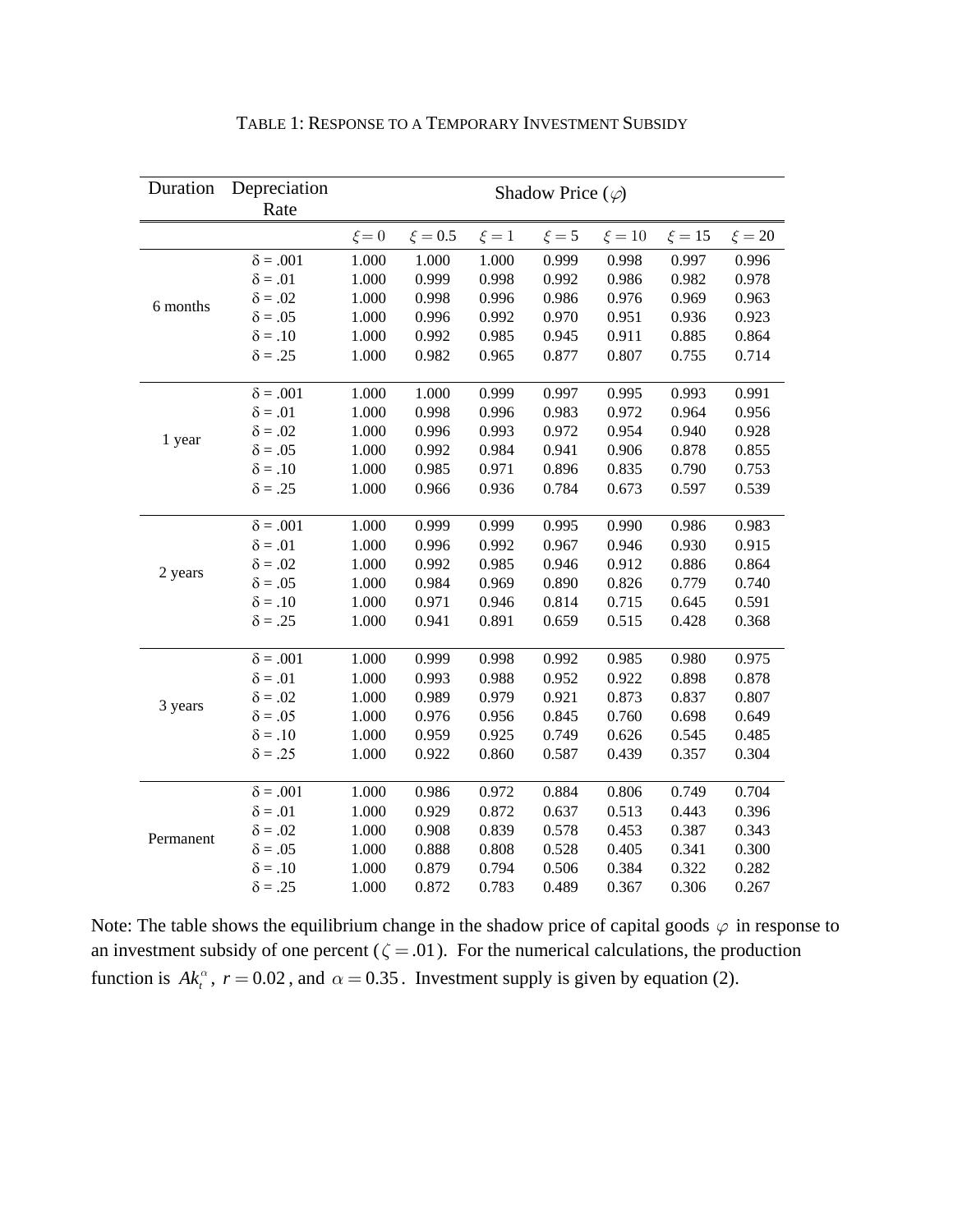| Type of Capital                                                                                                                                                                                                    | Recovery Period $(R)$ | Tax Depreciation Rate (Method)           |
|--------------------------------------------------------------------------------------------------------------------------------------------------------------------------------------------------------------------|-----------------------|------------------------------------------|
| Tractor units for over-the-road use, horses over 12 years old or<br>racehorses with over 2 years in service                                                                                                        | 3 years               | 66.7% (200% DB)                          |
| Computers & office equipment; light vehicles, buses and trucks                                                                                                                                                     | 5 years               | 40.0% (200% DB)                          |
| Miscellaneous equipment, <sup>1</sup> office furniture, agricultural<br>equipment <sup>2</sup>                                                                                                                     | 7 years               | 28.6% (200% DB)<br>$& 21.4\% (150\% DB)$ |
| Water transportation equipment (vessels and barges), single<br>purpose agricultural structures <sup>2</sup>                                                                                                        | 10 years              | 20.0% (200% DB)<br>$& 15.0\% (150\% DB)$ |
| Radio towers; cable lines; pipelines; electricity generation and<br>distribution systems, "land improvements" e.g. sidewalks, roads,<br>canals, drainage systems, sewers, docks, bridges; engines and<br>turbines. | 15 years              | 10.0% (150% DB)                          |
| Farm buildings (other than single purpose structures); railroad<br>structures, telephone communications, electric utilities, water<br>utilities structures including dams, and canals                              | 20 years              | 7.5% (150% DB)                           |
| Non-residential real property (office buildings, storehouses,<br>warehouses, etc)                                                                                                                                  | 39 years $3$          | $2.6\%$ (SL)                             |

# TABLE 2: RECOVERY PERIODS AND DEPRECATION METHODS BY TYPE OF CAPITAL

Note: DB is "Declining Balance;" SL is "Straight-Line." Source: IRS Publication 946.

 $1$  Property that is not explicitly catalogued under the MACRS system is given a seven-year recovery period.

 $2$  All farm property uses the 150% declining balance method.

 $3$  Property placed in service prior to May 13, 1993 has a 31.5 year recovery period.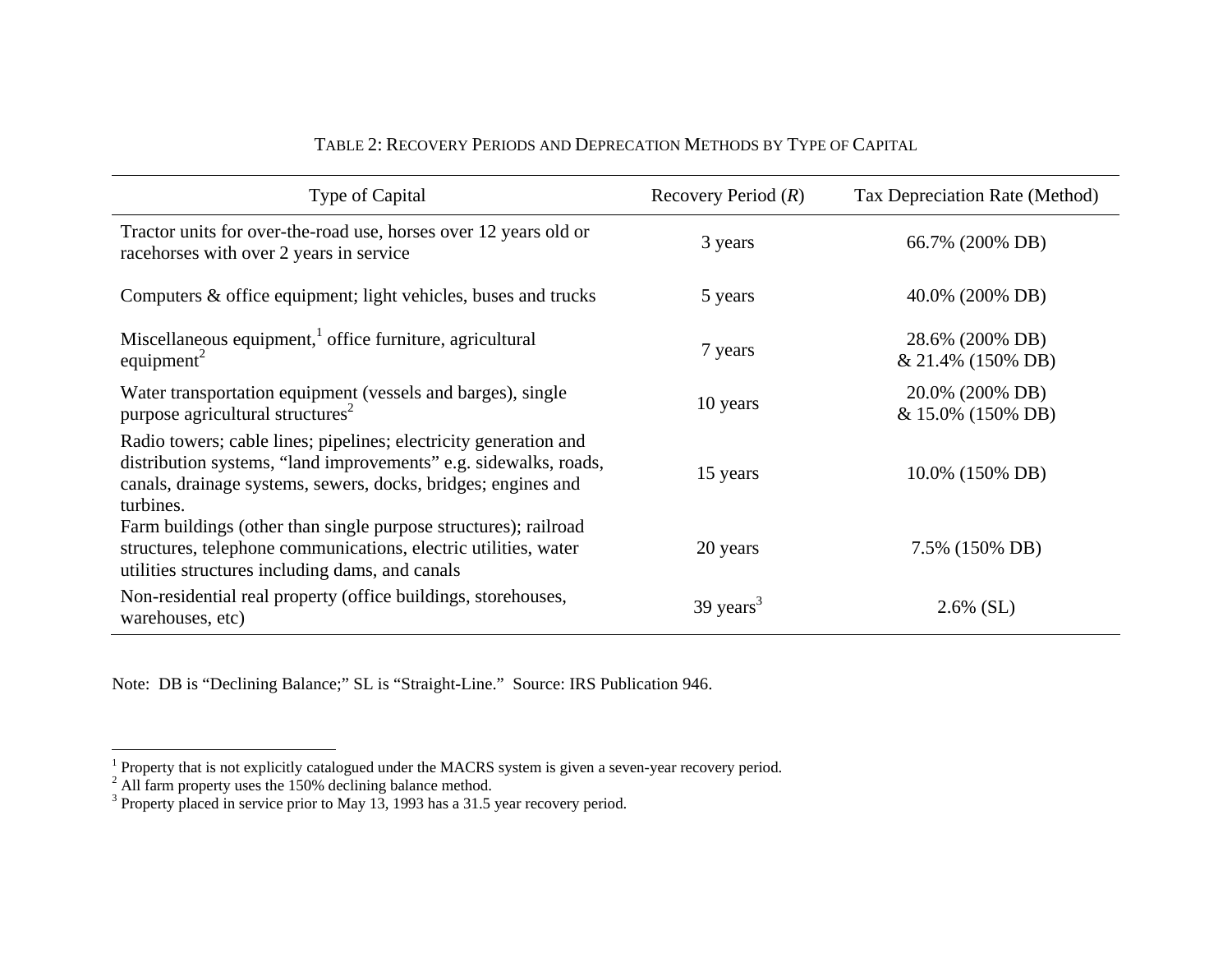| A. <i>z</i> with and without the 30% and 50% bonus depreciation |                                              |            |            |       |                      |            |       |            |            |
|-----------------------------------------------------------------|----------------------------------------------|------------|------------|-------|----------------------|------------|-------|------------|------------|
|                                                                 | Nominal rate $= .05$<br>Nominal rate $= .03$ |            |            |       | Nominal rate $= .07$ |            |       |            |            |
| Recovery period                                                 |                                              | $z + 30\%$ | $z + 50\%$ | Z.    | $z + 30\%$           | $z + 50\%$ | Z.    | $z + 30\%$ | $z + 50\%$ |
| 3-years                                                         | 0.972                                        | 0.981      | 0.986      | 0.955 | 0.968                | 0.977      | 0.939 | 0.957      | 0.969      |
| 5-years                                                         | 0.949                                        | 0.964      | 0.975      | 0.918 | 0.943                | 0.959      | 0.890 | 0.923      | 0.945      |
| 7-years                                                         | 0.927                                        | 0.949      | 0.964      | 0.884 | 0.919                | 0.942      | 0.846 | 0.892      | 0.923      |
| $7$ -years $(150DB)$                                            | 0.914                                        | 0.939      | 0.957      | 0.863 | 0.904                | 0.932      | 0.818 | 0.872      | 0.909      |
| 10-years                                                        | 0.896                                        | 0.927      | 0.948      | 0.837 | 0.886                | 0.919      | 0.786 | 0.850      | 0.893      |
| 10-years (150DB)                                                | 0.878                                        | 0.915      | 0.939      | 0.811 | 0.868                | 0.905      | 0.752 | 0.826      | 0.876      |
| 15-years                                                        | 0.824                                        | 0.877      | 0.912      | 0.733 | 0.813                | 0.867      | 0.659 | 0.761      | 0.829      |
| 20-years                                                        | 0.775                                        | 0.842      | 0.887      | 0.667 | 0.767                | 0.833      | 0.582 | 0.708      | 0.791      |

TABLE 3. PRESENT VALUE OF DEPRECIATION ALLOWANCES (*Z*)

|                    |              | Nominal rate $= .03$ |              | Nominal rate $= .05$ | Nominal rate $= .07$ |              |
|--------------------|--------------|----------------------|--------------|----------------------|----------------------|--------------|
|                    | 30%          | 50%                  | 30%          | 50%                  | 30%                  | 50%          |
| Recovery period    | <b>Bonus</b> | <b>Bonus</b>         | <b>Bonus</b> | <b>Bonus</b>         | <b>Bonus</b>         | <b>Bonus</b> |
| 3-years            | 0.44         | 0.74                 | 0.72         | 1.20                 | 0.97                 | 1.63         |
| 5-years            | 0.81         | 1.35                 | 1.28         | 2.15                 | 1.71                 | 2.88         |
| 7-years            | 1.15         | 1.92                 | 1.79         | 3.02                 | 2.36                 | 3.99         |
| $7$ -years (150DB) | 1.35         | 2.27                 | 2.10         | 3.55                 | 2.75                 | 4.68         |
| 10-years           | 1.62         | 2.73                 | 2.48         | 4.20                 | 3.20                 | 5.45         |
| 10-years (150DB)   | 1.88         | 3.17                 | 2.85         | 4.85                 | 3.67                 | 6.26         |
| 15-years           | 2.66         | 4.52                 | 3.91         | 6.70                 | 4.89                 | 8.42         |
| 20-years           | 3.36         | 5.72                 | 4.78         | 8.24                 | 5.83                 | 10.11        |

Source: Authors' calculations based on statutory MACRS recovery schedules and 0.35 corporate tax rate.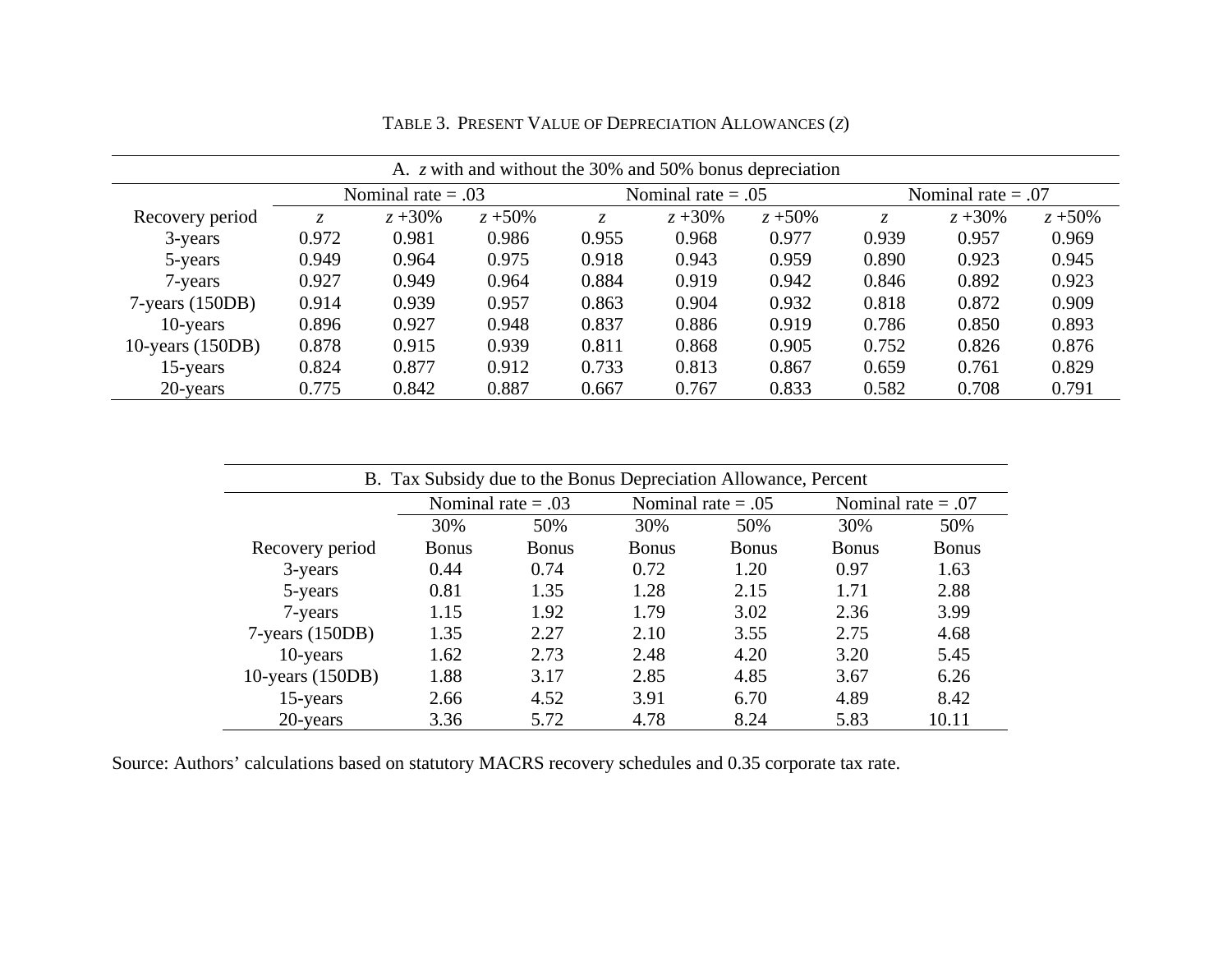| PANEL A: Investment Equation (26) |                          |                 |            |            |              |            |  |  |  |
|-----------------------------------|--------------------------|-----------------|------------|------------|--------------|------------|--|--|--|
| Row                               | <b>Forecast Equation</b> | Structural      |            |            | $\xi/\sigma$ |            |  |  |  |
|                                   |                          | Equation        | <b>WLS</b> | <b>OLS</b> | <b>WLS</b>   | <b>OLS</b> |  |  |  |
|                                   | <b>Baseline</b>          | <b>Baseline</b> | 11.64      | 10.30      | 15.42        | 11.03      |  |  |  |
|                                   |                          | (2.55)          | (3.60)     | (2.44)     | (5.08)       |            |  |  |  |
| $\overline{2}$                    |                          |                 | 10.87      | 12.48      | 14.89        | 15.84      |  |  |  |
|                                   | Time trend only          | <b>Baseline</b> | (5.48)     | (8.58)     | (5.05)       | (8.16)     |  |  |  |
|                                   |                          | Time-varying    | 21.84      | 16.81      |              |            |  |  |  |
| 3<br><b>Baseline</b>              |                          | MU(C)           | (4.00)     | (4.73)     |              |            |  |  |  |
|                                   |                          | Time-varying    | 22.21      | 20.52      |              |            |  |  |  |
| $\overline{4}$                    | Time trend only          | MU(C)           | (8.52)     | (11.92)    |              |            |  |  |  |

## TABLE 4: STRUCTURAL PARAMETER ESTIMATES

| PANEL B: Price Equation (27) |  |
|------------------------------|--|
|------------------------------|--|

| Row            | <b>Forecast Equation</b> | Structural      | $\beta_{_{p,1}}$ |            | $1/\sigma$ |            |
|----------------|--------------------------|-----------------|------------------|------------|------------|------------|
|                |                          | Equation        | <b>WLS</b>       | <b>OLS</b> | <b>WLS</b> | <b>OLS</b> |
|                | <b>Baseline</b>          | <b>Baseline</b> | $-2.06$          | $-1.47$    | 0.21       | 0.69       |
|                |                          | (1.50)          | (1.84)           | (1.69)     | (2.04)     |            |
| 2              | Time trend only          | <b>Baseline</b> | $-1.39$          | $-0.25$    | $-0.03$    | 0.69       |
|                |                          |                 | (1.33)           | (2.15)     | (1.28)     | (1.76)     |
| 3              | <b>Baseline</b>          | Time-varying    | $-2.62$          | $-1.68$    |            |            |
|                |                          | MU(C)           | (2.16)           | (2.67)     |            |            |
| $\overline{4}$ | Time trend only          | Time-varying    | $-1.96$          | $-0.32$    |            |            |
|                |                          | MU(C)           | (1.68)           | (2.98)     |            |            |

NOTES: The baseline forecast equation specification (rows 1 and 3) includes a constant, trend, and two lags of real GDP, real corporate profits, type-specific real investment, type-specific real relative prices and type-specific ITC. The trend only forecast equation specification (rows 2 and 4) includes only a constant and trend. The baseline structural specification (rows 1 and 2) uses HP-filtered consumption to measure aggregate marginal utility. The time-varying *MU(C)* specification (rows 3 and 4) uses time dummies. Estimates are by ordinary least squares (OLS) or weighted least squares (WLS). Standard errors in parentheses are corrected for time-series and cross-sectional dependence. See text and Appendix A.5 for details.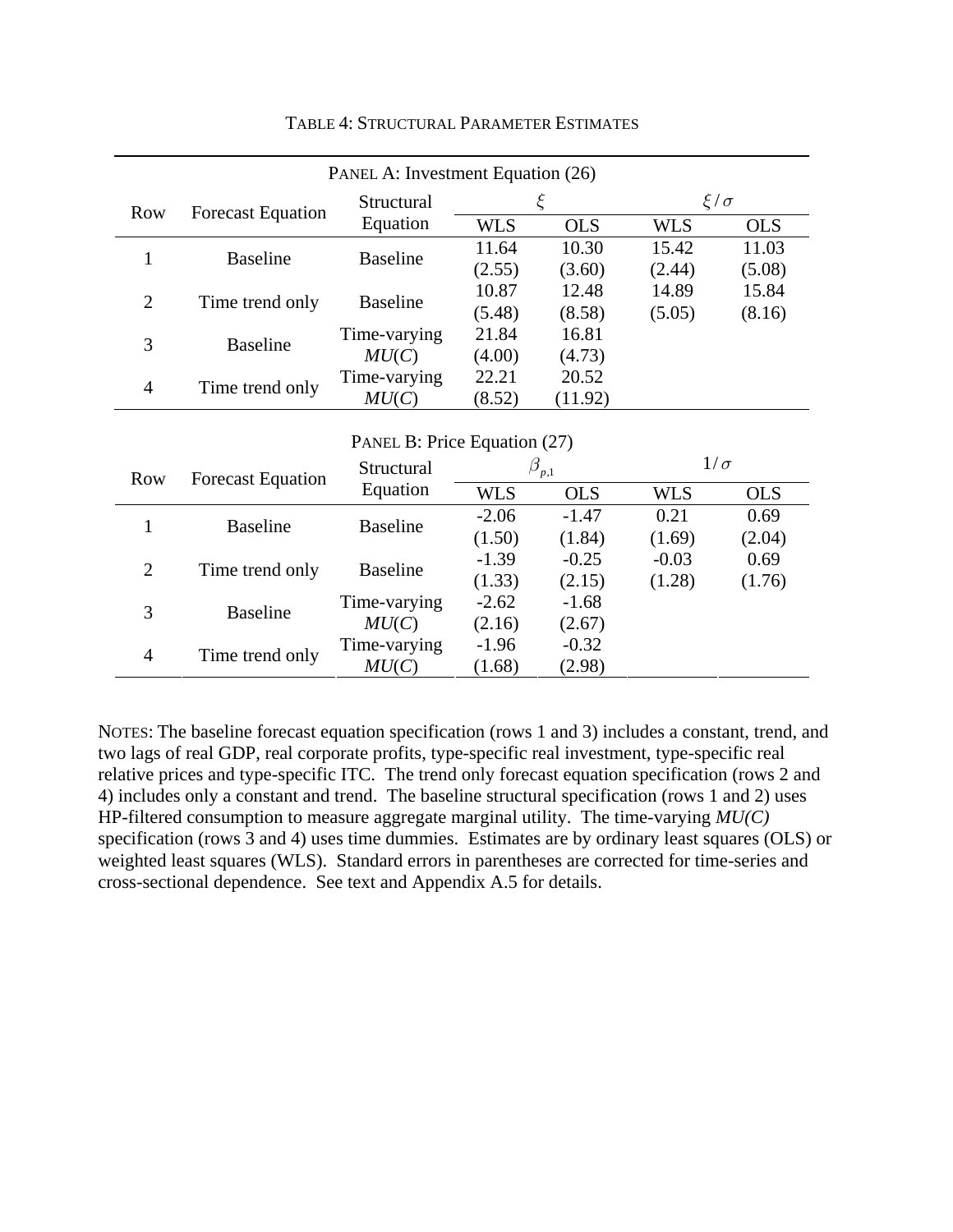| Parameter                                                            | <b>Baseline Value</b> |
|----------------------------------------------------------------------|-----------------------|
| Discount factor, annual rate ( $\beta$ )                             | 0.97                  |
| Capital share ( $\alpha$ )                                           | 0.38                  |
| Labor supply elasticity $(\eta)$                                     | 0.50                  |
| Elasticity of intertemporal substitution of consumption ( $\sigma$ ) | 0.20                  |
| Average inflation rate ( $\pi$ )                                     | 0.03                  |
| Investment supply elasticity $(\xi)$                                 | 15.00                 |
| Share of government spending in GDP $(g)$                            | 0.20                  |
| Tax rate on capital earnings ( $\tau^{\pi}$ )                        | 0.22                  |
| Tax rate on earnings distribution ( $\tau^d$ )                       | 0.30                  |

TABLE 5. BASELINE PARAMETERS FOR SIMULATIONS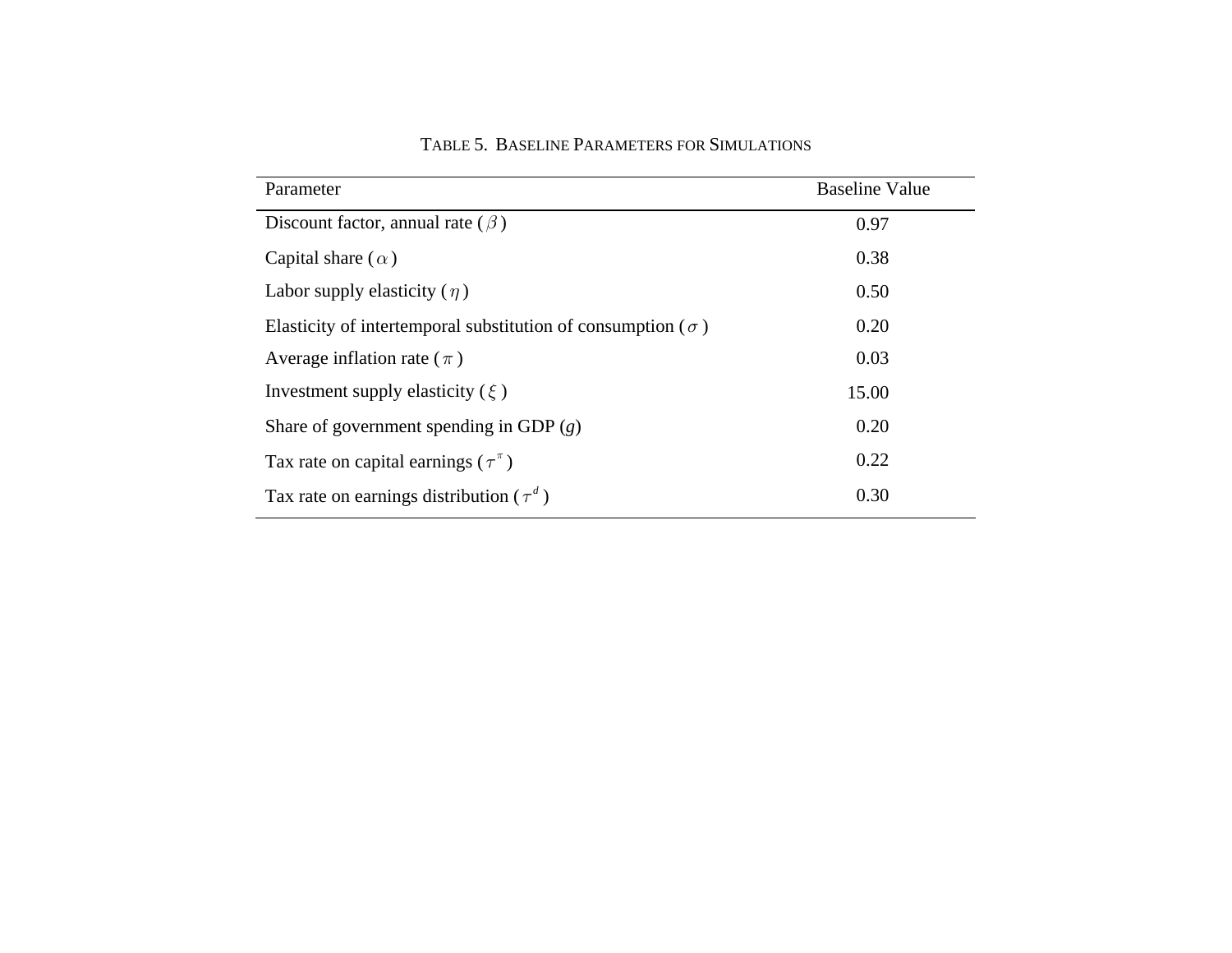|                |                                                                                                              | Economic<br>Depreciation | Tax<br>Depreciation | Fraction of<br>Investment |
|----------------|--------------------------------------------------------------------------------------------------------------|--------------------------|---------------------|---------------------------|
| $\mathfrak{m}$ | Type of Capital                                                                                              | $\delta^m$               | $\hat{\delta}^m$    | (percent)                 |
| 1              | Construction equipment and tractors                                                                          | 0.17                     | 0.40                | 1.38                      |
| 2              | Vehicles; office and computing equipment                                                                     | 0.30                     | 0.40                | 28.49                     |
| 3              | Agricultural equipment                                                                                       | 0.097                    | 0.21                | 1.16                      |
| $\overline{4}$ | General equipment (incl. rail, furniture, aircraft, instruments, mining<br>and oil, and household equipment) | 0.100                    | 0.29                | 21.66                     |
| 5              | Engines and turbines                                                                                         | 0.079                    | 0.10                | 0.40                      |
| 6              | Industrial buildings (incl. religious, education buildings, and<br>hospitals)                                | 0.03                     | 0.03                | 11.60                     |
| 7              | Farm structures; rail; and electric power structures                                                         | 0.025                    | 0.08                | 2.02                      |
| 8              | Telephone, telegraph and misc. power and utility structures                                                  | 0.04                     | 0.10                | 1.62                      |
| 9              | Mining, shafts and wells                                                                                     | 0.056                    | 0.20                | 1.73                      |
| 10             | Residential and other structures                                                                             | 0.02                     |                     | 28.46                     |

TABLE 6. CAPITAL TYPES USED FOR SIMULATION.

Note: Authors' calculations based on MACRS recovery schedules. For the calibration, these farm buildings do not include single purpose agricultural structures. Single purpose agricultural structures have a 10-year recovery period and are depreciated with a 150% DB method under MACRS. Farm structures other than single purpose structures are 20-year property (150% DB). In the data, farm structures are aggregated into one category. The last column gives fraction of investment since 1990 accounted for by the type. These types account for 98.5 of total investment. Excluded categories are water vessels, and lodging, recreation and amusement structures.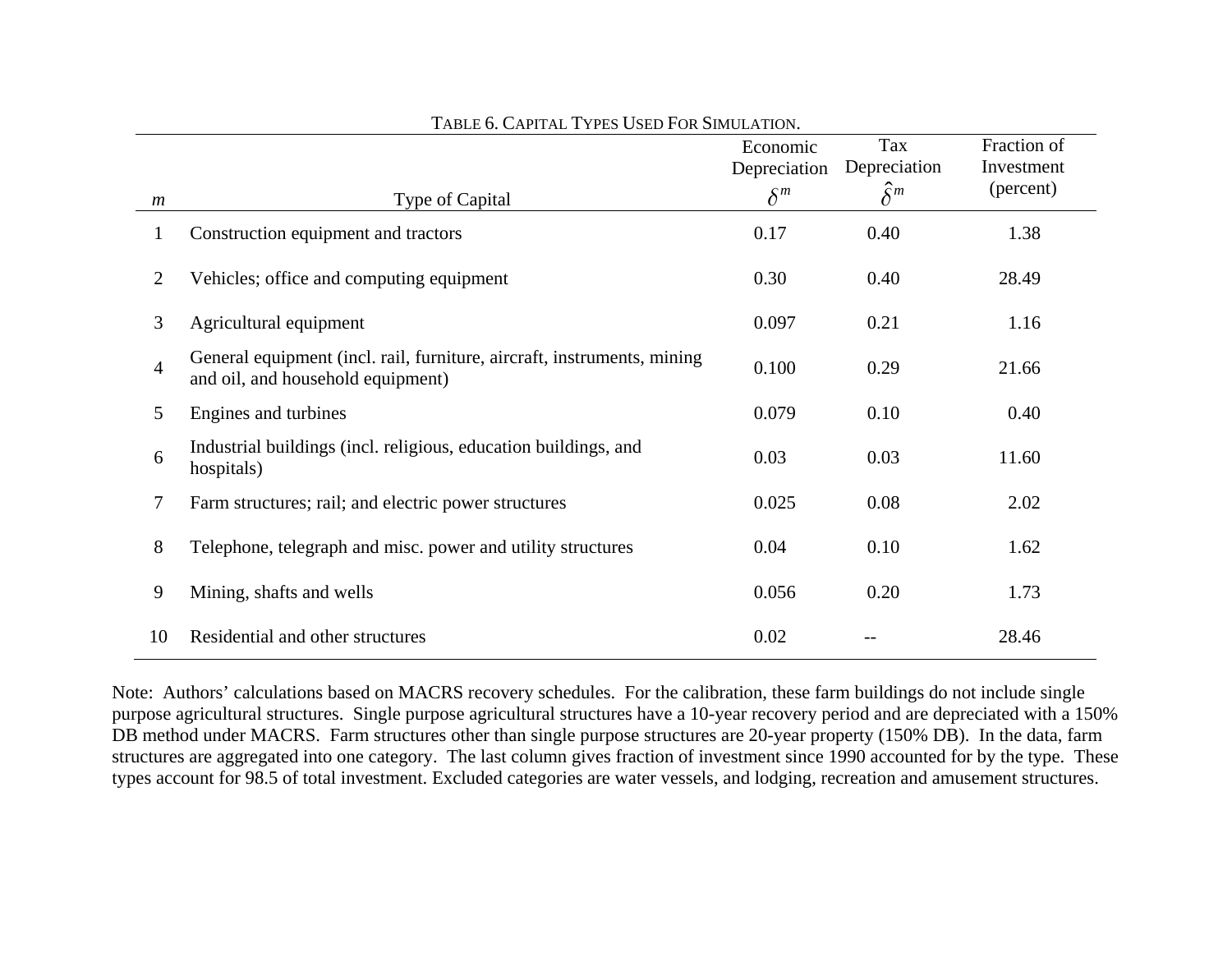| Parameters                               | <b>GDP</b>                     |                                 | Employment                     |                   |  |
|------------------------------------------|--------------------------------|---------------------------------|--------------------------------|-------------------|--|
|                                          | Change from Trend<br>(percent) | Change<br>(billions of dollars) | Change from Trend<br>(percent) | Number<br>(1000s) |  |
| <b>Baseline</b>                          | 0.158                          | 17.4                            | 0.147                          | 191               |  |
| Low Investment Elasticity, $\xi = 10$    | 0.145                          | 16.0                            | 0.141                          | 183               |  |
| "Adjustment Costs" $\xi = 3$             | 0.098                          | 10.8                            | 0.101                          | 132               |  |
| Low distribution tax, $\tau^d = 0.15$    | 0.207                          | 22.7                            | 0.206                          | 268               |  |
| High profit tax, $\tau^{\pi} = 0.35$     | 0.246                          | 27.0                            | 0.224                          | 292               |  |
| High Labor Supply Elasticity, $\eta = 1$ | 0.215                          | 23.6                            | 0.226                          | 294               |  |
| Log preferences (High IES), $\sigma = 1$ | 0.167                          | 18.3                            | 0.131                          | 170               |  |
| Low inflation, $\pi = 1$                 | 0.114                          | 12.5                            | 0.108                          | 140               |  |

TABLE 7. SIMULATED EFFECTS OF A 50 PERCENT BONUS DEPRECIATION ALLOWANCE: ALTERNATIVE PARAMETERS

Note: This table shows the results of simulating the effect of the 50% bonus depreciation provisions on 2003 GDP and employment. Parameters other than those specified in the table are set at their baseline values in Table 5.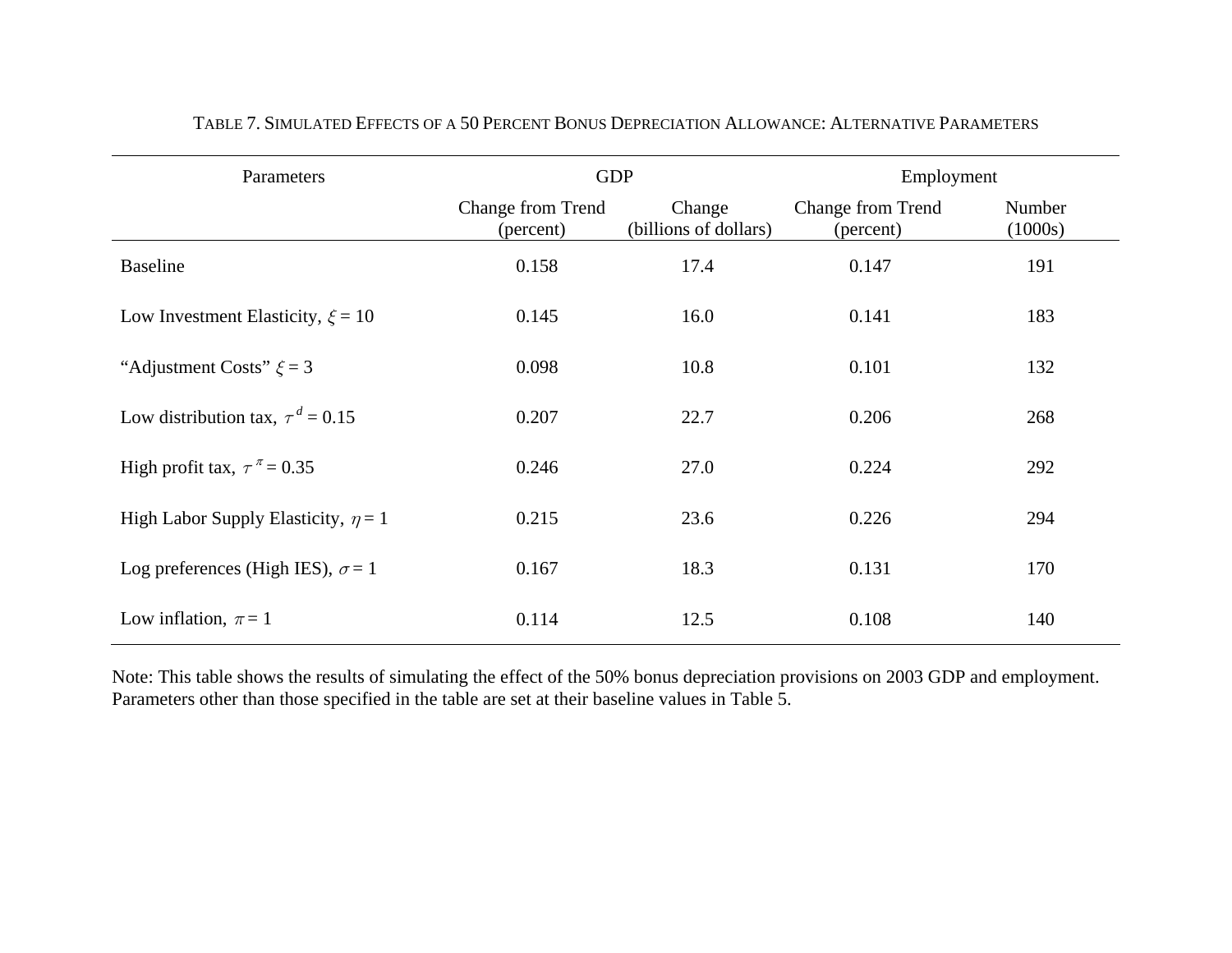| Year             | 3-year | 5-year | 7-year | 10-year | 15-year | 20-year | $27\frac{1}{2}$ -year | 39-year |
|------------------|--------|--------|--------|---------|---------|---------|-----------------------|---------|
| 1                | 33.33  | 20.00  | 14.29  | 10.00   | 5.00    | 3.750   | 1.970                 | 1.391   |
| $\overline{c}$   | 44.45  | 32.00  | 24.49  | 18.00   | 9.50    | 7.219   | 3.636                 | 2.564   |
| 3                | 14.81  | 19.20  | 17.49  | 14.40   | 8.55    | 6.677   | 3.636                 | 2.564   |
| $\overline{4}$   | 7.41   | 11.52  | 12.49  | 11.52   | 7.70    | 6.177   | 3.636                 | 2.564   |
| 5                |        | 11.52  | 8.93   | 9.22    | 6.93    | 5.713   | 3.636                 | 2.564   |
| 6                |        | 5.76   | 8.92   | 7.37    | 6.23    | 5.285   | 3.636                 | 2.564   |
| $\boldsymbol{7}$ |        |        | 8.93   | 6.55    | 5.90    | 4.888   | 3.636                 | 2.564   |
| 8                |        |        | 4.46   | 6.55    | 5.90    | 4.522   | 3.636                 | 2.564   |
| 9                |        |        |        | 6.56    | 5.91    | 4.462   | 3.636                 | 2.564   |
| 10               |        |        |        | 6.55    | 5.90    | 4.461   | 3.636                 | 2.564   |
| 11               |        |        |        | 3.28    | 5.91    | 4.462   | 3.636                 | 2.564   |
| 12               |        |        |        |         | 5.90    | 4.461   | 3.636                 | 2.564   |
| 13               |        |        |        |         | 5.91    | 4.462   | 3.636                 | 2.564   |
| 14               |        |        |        |         | 5.90    | 4.461   | 3.636                 | 2.564   |
| 15               |        |        |        |         | 5.91    | 4.462   | 3.636                 | 2.564   |
| 16               |        |        |        |         | 2.95    | 4.461   | 3.636                 | 2.564   |
| 17               |        |        |        |         |         | 4.462   | 3.636                 | 2.564   |
| 18               |        |        |        |         |         | 4.461   | 3.636                 | 2.564   |
| 19               |        |        |        |         |         | 4.462   | 3.636                 | 2.564   |
| 20               |        |        |        |         |         | 4.461   | 3.636                 | 2.564   |
| 21               |        |        |        |         |         | 2.231   | 3.636                 | 2.564   |
| 22-27            |        |        |        |         |         |         | 3.636                 | 2.564   |
| 28               |        |        |        |         |         |         | 3.485                 | 2.564   |
| 29-39            |        |        |        |         |         |         |                       | 2.564   |
| 40               |        |        |        |         |         |         |                       | 1.177   |

TABLE A.1: MACRS RECOVERY SCHEDULES BY RECOVERY PERIOD, PERCENT PER YEAR

Notes: 15 and 20-year property are recovered with a 150% declining balance method. The 27.5 and 39-year property classes are recovered with a straight-line method with a half-year dating convention. Source: IRS Publication 946, *How to Depreciate Property*.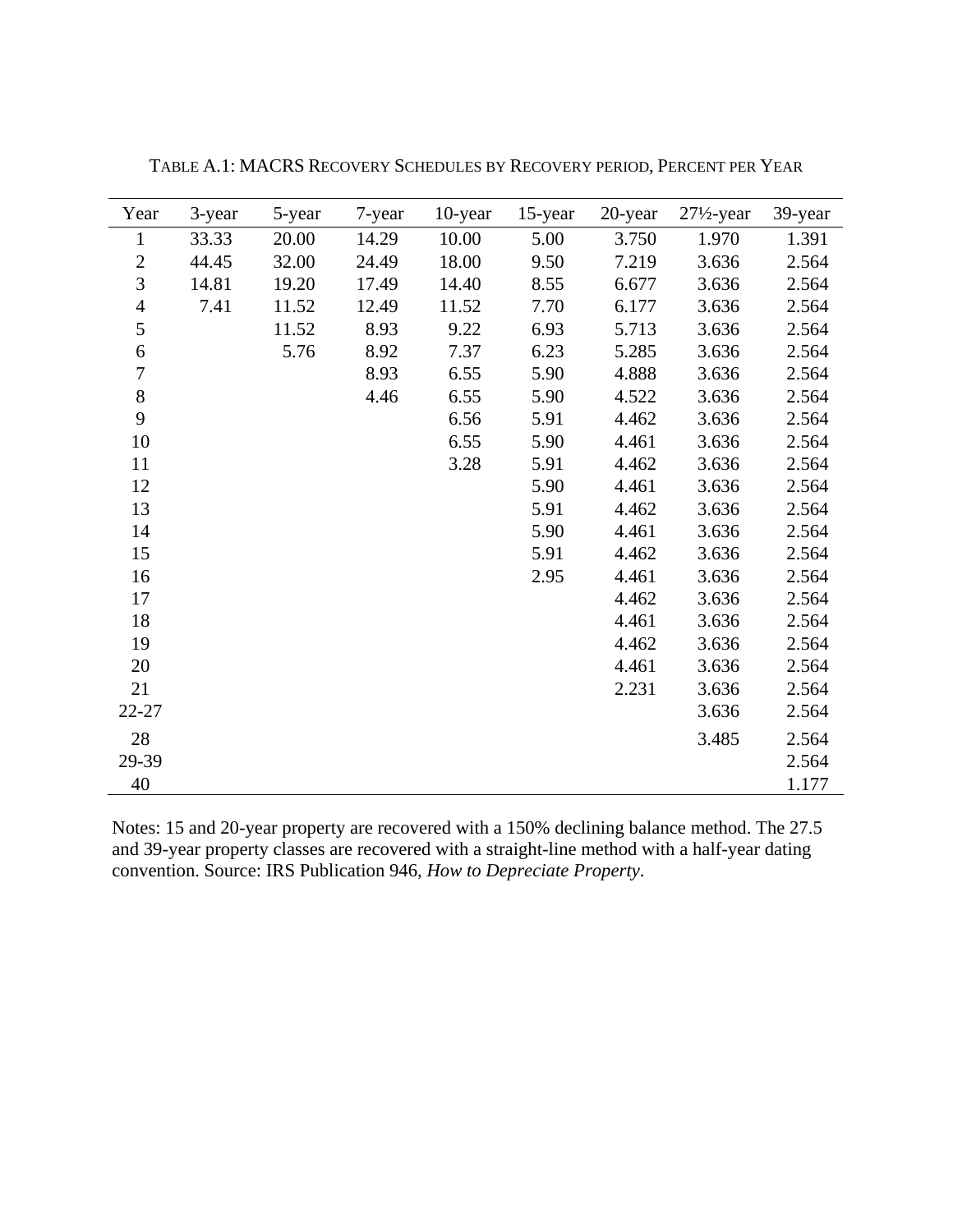| Type of Capital                           | Economic<br>Depreciation | Recovery<br>Period | Depreciation<br>Method | Tax<br>Depreciation |
|-------------------------------------------|--------------------------|--------------------|------------------------|---------------------|
|                                           | Rate                     |                    |                        | Rate                |
|                                           | $\delta^m$               |                    |                        | $\hat{\delta}^m$    |
| Computers and peripheral equipment        | 0.300                    | 5                  | 200                    | 0.400               |
| Software                                  | 0.300                    | 5                  | 200                    | 0.400               |
| Communication equipment                   | 0.300                    | 5                  | 200                    | 0.400               |
| Medical equipment and instruments         | 0.135                    | 7                  | 200                    | 0.286               |
| Nonmedical instruments                    | 0.135                    | 7                  | 200                    | 0.286               |
| Photocopy and related equipment           | 0.180                    | 5                  | 200                    | 0.400               |
| Office and accounting equipment           | 0.150                    | 5                  | 200                    | 0.400               |
| Fabricated metal products                 | 0.092                    | 7                  | 200                    | 0.286               |
| Internal combustion engines               | 0.210                    | 15                 | 150                    | 0.100               |
| Metalworking machinery                    | 0.122                    | $\boldsymbol{7}$   | 200                    | 0.286               |
| Special industry machinery                | 0.103                    | $\overline{7}$     | 200                    | 0.286               |
| General industrial equipment              | 0.107                    | 7                  | 200                    | 0.286               |
| Electrical transmission and distribution, |                          |                    |                        |                     |
| industrial apparatus                      | 0.050                    | 7                  | 200                    | 0.286               |
| Trucks, buses, and truck trailers         | 0.190                    | 5                  | 200                    | 0.400               |
| Autos                                     | 0.165                    | 5                  | 200                    | 0.400               |
| Aircraft                                  | 0.110                    | 7                  | 200                    | 0.286               |
| Ships and boats                           | 0.060                    | 10                 | 200                    | 0.200               |
| Railroad equipment                        | 0.060                    | 7                  | 200                    | 0.286               |
| Farm tractors                             | 0.145                    | 5                  | 150                    | 0.300               |
| Other agricultural machinery              | 0.118                    | 7                  | 150                    | 0.214               |
| <b>Construction tractors</b>              | 0.163                    | 5                  | 200                    | 0.400               |
| Other construction machinery              | 0.155                    | 5                  | 200                    | 0.400               |
| Mining and oilfield machinery             | 0.150                    | 7                  | 200                    | 0.286               |
| Service industry machinery                | 0.165                    | $\overline{7}$     | 200                    | 0.286               |
| Commercial, including office buildings    | 0.025                    | 39                 | <b>SL</b>              | 0.026               |
| Hospitals and special care structures     | 0.019                    | 39                 | $\rm SL$               | 0.026               |
| Manufacturing structures                  | 0.031                    | 39                 | <b>SL</b>              | 0.026               |
| Electric structures                       | 0.021                    | 20                 | 150                    | 0.075               |
| Other power structures                    | 0.024                    | 15                 | 150                    | 0.100               |
| Communication structures                  | 0.024                    | 15                 | 150                    | 0.100               |
| Petroleum and natural gas                 | 0.075                    | $\mathfrak{S}$     | $\rm SL$               | 0.200               |
| Mining                                    | 0.045                    | 5                  | SL                     | 0.200               |
| Religious structures                      | 0.019                    | 39                 | SL                     | 0.026               |
| <b>Educational structures</b>             | 0.019                    | 39                 | SL                     | 0.026               |
| Railroad structures                       | 0.018                    | 20                 | 150                    | 0.075               |
| Farm structures                           | 0.024                    | 20                 | 150                    | 0.075               |

## TABLE A.2. ECONOMIC AND MACRS DEPRECIATION BY DETAILED TYPE OF CAPITAL

Note: The table lists the types of investment goods in the data set used in our empirical specification. All rates are annual. For the depreciation method, 200 indicates the 200 percent double declining balance method; 150 indicates the 150 percent declining balance method; and SL is straight line depreciation. The tax depreciation rate is the declining balance rate divided by the recovery period (for SL it is simply the inverse of the recovery period).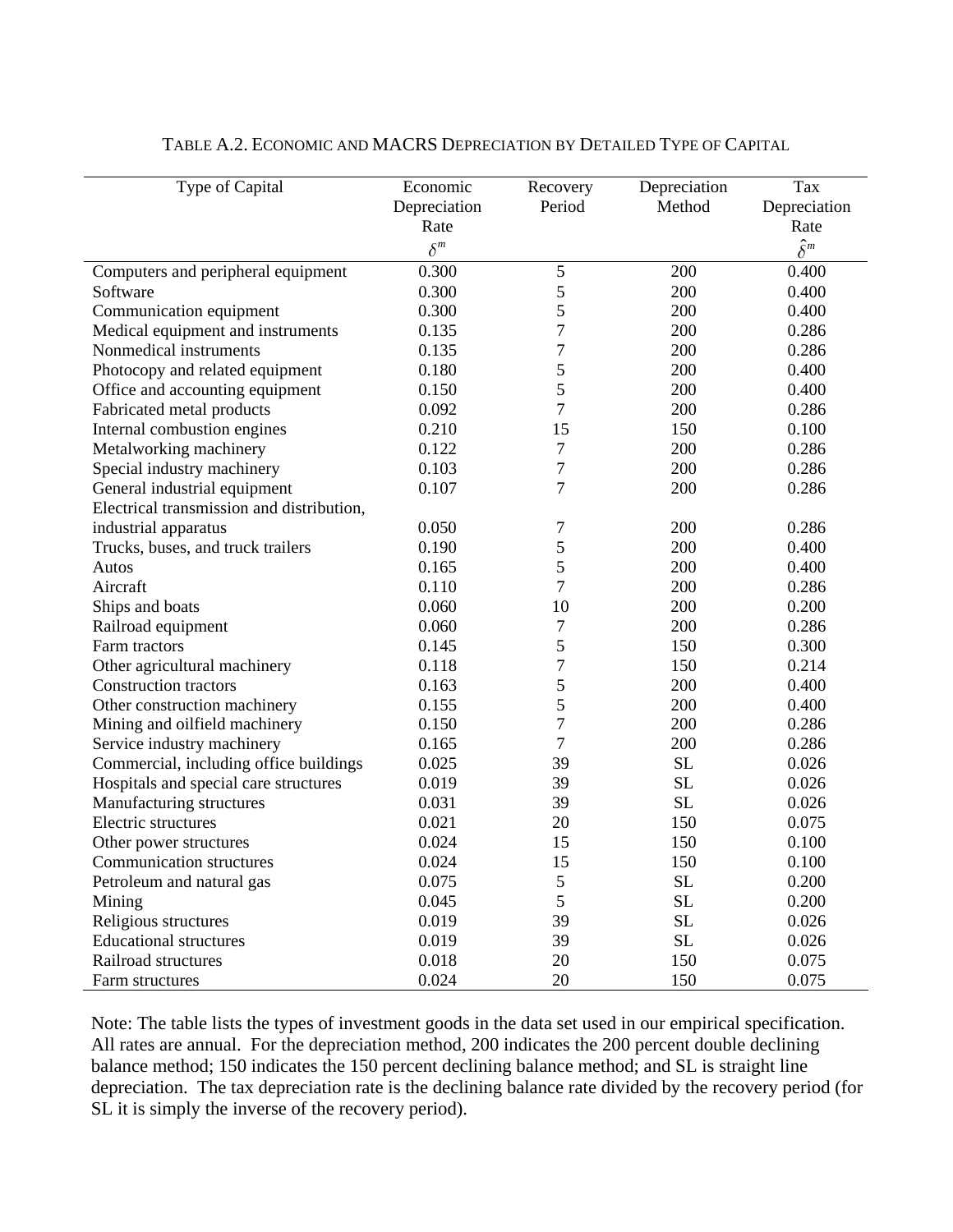FIGURE 1: PRICE REACTIONS TO TEMPORARY INVESTMENT SUBSIDIES.

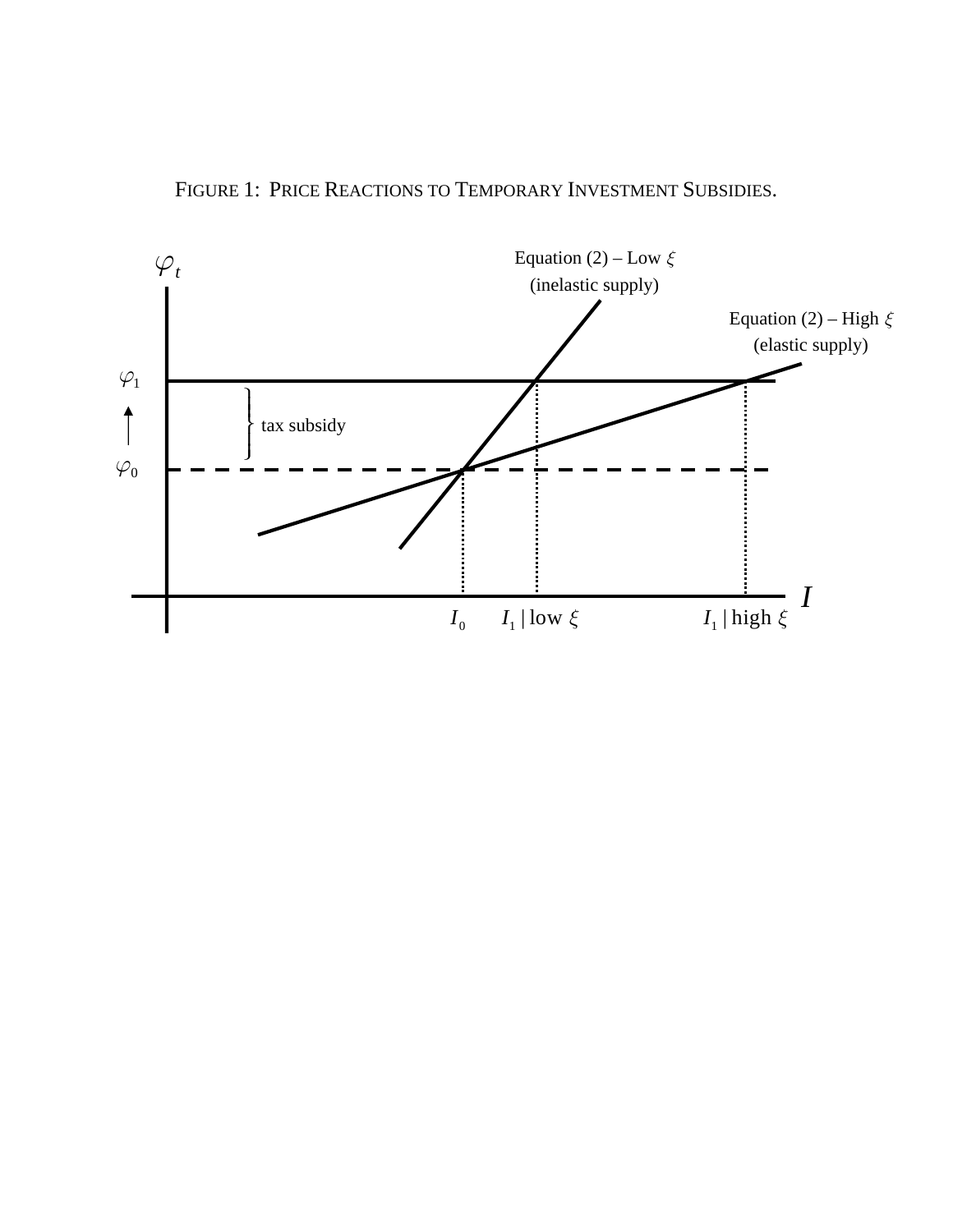



Note: Simulated response of investment (top panels) and shadow prices (lower panels) for various types of capital to the 30 percent (2002:2) and 50 percent (2003:3) bonus depreciation policy. The tax depreciation rate  $(\hat{\delta})$  is on the horizontal axis. Percent deviation from steady state is on the vertical axis. Each circle corresponds to approximate response to bonus depreciation based on equations (22) and (23). Solid circles are for capital that qualifies for bonus depreciation. Empty circles represent unqualified capital. In panel A,  $\xi = 15$ .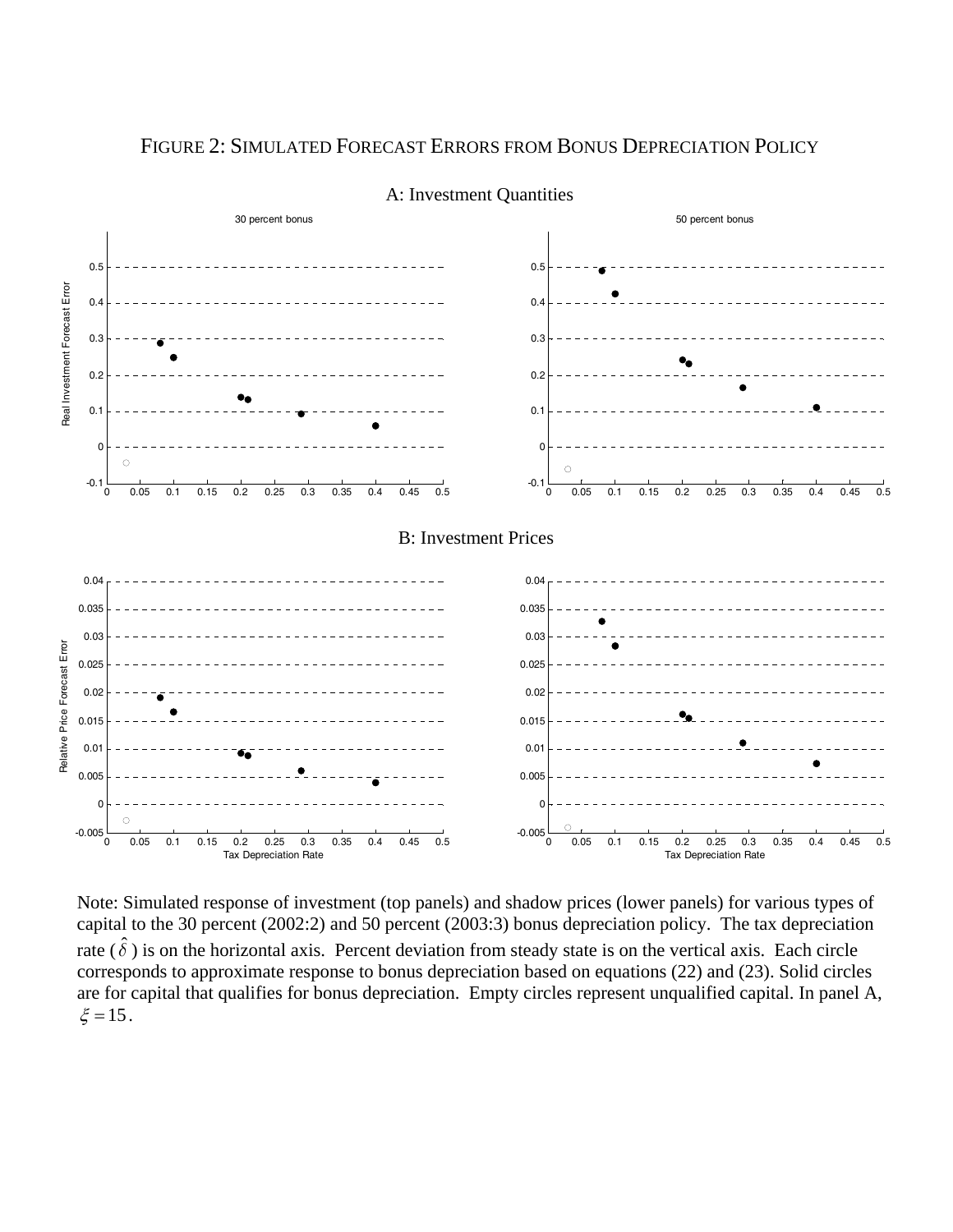

## FIGURE 3: FORECAST ERRORS FOR REAL INVESTMENT AND REAL PRICES

Note: The figure plots forecast errors for real investment (upper panels) and real investment prices (lower panels) by type of capital. The forecast errors come from the baseline forecasting equations (24) and (25). Solid circles are types that qualify for bonus depreciation. Empty circles are unqualified types. The tax depreciation rate  $(\hat{\delta})$  is on the horizontal axis.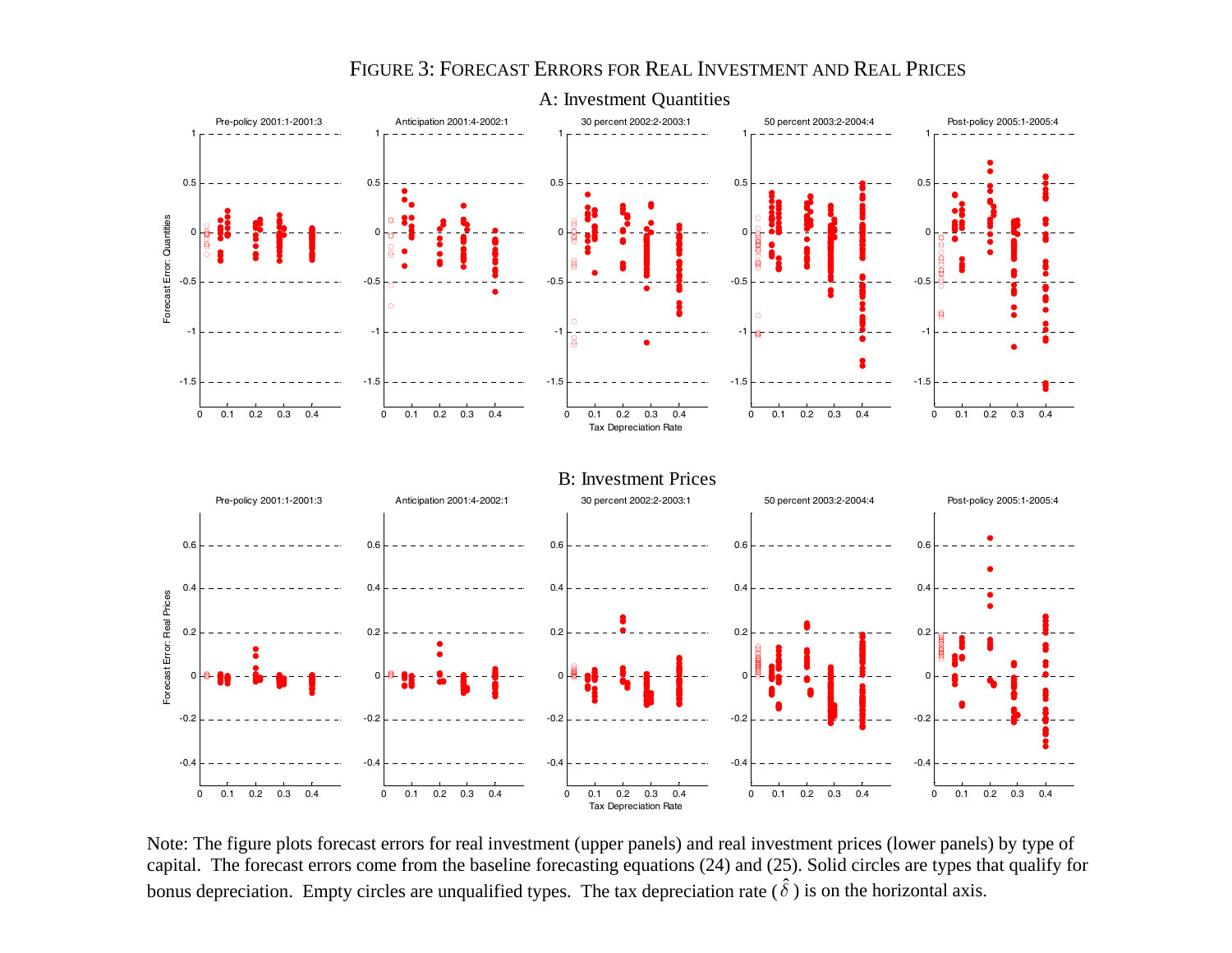



Note: The figures plot the implied time path of the best fitting bonus depreciation rate  $(\lambda_i)$  for the investment data in equation (30). The top panel controls for aggregate effects with  $\Psi_2^m \tilde{C}_t$  while the bottom panel estimates a time-varying marginal utility term (a time dummy) which is then scaled across investment types by the tax term  $\Psi_2^m$  described in the text.